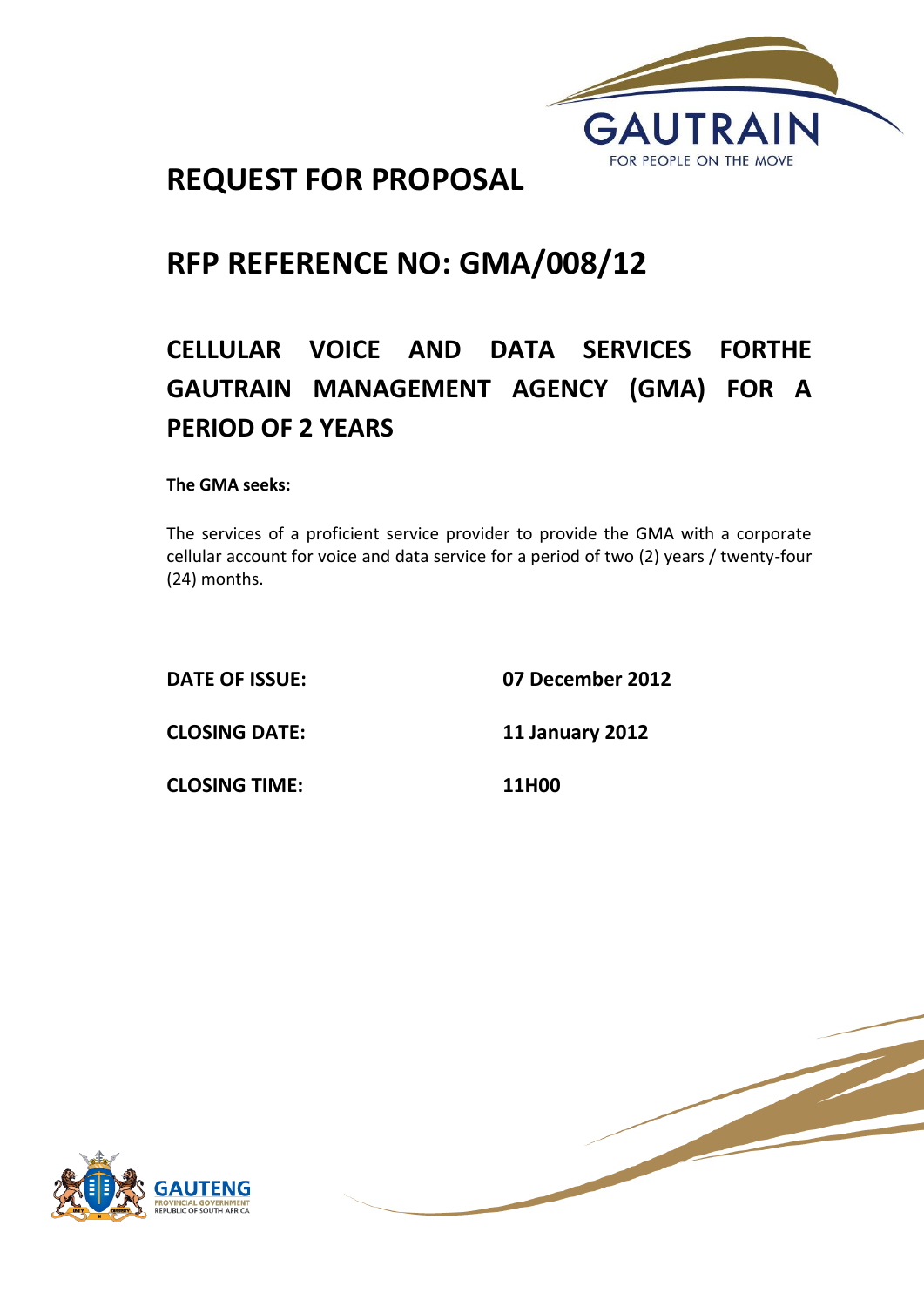# **CONTENTS**

### **GAUTRAIN MANAGEMENT AGENCY – REQUEST FOR PROPOSAL**

| <b>RFP PART A</b>                                  |  |
|----------------------------------------------------|--|
|                                                    |  |
|                                                    |  |
|                                                    |  |
|                                                    |  |
| Rules governing this RFP and the Tendering Process |  |
|                                                    |  |
| <b>REQUEST FOR PROPOSAL</b>                        |  |
|                                                    |  |
|                                                    |  |
|                                                    |  |
|                                                    |  |
|                                                    |  |
| Communication during the tender process            |  |
|                                                    |  |
|                                                    |  |
|                                                    |  |
|                                                    |  |
|                                                    |  |
|                                                    |  |
|                                                    |  |
| <b>Tender documents</b>                            |  |
|                                                    |  |
|                                                    |  |
|                                                    |  |
|                                                    |  |
|                                                    |  |
|                                                    |  |
|                                                    |  |
|                                                    |  |
|                                                    |  |
| <b>Tender Response</b>                             |  |
|                                                    |  |
|                                                    |  |
|                                                    |  |
|                                                    |  |
| <b>Contract Disclosure Requirements</b>            |  |
|                                                    |  |
|                                                    |  |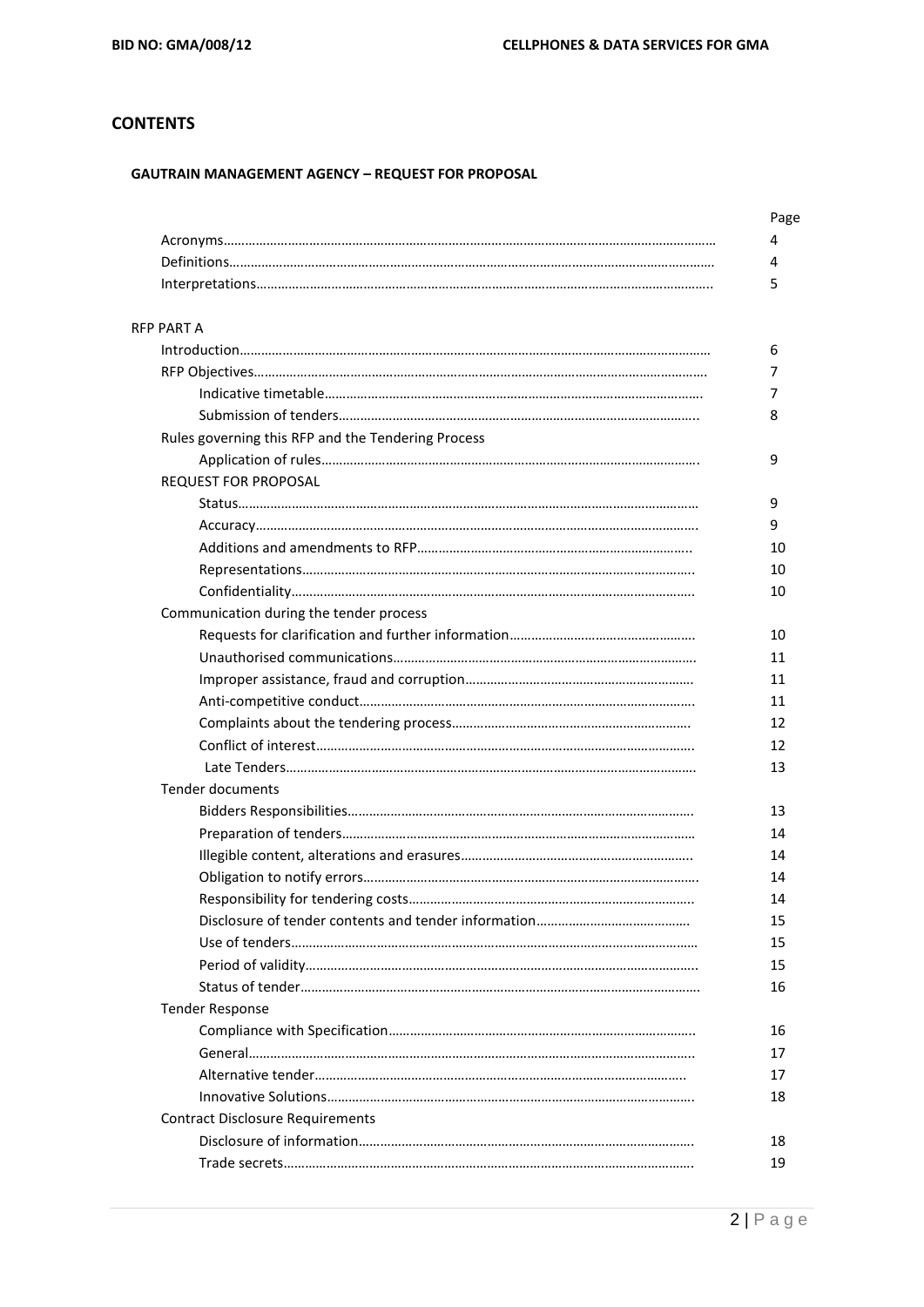|                  |                              | 19 |
|------------------|------------------------------|----|
|                  | <b>Evaluation of tenders</b> |    |
|                  |                              | 19 |
|                  |                              | 20 |
|                  |                              | 21 |
|                  |                              | 22 |
|                  |                              | 22 |
|                  |                              | 23 |
|                  |                              | 23 |
|                  |                              | 23 |
|                  | <b>Successful Tenders</b>    |    |
|                  |                              | 24 |
|                  |                              | 24 |
|                  |                              | 24 |
|                  |                              | 24 |
|                  |                              | 25 |
|                  |                              | 25 |
|                  |                              | 26 |
|                  |                              | 26 |
|                  |                              | 33 |
|                  |                              | 35 |
| SBD <sub>2</sub> |                              | 39 |
| SBD 3.1          |                              | 40 |
| SBD 3.2          |                              | 41 |
| SBD <sub>4</sub> |                              | 42 |
| SBD <sub>6</sub> |                              | 48 |
| SBD <sub>7</sub> |                              | 59 |
| SBD 8            |                              | 61 |
| SBD 9            |                              | 64 |
| <b>CHECKLIST</b> |                              | 67 |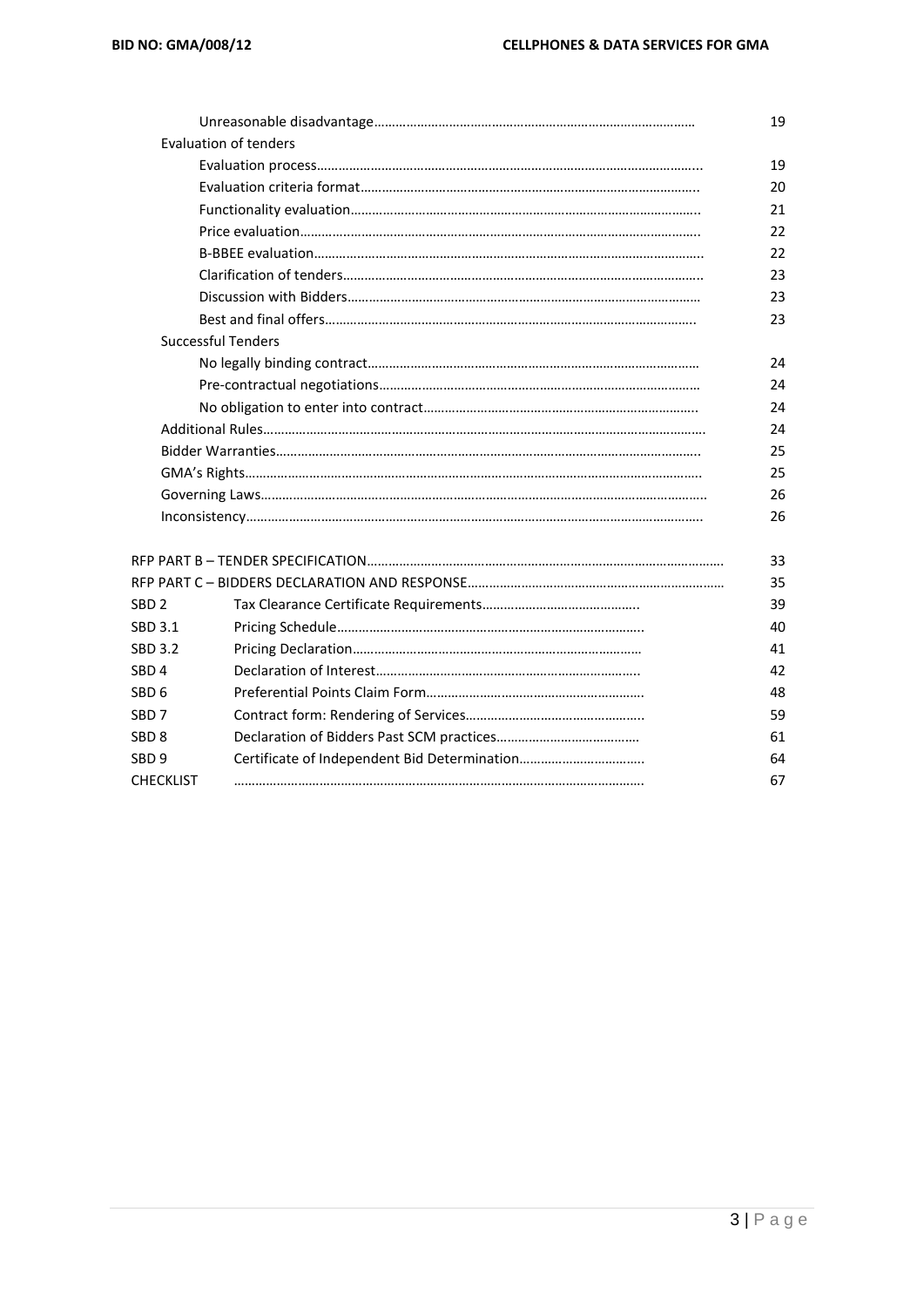# **LIST OF ACRONYMS**

| AG               | <b>Auditor General</b>                                       |
|------------------|--------------------------------------------------------------|
| <b>CPIX</b>      | <b>Consumer Price Index</b>                                  |
| CV               | <b>Curriculum Vitae</b>                                      |
| GMA              | <b>Gautrain Management Agency</b>                            |
| HDI              | Historical Disadvantaged Individual                          |
| MEC              | Member of the Executive Council                              |
| OCD <sub>2</sub> | <b>Operating Commencement Date 2</b>                         |
| P.a.             | Per annum                                                    |
| <b>PFMA</b>      | <b>Public Finance Management Act</b>                         |
| <b>PPPFA</b>     | Preferential Procurement Policy Framework Act                |
| <b>PSP</b>       | Professional Service Provider                                |
| <b>RFP</b>       | <b>Request for Proposal</b>                                  |
| SARS             | South African Revenue Service                                |
| SBD              | <b>Standard Bidding Document</b>                             |
| <b>SCM</b>       | Supply Chain Management                                      |
| <b>SMME</b>      | Small, Medium and Micro Enterprise                           |
| SP               | Service Provider                                             |
| TA               | <b>Technical Assistance</b>                                  |
| TOR              | Specification as provided in RFP Part B (terms of reference) |

### **DEFINITIONS**

In this Request for Proposal, unless a contrary intention is apparent:

**Business Day** means a day which is not a Saturday, Sunday or public holiday.

**Bid** means a written offer in a prescribed or stipulated form lodged by a Bidder in response to an invitation in this Request for Proposal, containing an offer to provide goods, works or services in accordance with the Specification as provided in RFP Part B.

**Closing Time** means the time, specified as such under the clause "Indicative Timetable" of this RFP Part A, by which Tenders must be received.

**Evaluation Criteria** means the criteria set out under the clause "Evaluation Criteria Format" of this RFP Part A.

**GMA** means the Gautrain Management Agency; a PFMA Schedule 3(C) listed Provincial Public Entity, established in terms of the GMA Act No. 5 of 2006.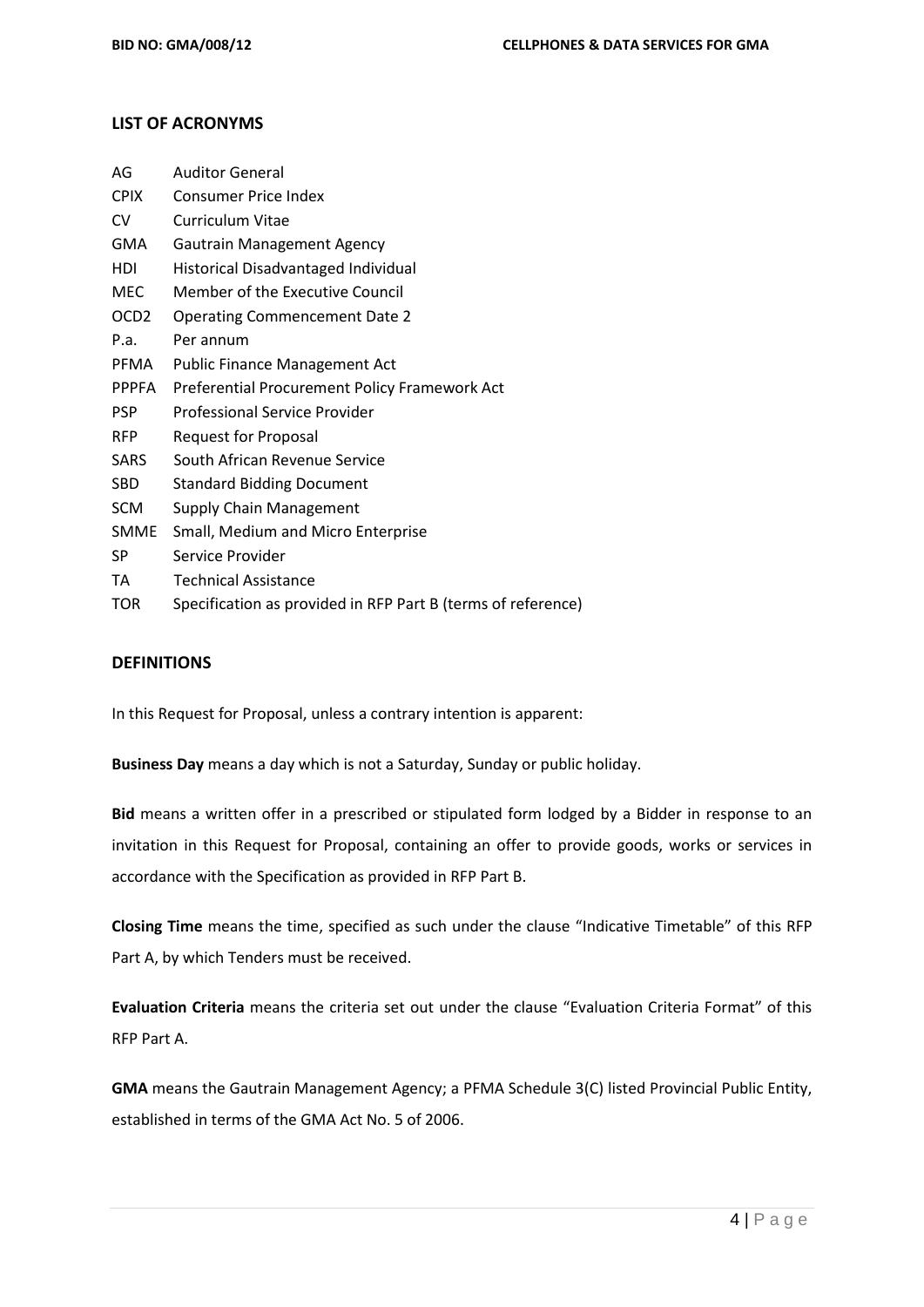**Intellectual Property Rights** includes copyright and neighbouring rights, and all proprietary rights in relation to inventions (including patents) registered and unregistered trademarks (including service marks), registered designs, confidential information (including trade secrets and know how) and circuit layouts, and all other proprietary rights resulting from intellectual activity in the industrial, scientific, literary or artistic fields.

**Member** means an employee of the GMA.

**Proposed Contract** means the agreement including any other terms and conditions contained in or referred to in this RFP that may be executed between the GMA and the successful Bidder.

**Request for Proposal** or **RFP** means this document (comprising each of the parts identified under RFP Part A, Part B and Part C) including all annexure and any other documents so designated by the GMA.

**Services** means the services required by the GMA, as specified in this RFP Part B.

**Specification** means any specification or description of the GMA's requirements contained in this RFP Part B.

**State** means the Republic of South Africa.

**Statement of Compliance** means the statement forming part of a Tender indicating the Bidders compliance with the Specification.

**Bidder** means a person or organisation that submits a Bid.

**Tendering Process** means the process commenced by the issuing of this Request for Proposal and concluding upon formal announcement by the GMA of the selection of a successful Bidder(s) or upon the earlier termination of the process.

**Website** means the website administered by GMA located a[t www.gautrain.co.za/](http://www.gautrain.co.za/)gma

## **INTERPRETATIONS**

In this RFP, unless expressly provided otherwise:

A reference to:

- (a) "includes" or "including" means includes or including without limitation; and
- (b) "R" or "Rands" is a reference to the lawful currency of the Republic of South Africa.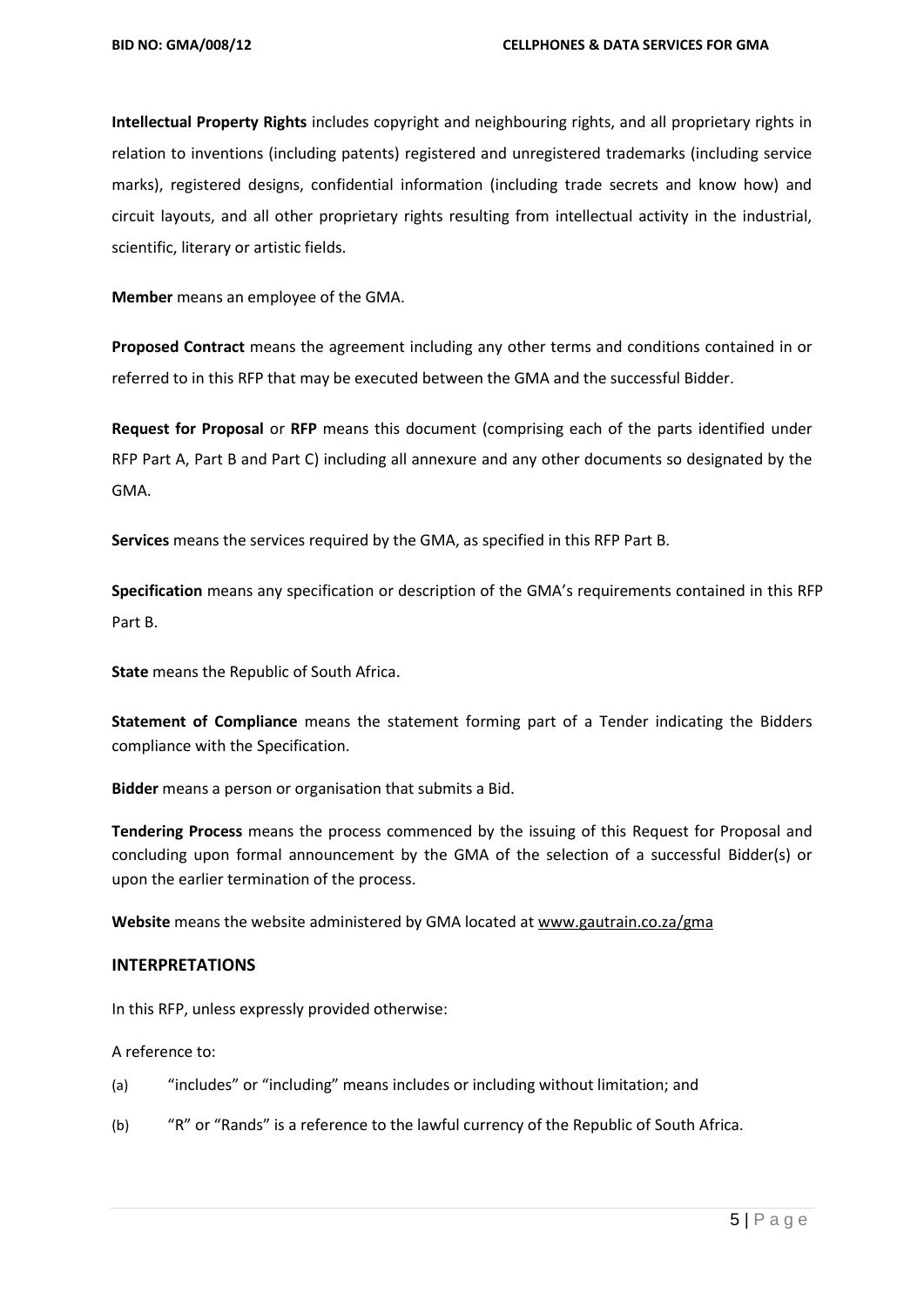# **RFP - PART A:**

# **INTRODUCTION**

- 1. The Gautrain Management Agency (GMA) is a PFMA Schedule 3(C) listed provincial public entity which has been established in terms of the GMA Act No. 5 of 2006. The GMA is substantially funded from the Provincial Revenue Fund in order to carry out the following strategic objectives:
	- To assist the Province of Gauteng in implementing the Gautrain Rapid Rail Link Project and achieving the project objectives;
	- to manage the project on behalf of the Gauteng Provincial Government;
	- to act on behalf of the Province of Gauteng in managing the relationship between the Province and the Concessionaire (Public Private Partnership) in terms of the Concession Agreement and ensuring that the interests of the Province are protected.

During the Development Period, the GMA's primary function was to assure the design, construction and development activities of the Concessionaire and to ensure the procurement of land for the rail reserve. During the Operating Period, the primary function of the GMA is to assure the activities of the Concessionaire, who is responsible for operating, earning revenue from and maintaining the fully developed Gautrain System in accordance with the Concession Agreement.

- 2. The GMA is inviting responses to this Request for Proposal (reference number GMA/008/12) in order to appoint a suitably qualified and experienced service provider to deliver services to the GMA as specified in this RFP PART B – Specification.
- 3. The term of the contract shall commence from the date to be agreed by GMA and the successful bidder and shall endure for a period 2 years, unless terminated by either party, and subject to the terms and conditions as agreed in the service level agreement.
- 4. The appointment of a successful service provider is subject to the conclusion of a service level agreement between the GMA and the service provider.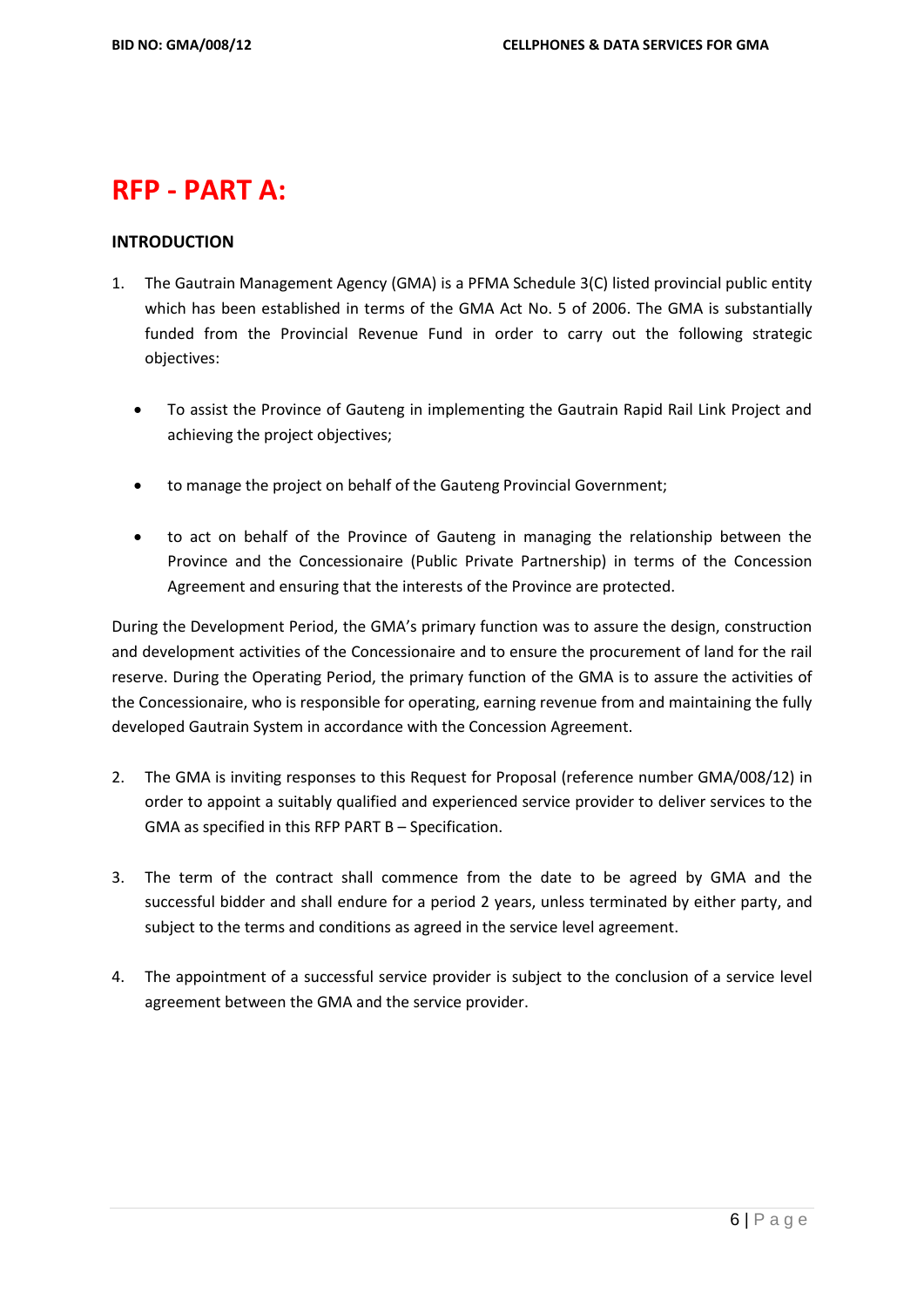# **RFP OBJECTIVES**

- 5. The GMA is seeking responses to this RFP for the successful service provider(s) to provide a corporate cellular account for voice and data services for GMA for a period of 2 years.
- 6. The GMA currently has a corporate cellular account whose first batch of contracts expires at the end of November 2012 and will roll over on month-to-month contracts until a new corporate account is in place. The same applies to all contracts that will expire within this period.

# **PROJECT TIMETABLE**

| <b>ACTIVITY</b>                            | <b>DATE</b>            |
|--------------------------------------------|------------------------|
| Advertisement of RFP                       | 07 December 2012       |
| <b>Closing Date and Time</b>               | <b>11 January 2013</b> |
| Intended completion of evaluation of       | 25 January 2013        |
| tenders                                    |                        |
| Intended formal notification of successful | 30 January 2013        |
| <b>Bidders</b>                             |                        |
| Signing of Service Level Agreement         | 06 February 2013       |
| Implementation date                        | 08 February 2013       |

*\*This timetable is provided as an indication of the timing of the tender process. It is indicative only and subject to change by the GMA. Bidders are to provide proposals that will allow achievement of the intended commencement date.*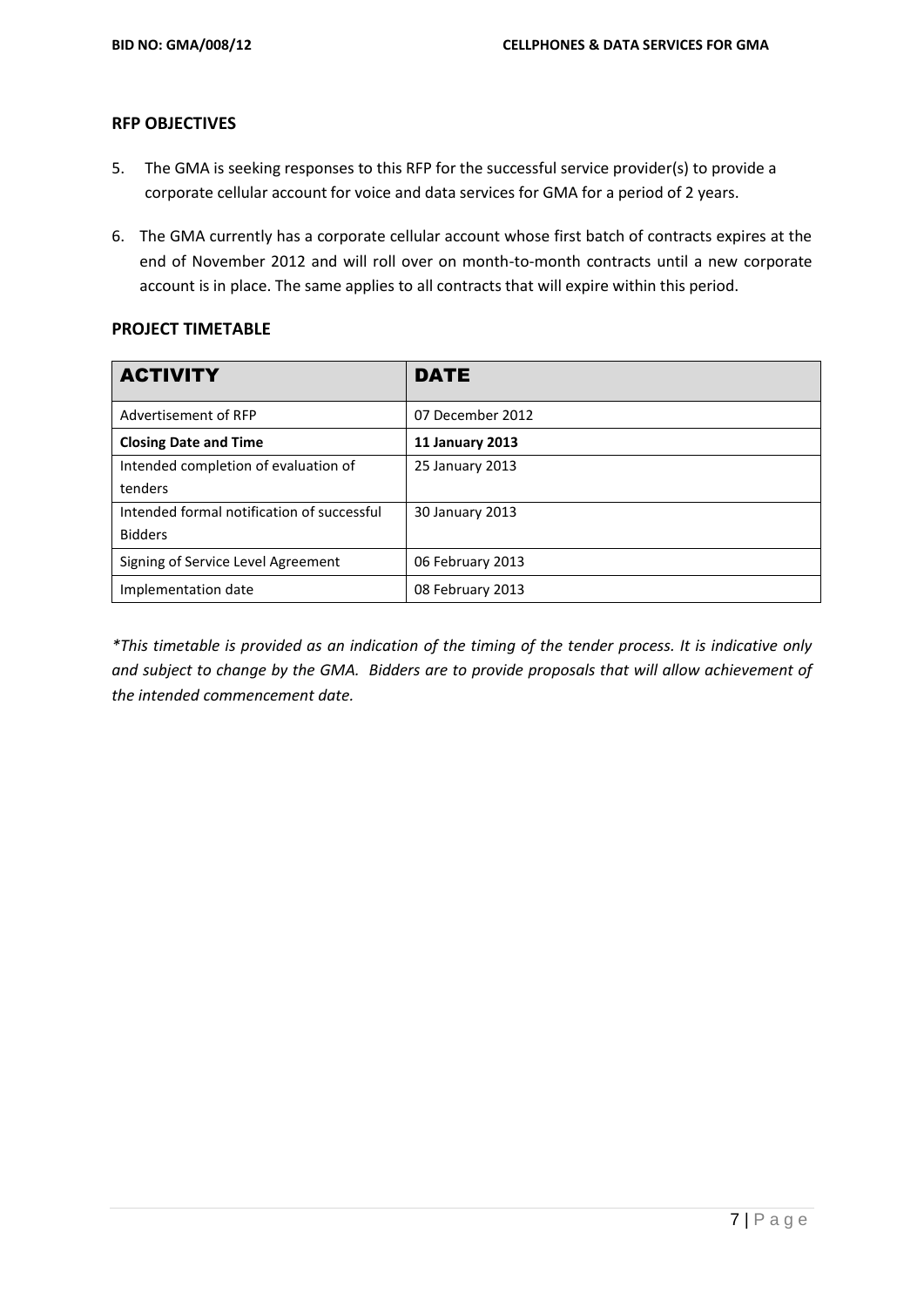# **SUBMISSION OF TENDERS**

### **Hardcopy Submission**

| Physical Address of Tender Box      | 22 Milky Way Avenue, Linbro Business Park, Marlboro |
|-------------------------------------|-----------------------------------------------------|
| Hours of access to Tender Box       | 24 hour access                                      |
| Information to be marked on package | <b>Gautrain Management Agency</b>                   |
| containing Tender                   | <b>SCM Unit</b>                                     |
|                                     | RFP Ref. No. GMA 008/12                             |
|                                     | Name of Bidder                                      |

# **Electronic Submission**

| E-mail Address      | tenders@gautrainpo.co.za                      |
|---------------------|-----------------------------------------------|
| Access restrictions | Mailbox will expire at 11H00, 11 January 2013 |

- 7. Bidders are to provide one (1) original and three (3) hard copies of the Bidders Response (Bid).
- 8. Bidders must include an electronic copy of the Bidders Response for each proposal in PDF or Microsoft Office 2007 format in the hardcopy submission. All responses must be submitted in a sealed envelope in accordance with the conditions of Tendering and on the official forms included in this document.
- 9. All documents must be virus checked by the Bidder before lodgement. In this case of inconsistency between the electronic and hardcopy submissions, the hardcopy submission will prevail.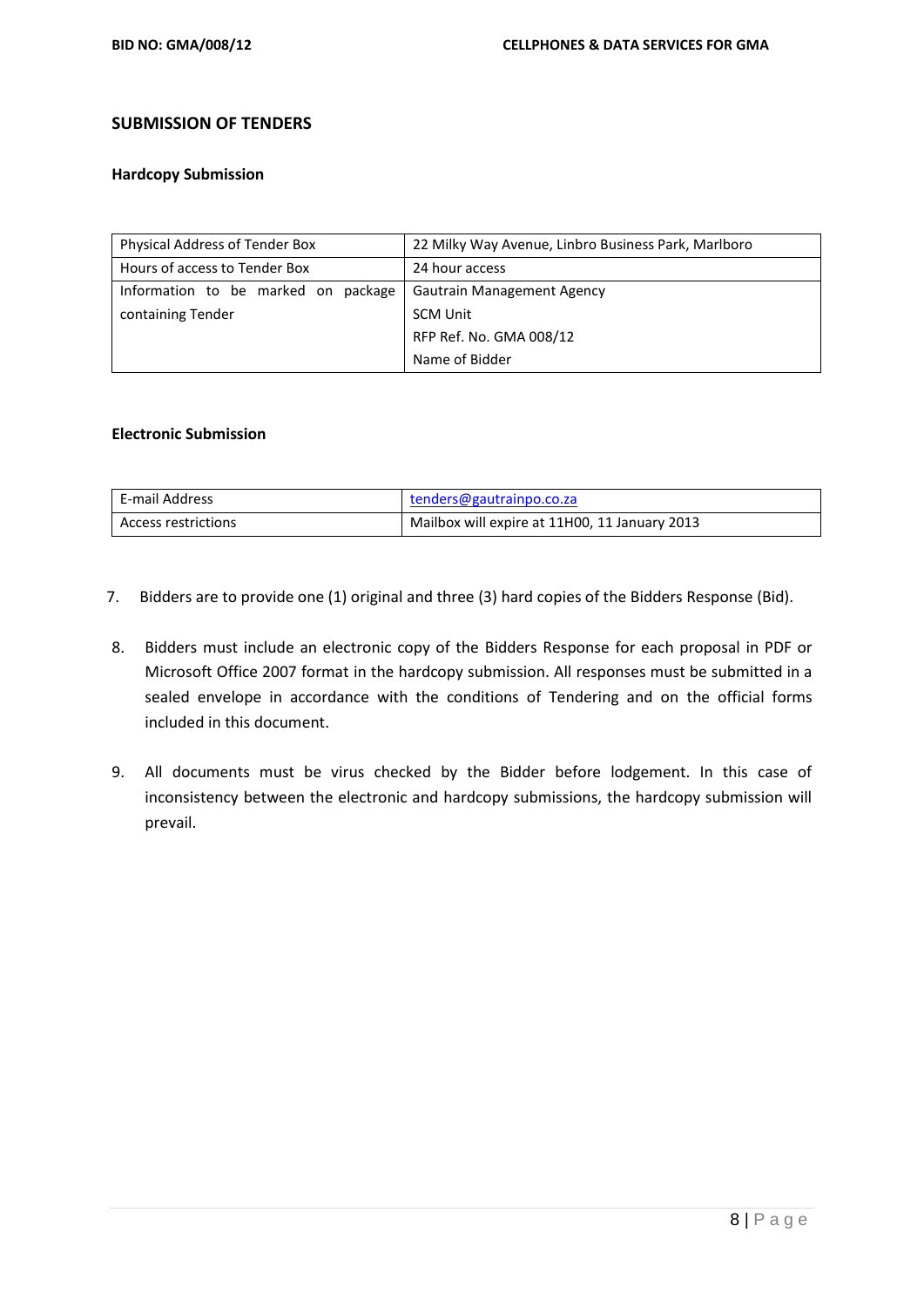# **RULES GOVERNING THIS RFP AND THE TENDERING PROCESS**

### **APPLICATION OF RULES**

- 10. Participation in the tender process is subject to compliance with the rules contained in this RFP Part A.
- 11. All persons (whether or not a Participant in this tender process) having obtained or received this RFP may only use it, and the information contained therein, in compliance with the rules contained in this RFP Part A.
- 12. All Bidders are deemed to accept the rules contained in this RFP Part A.
- 13. The rules contained in this RFP Part A apply to:
	- a. The RFP and any other information given, received or made available in connection with this RFP, and any revisions or annexure;
	- b. the Tendering Process; and
	- c. any communications (including any briefings, presentations, meetings and negotiations) relating to the RFP or the Tendering Process.

## **REQUEST FOR PROPOSAL**

## **STATUS OF REQUEST FOR PROPOSAL**

- 14. This RFP is an invitation for service provider/s to submit a proposal(s) for the provision of the services as set out in the Specification contained in this RFP Part B. Accordingly, this RFP must not be construed, interpreted, or relied upon, whether expressly or implied, as an offer capable of acceptance by any person(s), or as creating any form of contractual, promissory or other rights.
- 15. No binding contract or other understanding for the supply of the Services will exist between the GMA and any Bidder unless and until the Agency has executed a formal written contract with the successful Bidder.

## **ACCURACY OF REQUEST FOR PROPOSAL**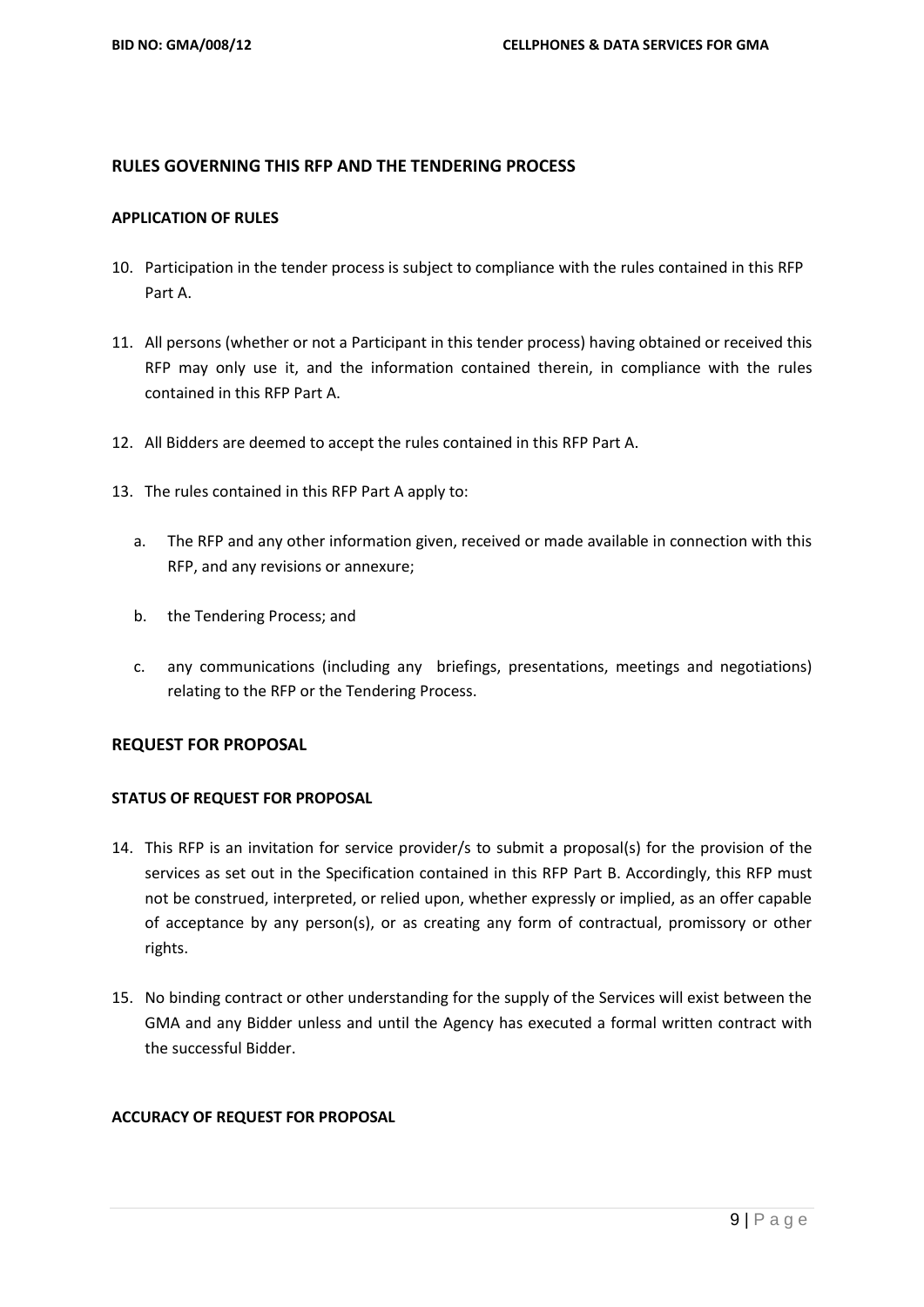- 16. Whilst all due care has been taken in connection with the preparation of this RFP, the GMA makes no representations or warranties that the content in this RFP or any information communicated to or provided to Bidders during the Tendering Process is, or will be, accurate, current or complete. The GMA, and its officers, employees and advisors will not be liable with respect to any information communicated which is not accurate, current or complete.
- 17. If a Bidder finds or reasonably believes it has found any discrepancy, ambiguity, error or inconsistency in this RFP or any other information provided by the GMA (other than minor clerical matters), the Bidder must promptly notify the Agency in writing of such discrepancy, ambiguity, error or inconsistency in order to afford the GMA an opportunity to consider what corrective action is necessary (if any).
- 18. Any actual discrepancy, ambiguity, error or inconsistency in this RFP or any other information provided by the GMA will, if possible, be corrected and provided to all Bidders without attribution to the Bidder who provided the written notice.

## **ADDITIONS AND AMENDMENTS TO THE RFP**

- 19. The GMA reserves the right to change any information in, or to issue any addendum to this RFP before the Closing Time. The GMA and its officers, employees and advisors will not be liable in connection with either the exercise of, or failure to exercise this right.
- 20. If the GMA exercises its right to change information in terms of clause 22, it may seek amended Tenders from all Bidders.

### **REPRESENTATIONS**

21. No representations made by or on behalf of the GMA in relation to this RFP will be binding on the GMA unless that representation is expressly incorporated into the contract ultimately entered into between the GMA and the successful Bidder.

### **CONFIDENTIALITY**

22. All persons (including all Bidders) obtaining or receiving this RFP and any other information in connection with this RFP or the Tendering Process must keep the contents of the RFP and other such information confidential, and not disclose or use the information except as required for the purpose of developing a proposal in response to this RFP.

# **COMMUNICATIONS DURING THE TENDERING PROCESS**

## **REQUESTS FOR CLARIFICATION OR FURTHER INFORMATION**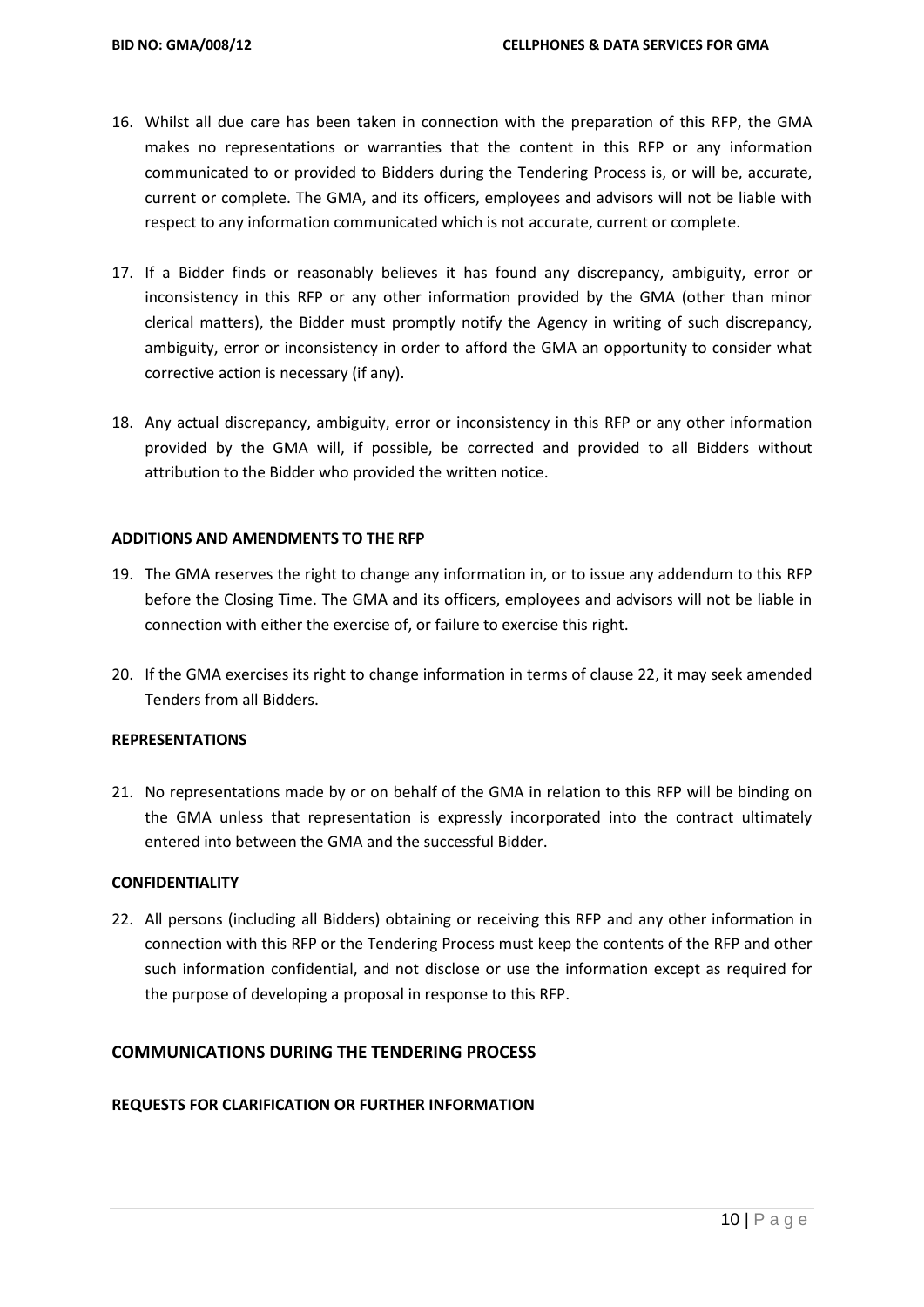- 23. All communication and attempts to solicit information of any kind relative to this tender should be in writing and channelled to the Supply Chain Management Unit via email to: **[tenderenquiries@gautrainpo.co.za](mailto:tenderenquiries@gautrainpo.co.za)**.
- 24. Any communication by a Bidder to the GMA will be effective upon receipt by the SCM Unit (provided such communication is in the required format).
- 25. The GMA has restricted the period during which it will accept questions or requests for further information or clarification and reserves the right not to respond to any enquiry or request, irrespective of when such enquiry or request is received.
- 26. Except where the GMA is of the opinion that issues raised apply only to an individual Bidder, questions submitted and answers provided will be made available to all Bidders by e-mail, as well as on the GMA's website without identifying the person or organisation which submitted the question.
- 27. In all other instances, the GMA may directly provide any written notification or response to a Bidder by email to the address of the Bidder (as notified by the Bidder to the SCM Unit).
- 28. A Bidder may, by notifying the SCM Unit in writing, withdraw a question submitted in accordance with clause 30, in circumstances where the Bidder does not wish the GMA to publish its response to the question to all Bidders.

## **UNAUTHORISED COMMUNICATIONS**

- 29. Communications (including promotional or advertising activities) with staff of the GMA or advisors assisting with the Tendering Process are not permitted during the Tendering. Nothing in this clause 33 is intended to prevent communications with staff of, or advisors of the GMA to the extent that such communications do not relate to this RFP or the Tendering Process.
- 30. Bidders must not otherwise engage in any activities that may be perceived as, or that may have the effect of, influencing the outcomes of the Tendering Process in any way.

## **IMPROPER ASSISTANCE, FRAUD AND CORRUPTION**

- 31. Bidders may not seek or obtain the assistance of employees, contractors or advisor's of the GMA in the preparation of their tender responses.
- 32. The GMA may in its absolute discretion, immediately disqualify a Bidder that it believes has sought or obtained such improper assistance.
- 33. Bidders are to be familiar with the implications of contravening the Prevention and Combating of Corrupt Activities Act, No. 12 of 2004 and any other relevant legislation.

## **ANTI-COMPETITIVE CONDUCT**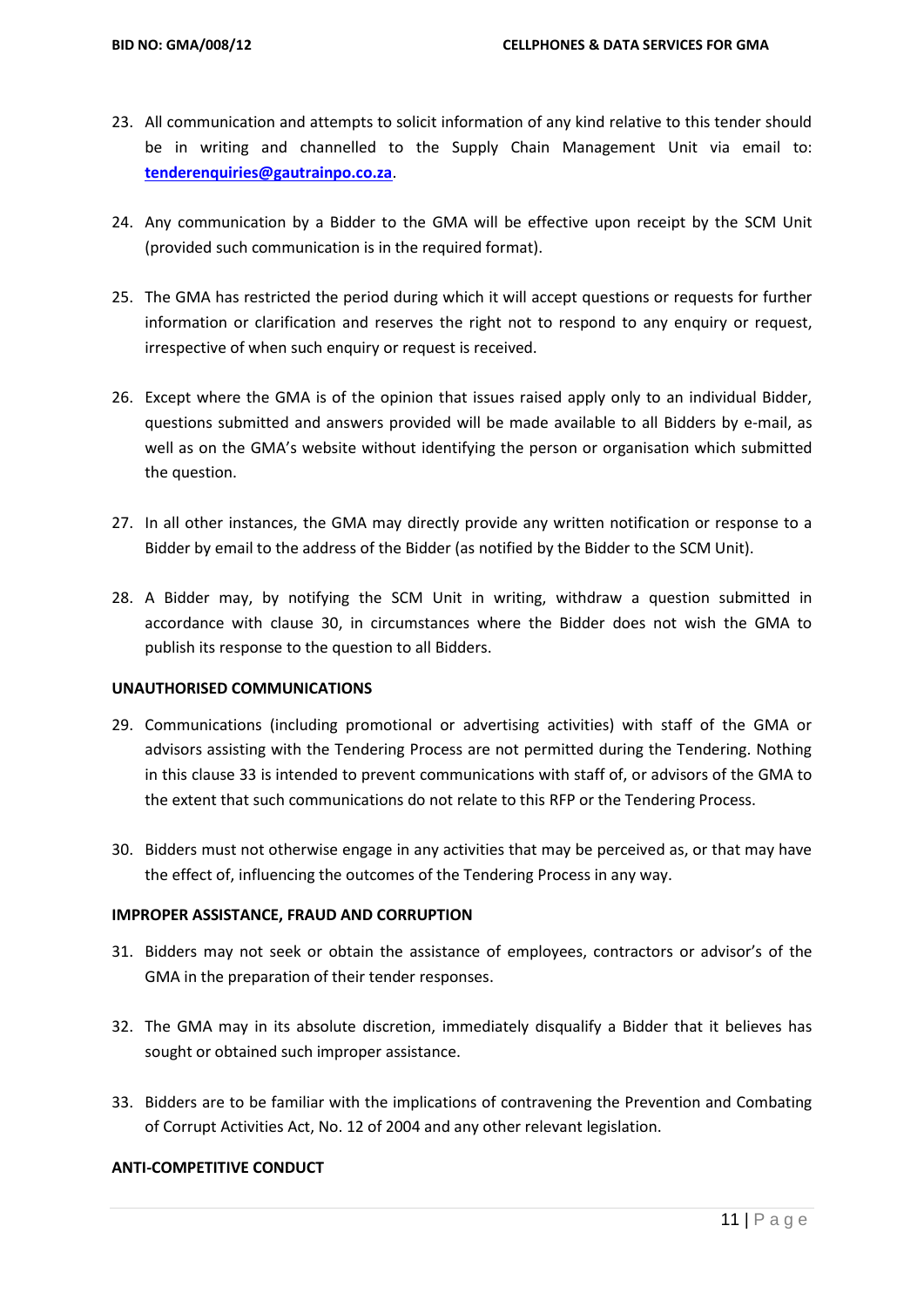- 34. Bidders and their respective officers, employees, agents and advisors must not engage in any collusion, anti-competitive conduct or any other similar conduct in respect of this Tendering Process with any other Bidder or any other person(s) in relation to:
	- a. The preparation or lodgement of their Tender
	- b. the evaluation and clarification of their Tender; and
	- c. the conduct of negotiations with the GMA.
- 35. For the purposes of clause 38, collusion, anti-competitive conduct or any other similar conduct may include disclosure, exchange and clarification of information whether or not such information is confidential to the GMA or any other Bidder or any other person or organisation.
- 36. In addition to any other remedies available to it under law or contract, the GMA may, in its absolute discretion, immediately disqualify a Bidder that it believes has engaged in any collusive, anti-competitive conduct or any other similar conduct during the entire Tendering Process.

## **COMPLAINTS ABOUT THE TENDERING PROCESS**

- 37. Any complaint about the RFP or the Tendering Process must be submitted to the SCM Unit in writing, (preferably by email), immediately upon the cause of the complaint arising or becoming known to the Bidder.
- 38. The written complaint must set out:
	- a. The basis for the complaint, specifying the issues involved;
	- b. how the subject of the complaint affect the organisation or person making the complaint;
	- c. any relevant background information; and
	- d. the outcome desired by the person or organisation making the complaint.
- 39. If the matter relates to the conduct of an official, employee or advisor of the GMA, the complaint should be addressed in writing marked for the attention of the Chief Executive Officer of the GMA, and delivered to the physical address of the GMA, as notified.

# **CONFLICT OF INTEREST**

40. A Bidder must not, and must ensure that its officers, employees, agents and advisors do not place themselves in a position that may give rise to actual, potential or perceived conflict of interest between the interests of the GMA and/or the Gauteng Provincial Government and the Bidders interests during the Tender Process.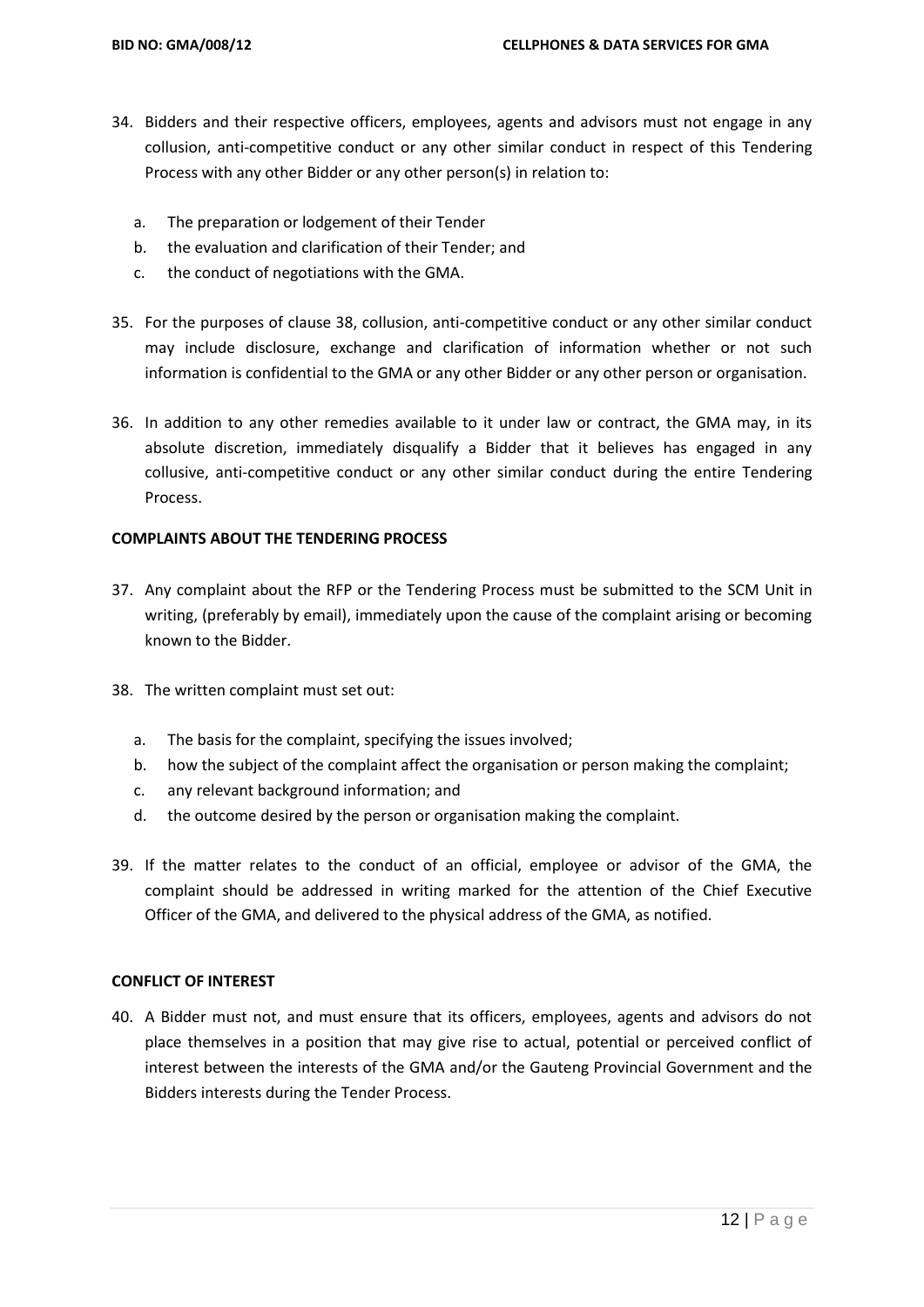- 41. The Bidders Response in this RFP Part C requires the Bidder to provide details of any interests, relationships or clients which may or do give rise to a conflict of interest in relation to the supply of the services under any contract that may result from this RFP.
- 42. If the Bidder submits its Tender and a subsequent conflict of interest arises, or is likely to arise, which was not disclosed in the Tender, the Bidder must notify the GMA immediately in writing of that conflict.
- 43. The GMA may immediately disqualify a Bidder from the Tendering Process if the Bidder fails to notify the GMA of the conflict as required.

## **LATE TENDERS**

- 44. Tenders must be lodged by the Closing Time. Where a tender document is not in the tender box at the time of the bid closing, such a bid document will be regarded as a late bid. Late bids will not be considered.
- 45. Tenders lodged after the Closing Time or lodged at a location or in a manner that is contrary to that specified in this RFP will be disqualified from the Tendering Process and will be ineligible for consideration.
- 46. The determination of the GMA as to the actual time that a Tender is lodged is final. Subject to clause 49, all Tenders lodged in the Tender Box after the Closing Time will be recorded by the GMA and will only be opened for the purposes of identifying a business name and address of the Bidder. The GMA will inform a Bidder whose Tender was lodged after the Closing Time of its ineligibility for consideration. The general operating practice is for the late tender to be returned within 5 (Five) working days of receipt or within 5 (Five) working days after determination not to accept a late tender.

## **TENDER DOCUMENTS**

# **BIDDERS RESPONSIBILITIES**

51. Bidders are responsible for:

- a. Examining this RFP and any documents referenced or attached to this RFP and any other information made or to be made available by the GMA to Bidders in connection with this RFP;
- b. fully informing themselves in relation to all matters arising from this RFP, including all matters regarding the GMA's requirements for the provision of the Services;
- c. ensuring that their Tenders are accurate and complete;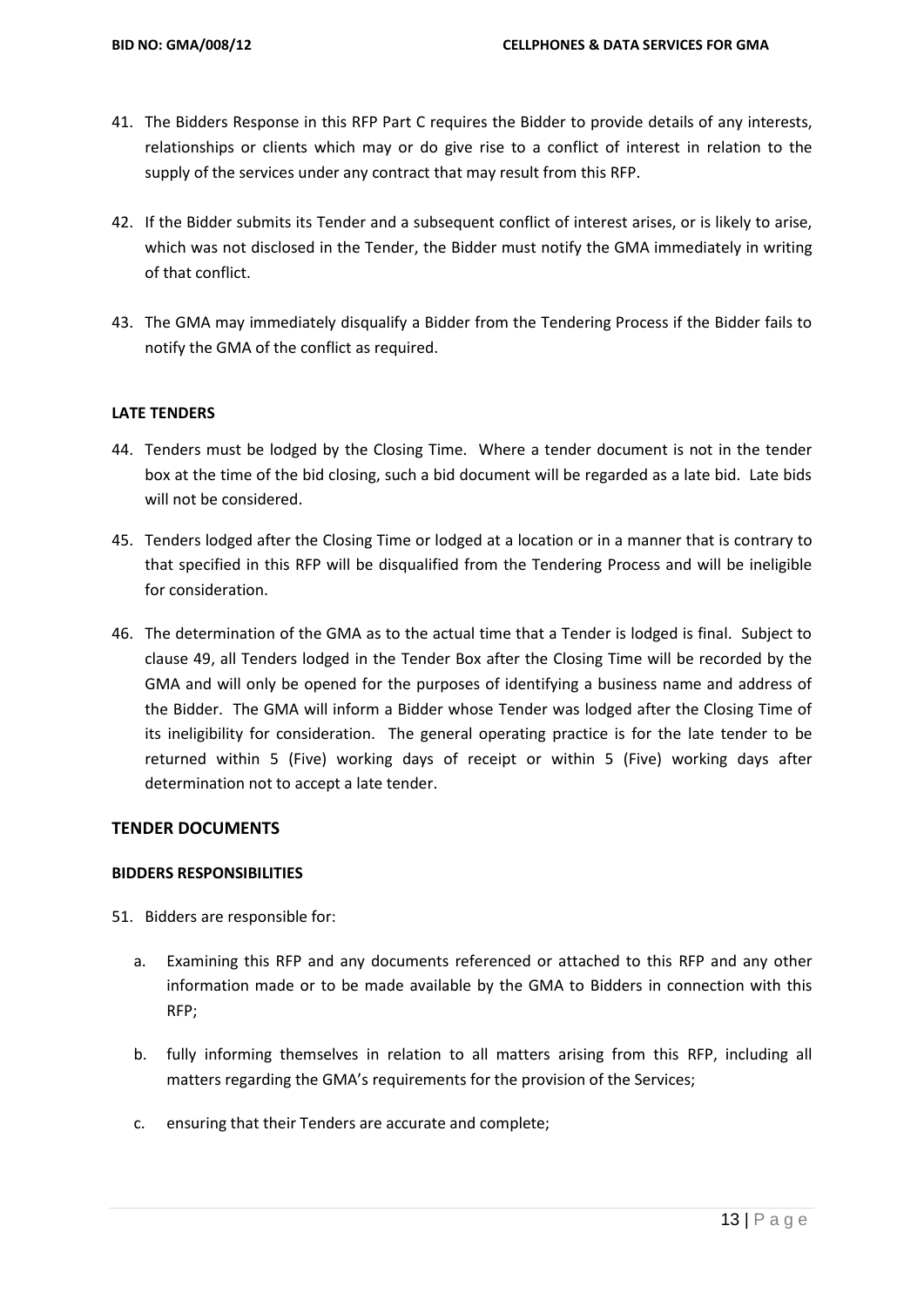- d. making their own enquiries and assessing all risks regarding this RFP, and fully considering and incorporating the impact of any known and unknown risks into their Tender;
- e. ensuring that they comply with all applicable laws in regards to the Tendering Process particularly as specified by National Treasury Regulations, Guidelines, Instruction Notes and Practice Notes and other relevant legislation as published from time to time in the Government Gazette;
- f. submitting an Original Valid Tax Clearance Certificate; and

Failure to provide the required information could result in disqualification of the bidder.

# **PREPARATION OF TENDERS**

52. Bidders must ensure that:

- a. Their Tender is submitted in the required format as stipulated in this RFP Part C; and
- b. all the required information fields in RFP Part C are completed in full and contain the information requested by the GMA.

*Note to Bidders: The GMA may in its absolute discretion reject a Tender that does not include the information requested.*

53. Unnecessarily elaborate responses or other presentations beyond that which is sufficient to present a complete and effective tender proposal are not desired or required. Elaborate and expensive visual and other presentation aids are not necessary.

## **ILLEGIBLE CONTENT, ALTERATION AND ERASURES**

- 54. Incomplete Tenders may be disqualified or evaluated solely on information contained in the Tender.
- 55. The GMA may disregard any content in a Tender that is illegible and will be under no obligation whatsoever to seek clarification from the Bidder.
- 56. The GMA is entitled to amend any bid conditions, validity period, specifications, or extend the closing date of bids before the closing date. All bidders, to whom the bid documents have been issued, will be advised in writing of such amendments in good time.

## **OBLIGATION TO NOTIFY ERRORS**

57. Amended bids may be sent, together with the original bid, in an envelope marked "Amendment to bid" and should be placed in the bid box before the closing date and time. An amendment bids without original bid document will not be considered.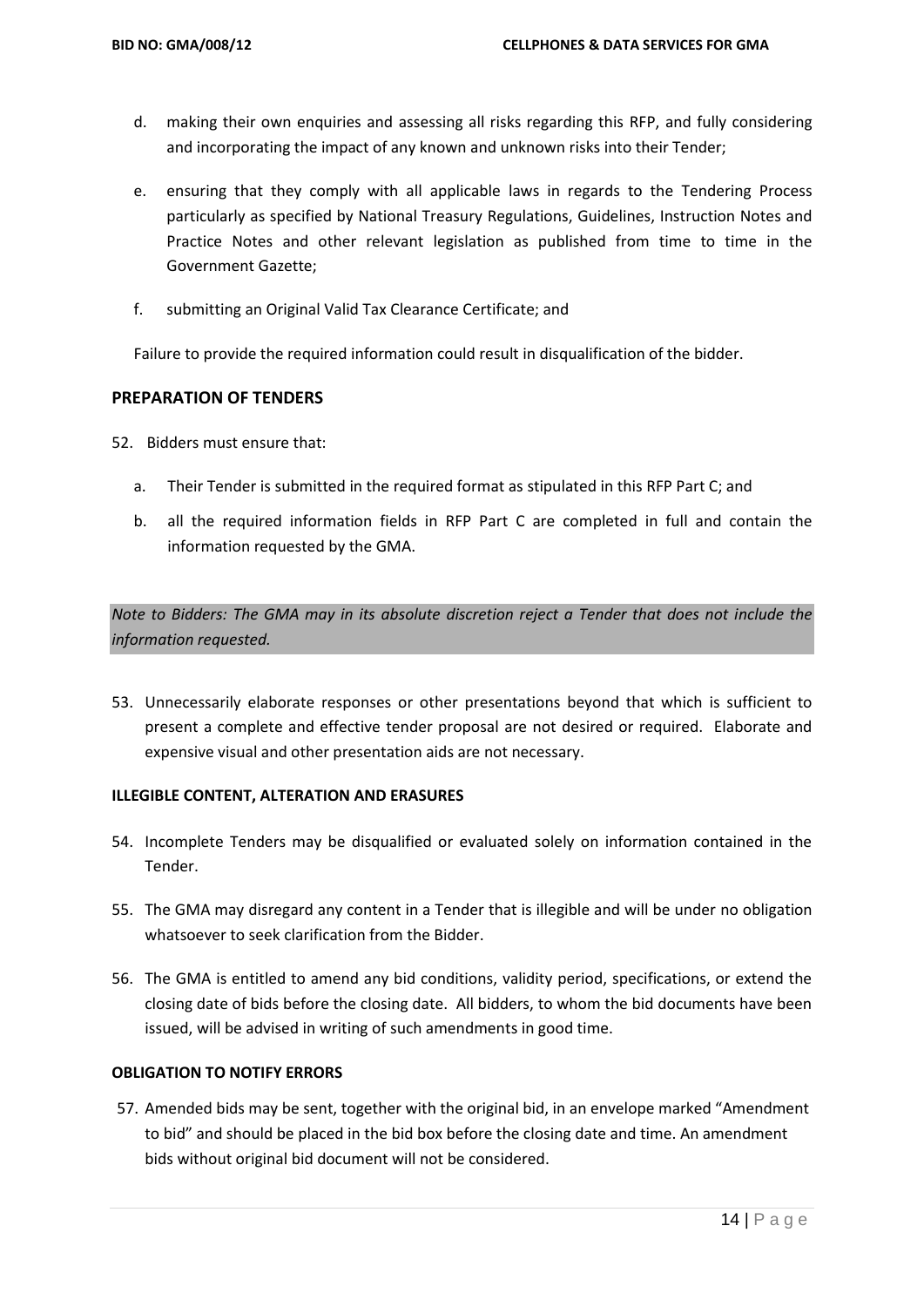### **RESPONSIBILITY FOR TENDERING COSTS**

- 58. The Bidders participation or involvement in any stage of the Tendering Process is at the Bidders sole risk, cost and expense. The GMA will not be held responsible for, or pay for, any expense or loss that may be incurred by Bidders in relation to the preparation or lodgement of their Tender.
- 59. The GMA is not liable to the Bidder for any costs on the basis of any contractual, or promissory or restitutionary grounds whatsoever as a consequence of any matter relating to the Bidders participation in the Tendering Process, including without limitation, instances where:
	- a. The Bidder is not engaged to perform under any contract; or
	- b. the GMA exercises any right under this RFP or at law.

## **DISCLOSURE OF TENDER CONTENTS AND TENDER INFORMATION**

- 60. All Tenders received by the GMA will be treated as confidential. The GMA will not disclose any Tender contents and Tender information, except:
	- a. As required by law;
	- b. for the purpose of investigations by other government authorities having relevant jurisdiction;
	- c. to external consultants and advisors of the GMA engaged to assist with the Tendering Process; or
	- d. for the general information of Bidders required to be disclosed as per National Treasury Regulations, Guidelines, Instruction Notes or Practice Notes.

## **USE OF TENDERS**

- 61. Upon submission in accordance with the requirements of submission of Tenders, all Tenders submitted become the property of the GMA. Bidders will retain all ownership rights in any intellectual property contained in the Tender.
- 62. Each Bidder, by submission of their Tender, is deemed to have licensed the GMA to reproduce the whole, or any portion, of their Tender for the purposes of enabling the GMA to evaluate the Tender.
- 63. Further, in submitting a Tender, the Bidder accepts that the GMA shall, in accordance with the requirements of Treasury Regulation No. 16A.6.3(d) and the National Treasury Instruction Note on *Enhancing Compliance Monitoring and Improving Transparency and Accountability in Supply Chain Management,* publish (on the internet or otherwise):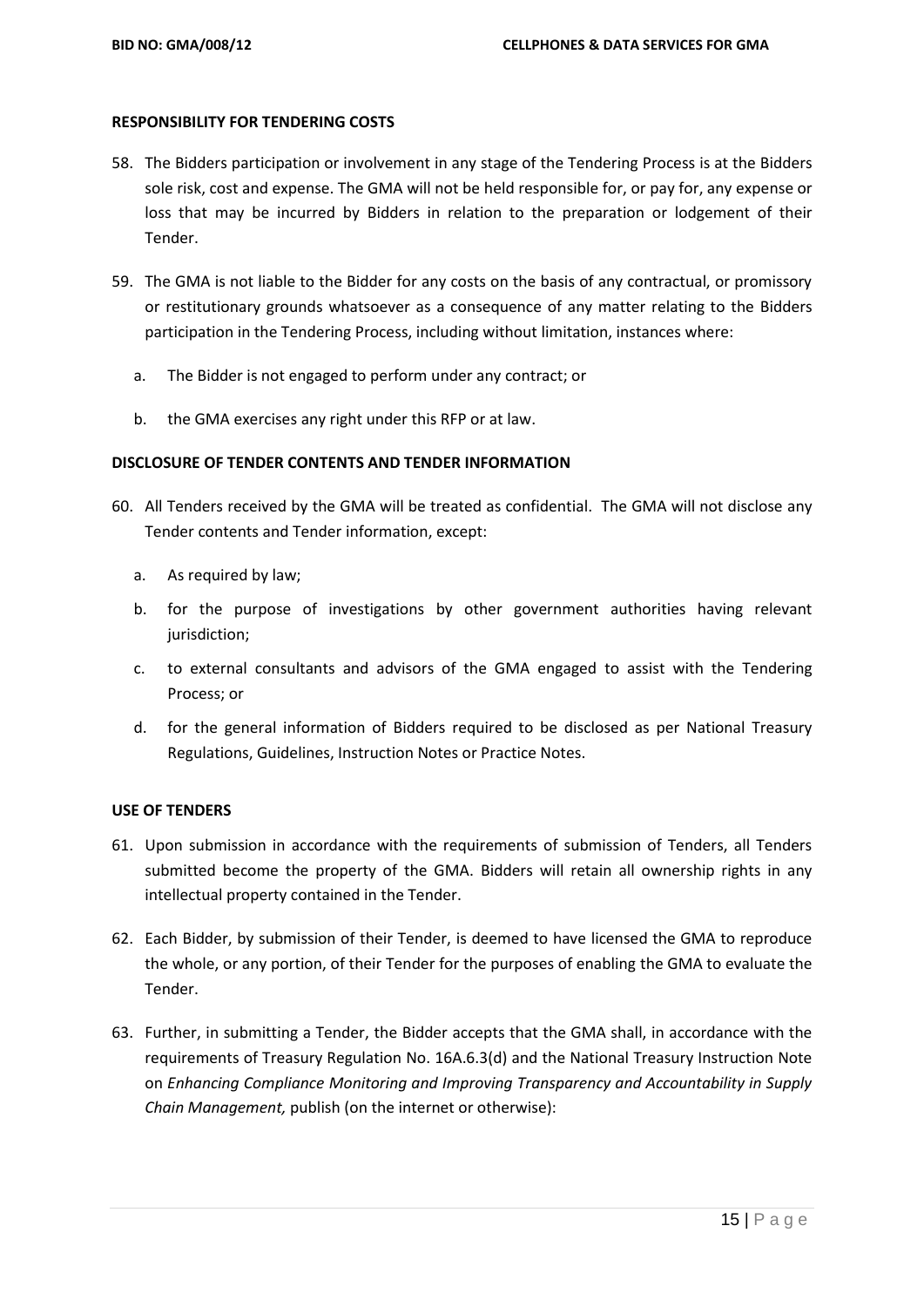- a. The names of all Bidders that submitted bids in relation to this RFP within 10 (Ten) working days after the closing date of this RFP, if the bid is above the threshold value of R500 000; and
- b. on award of the bid, the name of the successful Bidder, the contract price, B-BBEE level of contribution status, the contract number and description of the contract awarded.

### **PERIOD OF VALIDITY**

64. All Tenders received must remain valid and open for acceptance for a minimum of 90 (Ninety) days from the Closing Time. This period may be extended by written mutual agreement between the GMA and the Bidder.

### **STATUS OF TENDER**

- 65. Each Tender constitutes an irrevocable offer by the Bidder to the GMA to provide the Services required and otherwise to satisfy the requirements of the Specification as set out in this RFP Part B.
- 66. A Tender must not be conditional on:
	- a. The Board approval of the Bidder or any related governing body of the Bidder being obtained;
	- b. the Bidder conducting due diligence or any other form of enquiry or investigation;
	- c. the Bidder (or any other party) obtaining any regulatory approval or consent;
	- d. the Bidder obtaining the consent or approval of any third party; or
	- e. the Bidder stating that it wishes to discuss or negotiate any commercial terms of the contract.
- 67. The GMA may, in its absolute discretion, disregard any tender that is, or is stated to be, subject to any one or more of the conditions detailed above (or any other relevant conditions).
- 68. The GMA reserves the right to accept a Tender in part or in whole or to negotiate with a Bidder in accordance with the clause 88 (Unreasonable disadvantage) of this RFP Part A.

### **TENDER RESPONSE**

### **COMPLIANCE WITH SPECIFICATION**

- 69. Under Part C of this RFP, a Bidder must submit a tabulated statement showing its level of compliance to the Specification contained in this RFP Part B.
- 70. In particular, Bidders must state if they will not comply with the Specification, or will only comply with the Specification subject to conditions. Full details of the non-compliance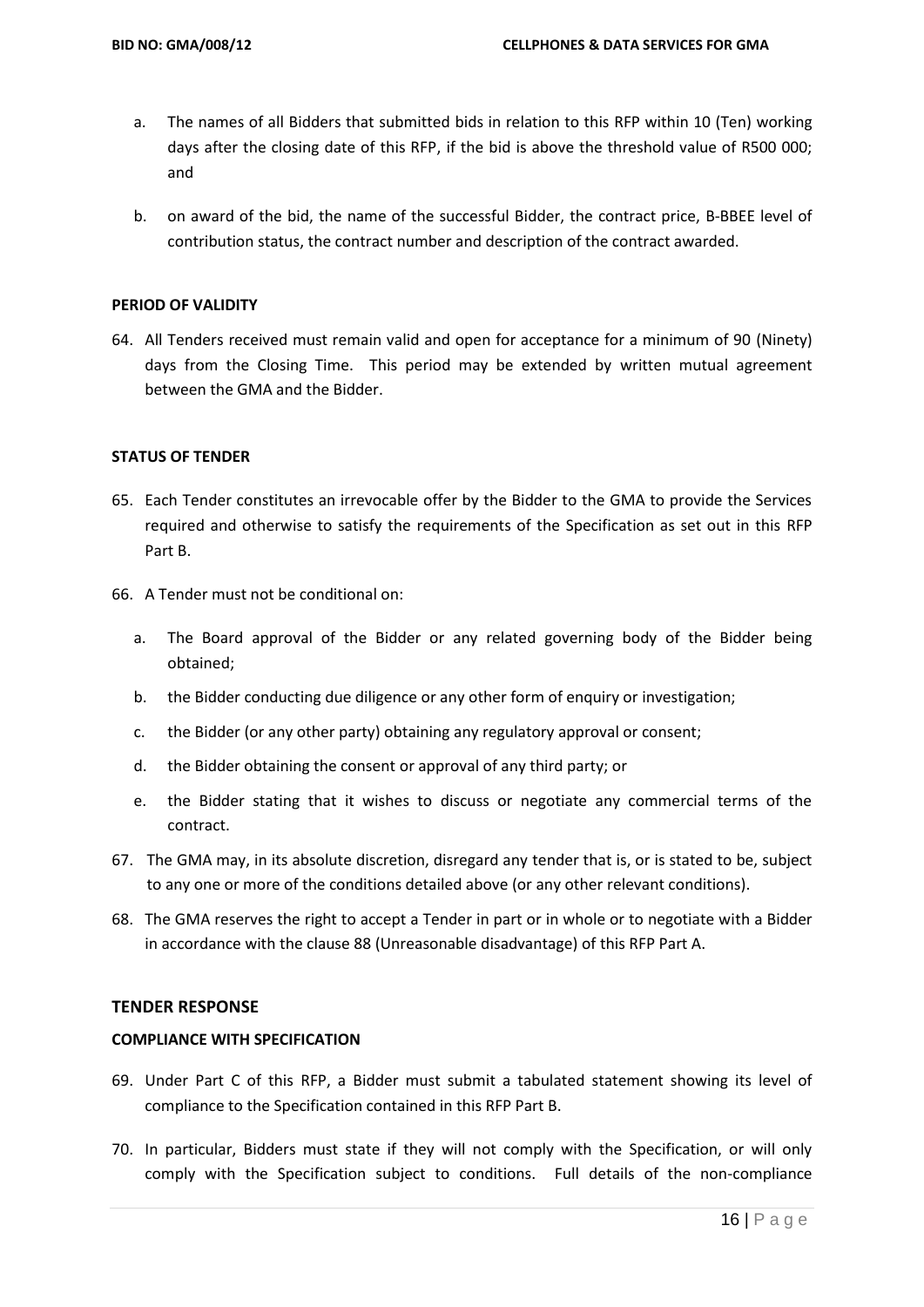(including the nature and extent of the non-compliance and any reasons for such noncompliance) must be stated in the space provided in the tabulated statement.

- 71. No response is required in respect of a particular section of the Specification where Bidders will comply with the Specification. Only sections that Bidders have not complied with, or will only comply with subject to conditions, should be noted in the tabulated statement.
- 72. The GMA is prepared to contemplate minor variations or departures from the Specification proposed by Bidders.
- 73. However, Bidders should note that significant or substantive variations or departures from the Specifications will not be viewed favourably unless the Bidder is able to clearly demonstrate to the satisfaction of the GMA the necessity for such variations or departures.

*Note to Bidders: The GMA will assume that a Bidders Response complies in all relevant respects with the Specification unless the Bidder states otherwise. Failure to notify the GMA of any noncompliance may result in a Bidders Response being disregarded.*

74. For the purposes of clauses 70,71 and 72:

- **Yes/Complies** means that in all respects the Bidders Response meets or otherwise satisfies all specified outputs, characteristics or performance standards.
- **Will comply subject to conditions** means that the specified outputs, characteristics or performance standards can only be met by the Bidder subject to certain conditions.
- **No/Will not comply** means that the specified outputs, characteristics or performance standards is not met by the Bidders Response.

### **GENERAL**

- 75. Indefinite responses such as "noted", "to be discussed" or "to be negotiated" are not acceptable.
- 76. Where the Bidder is unwilling to accept a specified condition, the non-acceptance must be clearly and expressly stated. Prominence must be given to the statement detailing the nonacceptance. It is not sufficient that the statement appears only as part of an attachment to the Tender, or be included in a general statement of the Bidders usual operating conditions.
- 77. An incomplete Tender may be disqualified or assessed solely on the information completed or received with the Tender.

## **ALTERNATIVE TENDER**

78. A Bidder may submit an alternative proposal. An alternative proposal will only be accepted if: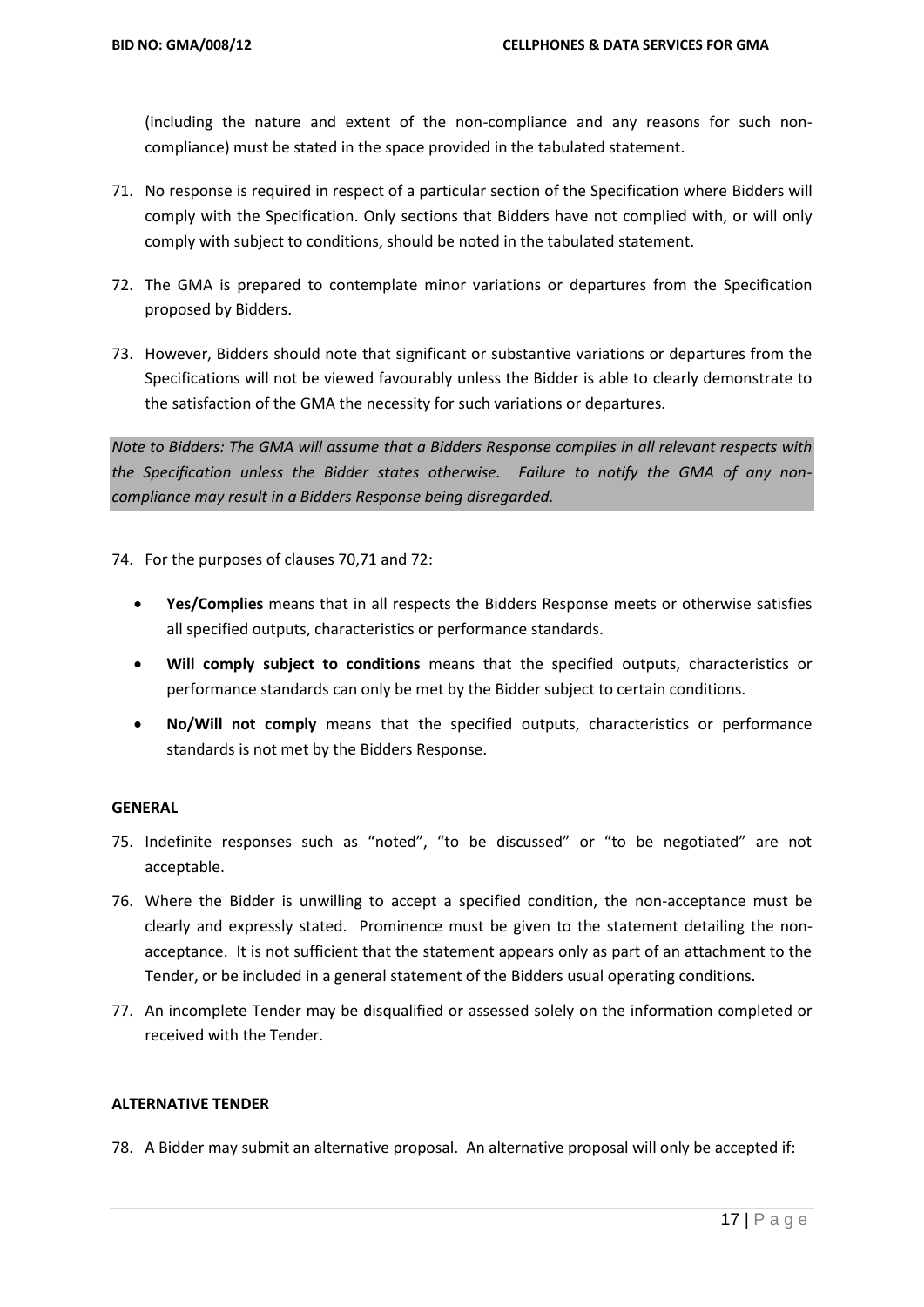- a. The Bidder also provides a conforming Bidders Response; and
- b. The alternative proposal is clearly identified as an "Alternative Tender".
- 79. An Alternative Tender may:
	- a. Not comply with the Specifications for the relevant Services due to inherent design or capability in the operation of the Services; or
	- b. Provide the Services in a manner different to that specified in this RFP Part B.

### **INNOVATIVE SOLUTIONS**

- 80. Bidders are encouraged to offer options or solutions which may, in an innovative way, contribute to the GMA's ability to carry out its operations in a more cost-effective manner.
- 81. These options or solutions may be related to:
	- a. The outputs, functional, performance and technical aspects of the requirement; or
	- b. opportunities for more advantageous commercial arrangements.
- 82. Any such options or solutions will be considered by the GMA on a "commercial in confidence" basis if so requested by the Bidder.
- 83. Where a Bidder submits an offer which meets the requirements of this RFP in an alternative and practical manner, the Tender must also include any supplementary material (including such pricing and costing details as may be necessary to enable the GMA to fully assess the financial impact of the alternative proposal), which demonstrates in detail that such an alternative will fully achieve and/or exceed all the specified requirements, together with references as to why the additional features may be advantageous.
- 84. The GMA reserves the right to consider such offers on their merits or not to consider them at all.

## **CONTRACT DISCLOSURE REQUIREMENTS**

### **DISCLOSURE OF INFORMATION**

- 85. The Conditions of Tendering include a provision for the disclosure of contract information (refer to this RFP Part A dealing with "Use of Tenders").
- 86. If a Bidder wishes to withhold the disclosure of specific contract information, the Bidder must clearly outline how the release of this information will expose trade secrets, business strategy or unique methodologies that may expose the business unreasonably to disadvantage.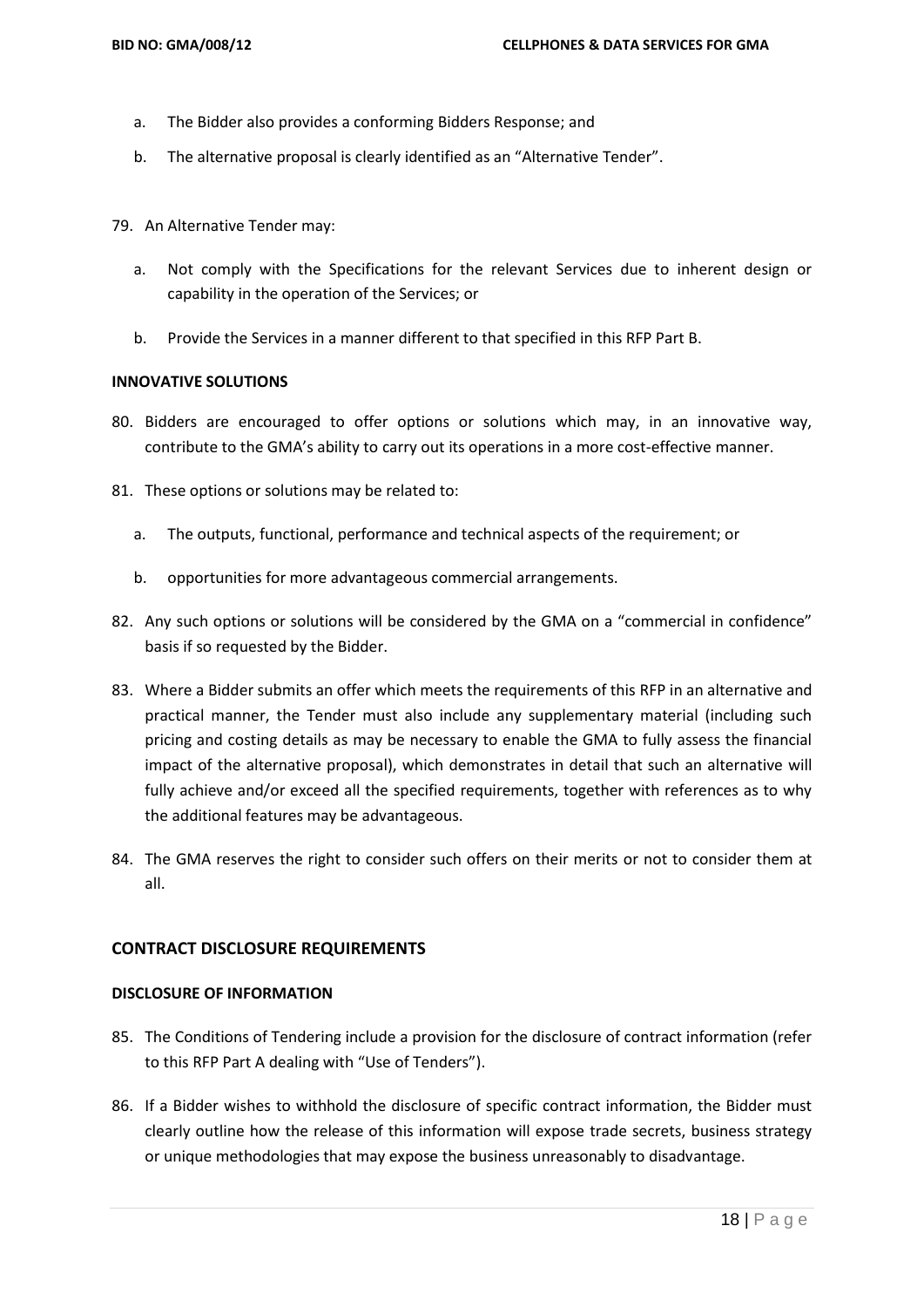### **TRADE SECRETS**

- 87. In considering whether specific information should be categorised as a trade secret, Bidders' should assess:
	- a. The extent to which it is known outside of the Bidders business;
	- b. the extent to which it is known by the persons engaged in the Bidders business;
	- c. any measures taken to guard its secrecy;
	- d. its value to the Bidders business and to any competitors;
	- e. the amount of money and effort invested in developing the information; and
	- f. the ease or difficulty with which others may acquire or develop this information.

### **UNREASONABLE DISADVANTAGE**

- 88. In determining whether disclosure of specific information will expose a Bidders business unreasonably to disadvantage, the following should be considered:
	- a. Whether the information is generally available to competitors; and
	- b. whether it could be disclosed without causing substantial harm to the competitive position of the business.

The GMA will consider these applications in the Tender evaluation and negotiations (if any) with Bidders.

## **EVALUATION OF TENDERS**

### **EVALUATION PROCESS**

- 89. Following the Closing Time, the GMA intends to evaluate the Tenders received.
- 90. Tenders will be evaluated against the Evaluation Criteria specified under the section "Evaluation Criteria Format".
- 91. Without limiting the GMA's rights in the RFP, the GMA may at any time during the Tendering Process choose to:
	- a. Shortlist one or more Bidders; and
	- b. accept one or more of the Tenders.
- 92. Unless the Evaluation Criteria explicitly require, the GMA may, but is not in any way bound to, shortlist, to select as successful, or to accept the Tender offering the lowest price.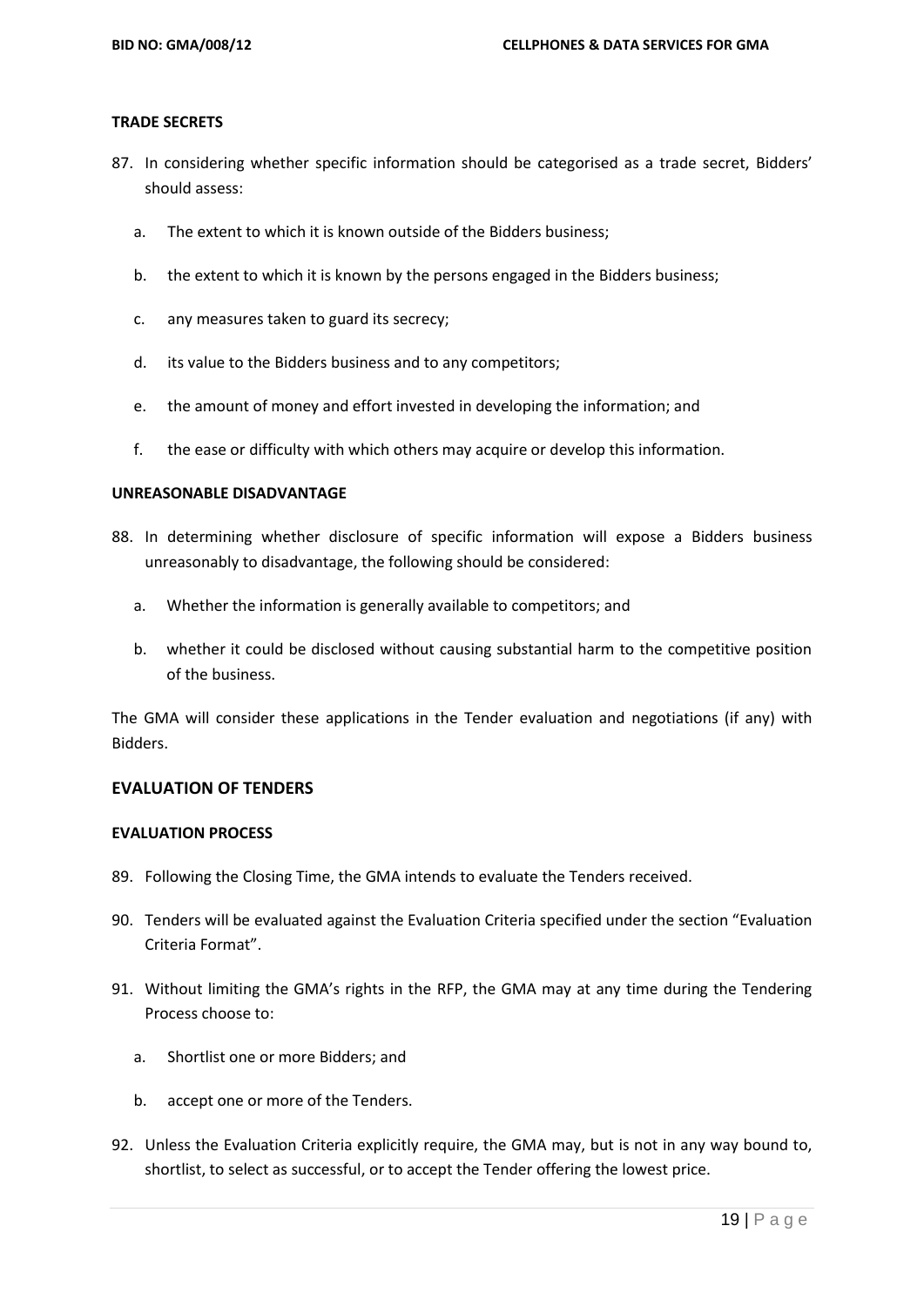- 93. Should the GMA choose to include a short listing stage in its evaluation process, the GMA is not, at any time, required to notify Bidders or any other person or organisation interested in submitting a Tender.
- 94. A Bidders Response will not be deemed to be unsuccessful until such time as the Bidder is formally notified of that fact by the GMA. The commencement of negotiations by the GMA with one or more other Bidders is not to be taken as an indication that any particular Bidders Response has not been successful.

### **EVALUATION CRITERIA FORMAT**

- 95. The evaluation criteria is weighted to reflect the importance of project requirements noted in the Specifications:
- 96. In evaluating Bidders Responses, the GMA will have regard to:
	- a. Specific evaluation criteria identified in the list below;
	- b. the overall value for money proposition presented in the Bidders Response; and
	- c. particular weighting assigned to any or all of the evaluation criteria specified below.
- 97. For the purposes of this RFP clause 98, 'value for money' is a measurement of financial and nonfinancial factors, including:
	- a. Quality levels; and
	- b. performance standards.
- 98. Value for money will be assessed on a 'whole of life' basis (including the transitioning-in, the contract term and the transitioning-out phases of the relationship between the GMA and a Bidder), with a view to long-term sustainability of the value for money proposition and with a focus on ensuring that value for money outcomes are promoted and protected following the conclusion of any contract that may result from this RFP.
- 99. Administrative compliance will be determined in accordance with the conditions listed in this RFP.
- 100. The evaluation criteria will be in line with the PPPFA, 2000 (Act No. 5 of 2000) and Preferential Procurement Regulations 2011.
- 101. Evaluation will be based on a point system and two-stage evaluation process. As a pre-requisite, a bid must comply with the requirements of the bid solicitation and meet the minimum threshold of the functionality evaluation criteria to be declared responsive and qualify to the next evaluation stage.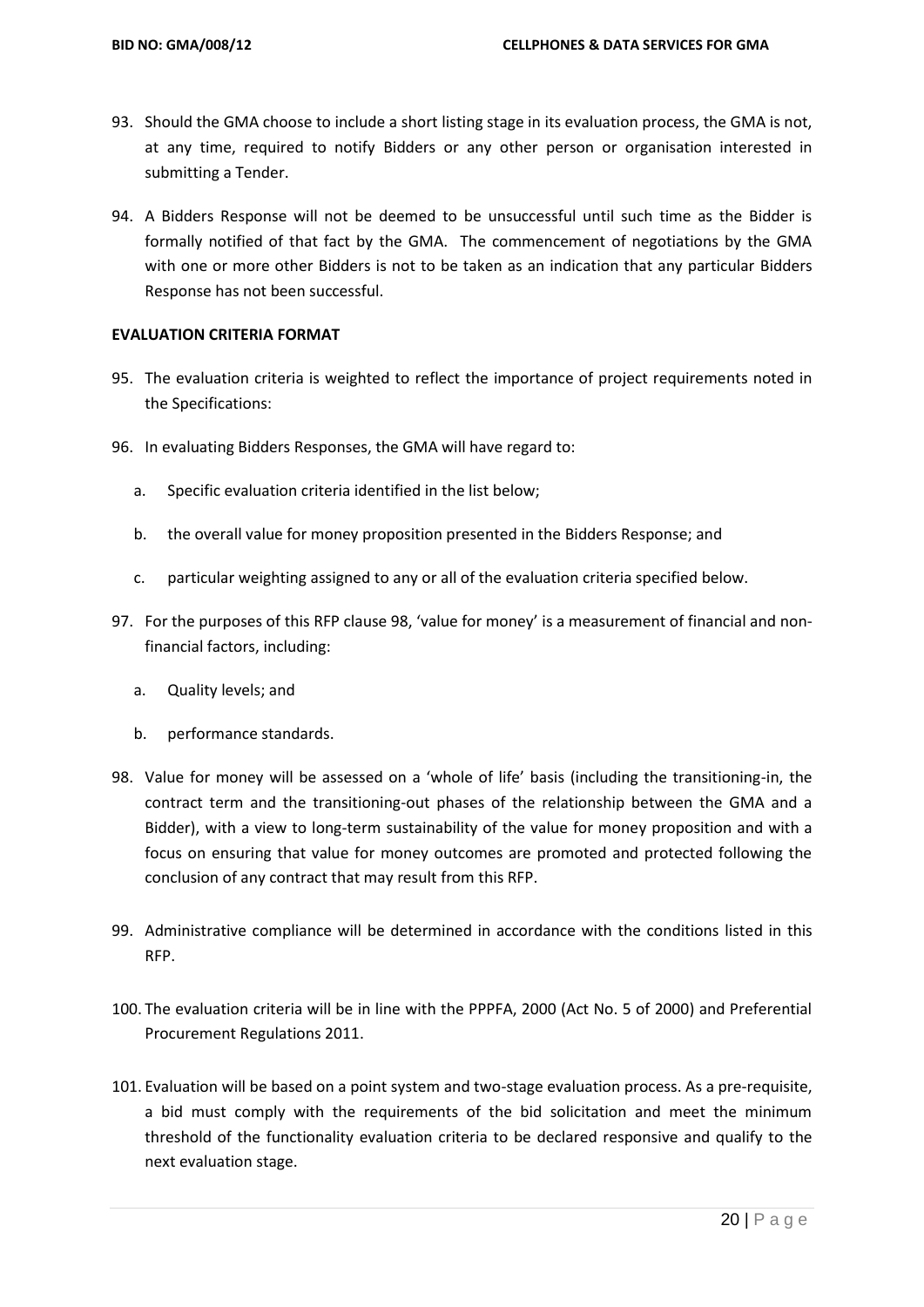102. The value of this bid is estimated to be below R 1,000,000 and therefore the 80/20 preference point system shall apply. The following is the weighting awarded for each element, and the threshold score.

| <b>Evaluation element</b>          | Weighting | <b>Threshold score</b> |
|------------------------------------|-----------|------------------------|
| Technical proposal (Functionality) | 100       | 75 Points              |

| <b>Evaluation element</b> | Weighting | <b>Threshold score</b> |
|---------------------------|-----------|------------------------|
| <b>B-BBEE proposal</b>    | 20        | N/A                    |
| Price proposal            | 80        | N/A                    |
| <b>Total</b>              | 100       |                        |

### **FUNCTIONALITY EVALUATION**

103. The evaluation criteria for measuring functionality, and the weighting attached to each criterion is listed in the table below:

| No.            | <b>EVALUATION CRITERIA</b>                                                                                                      |   | WEIGHT |
|----------------|---------------------------------------------------------------------------------------------------------------------------------|---|--------|
| 1.             | National footprint with branches in all major cities<br>(0.5 points for each city up to a maximum of 6 points).                 |   | 6      |
| 2.             | List of six (6) contactable corporate client references<br>(one $(1)$ point for each reference up to a maximum of 6<br>points). |   | 6      |
| 3.             | Management and operational plan provided to<br>demonstrate the provision of the service.                                        |   | 10     |
| $\mathbf{4}$ . | <b>Dedicated</b><br><b>Account</b><br>Manager<br>the<br>to<br>manage<br>contract/account                                        |   | 5      |
| 5.             | <b>Detailed information for account Manager:</b>                                                                                |   | 6      |
|                | Role and responsibility                                                                                                         | 1 |        |
|                | Location                                                                                                                        | 1 |        |
|                | Contact details                                                                                                                 | 1 |        |
|                | Experience                                                                                                                      | 3 |        |
| 6.             | Dedicated Service Manager to manage the account                                                                                 |   | 5      |
| 7.             | <b>Detailed information for Service Manager</b>                                                                                 |   | 6      |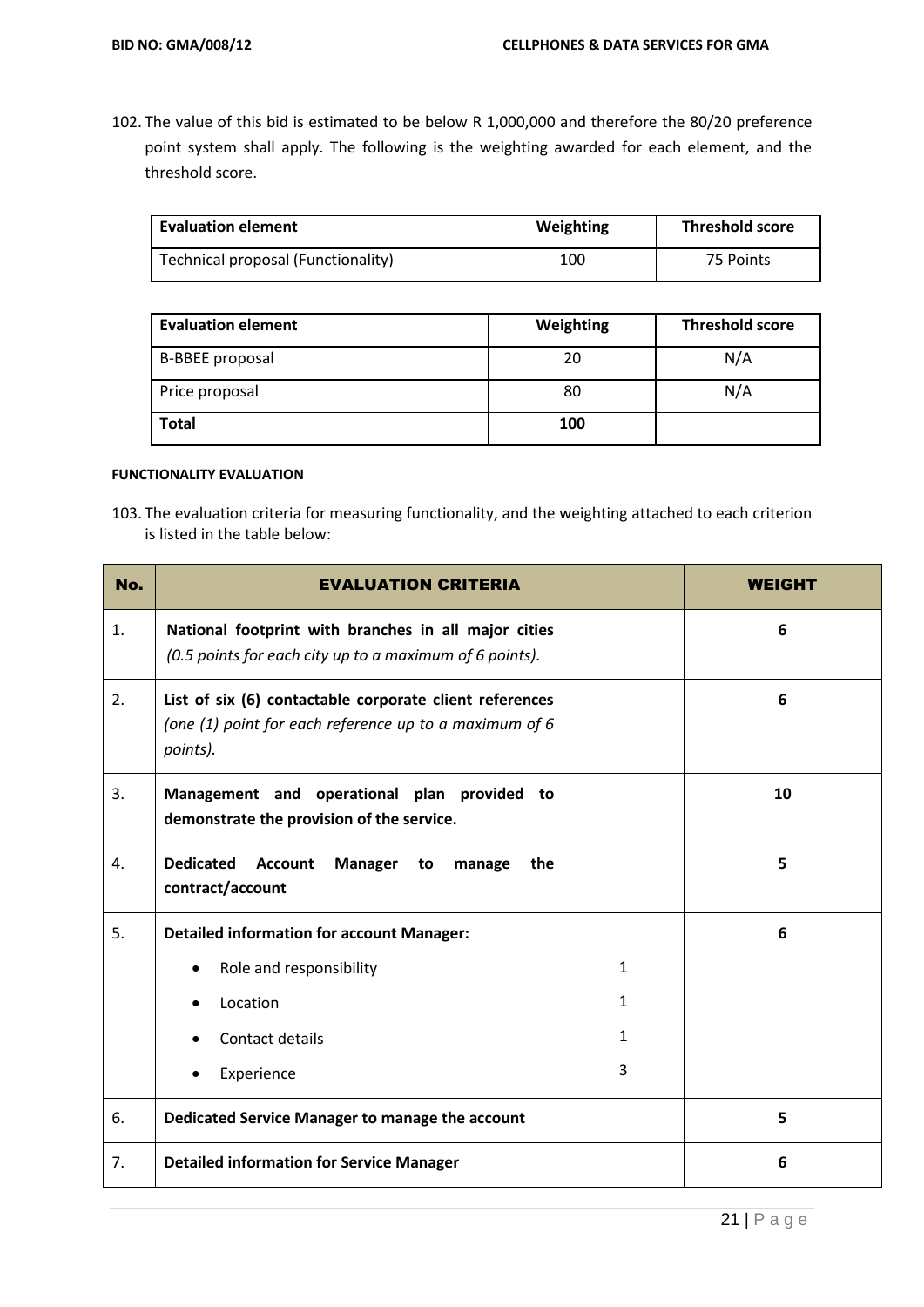|    | Role and responsibility<br>$\bullet$                                                      | 1              |    |
|----|-------------------------------------------------------------------------------------------|----------------|----|
|    | Location                                                                                  | $\mathbf{1}$   |    |
|    | Contact details                                                                           | 1              |    |
|    | Experience                                                                                | 3              |    |
| 8. | <b>Compliance to SLA</b>                                                                  |                | 10 |
|    | Adherence and timelines                                                                   | 4              |    |
|    | Provision of loan equipment<br>$\bullet$                                                  | 2              |    |
|    | Service review meetings                                                                   | $\overline{2}$ |    |
|    | Adoption of penalties                                                                     | $\overline{2}$ |    |
| 9. | <b>Voice Packages:</b>                                                                    |                | 25 |
|    | All applicable fees provided per package as<br>$\bullet$<br>requested in RFP              | 1              |    |
|    | Value of inclusive data higher than the<br>requested amount                               | 1              |    |
|    | Connection fees waivered                                                                  | $\mathbf{1}$   |    |
|    | SIM card fee waivered                                                                     | 1              |    |
|    | CLI fee waivered                                                                          | 1              |    |
|    | <b>Discount on contract fees</b>                                                          | 8              |    |
|    | Up to 5% discount on contract fees<br>$\bullet$                                           |                |    |
|    | 5.1% - 10% discount on contract fees                                                      |                |    |
|    | 10.1% - 15% discount on contract fees                                                     |                |    |
|    | More than 15% discount on contract fees                                                   |                |    |
|    | (2 additional point allocated for discount in a higher<br>range to a maximum of 8 points) |                |    |
|    | Discount on airtime usage charges                                                         | 8              |    |
|    | Up to 5% discount on airtime usage charges                                                |                |    |
|    | 5.1% - 10% discount on airtime usage charges<br>٠                                         |                |    |
|    | 10.1% - 15% discount on airtime usage charges                                             |                |    |
|    | More than 15% discount on airtime usage<br>charges                                        |                |    |
|    | (2 additional point allocated for discount in a higher                                    |                |    |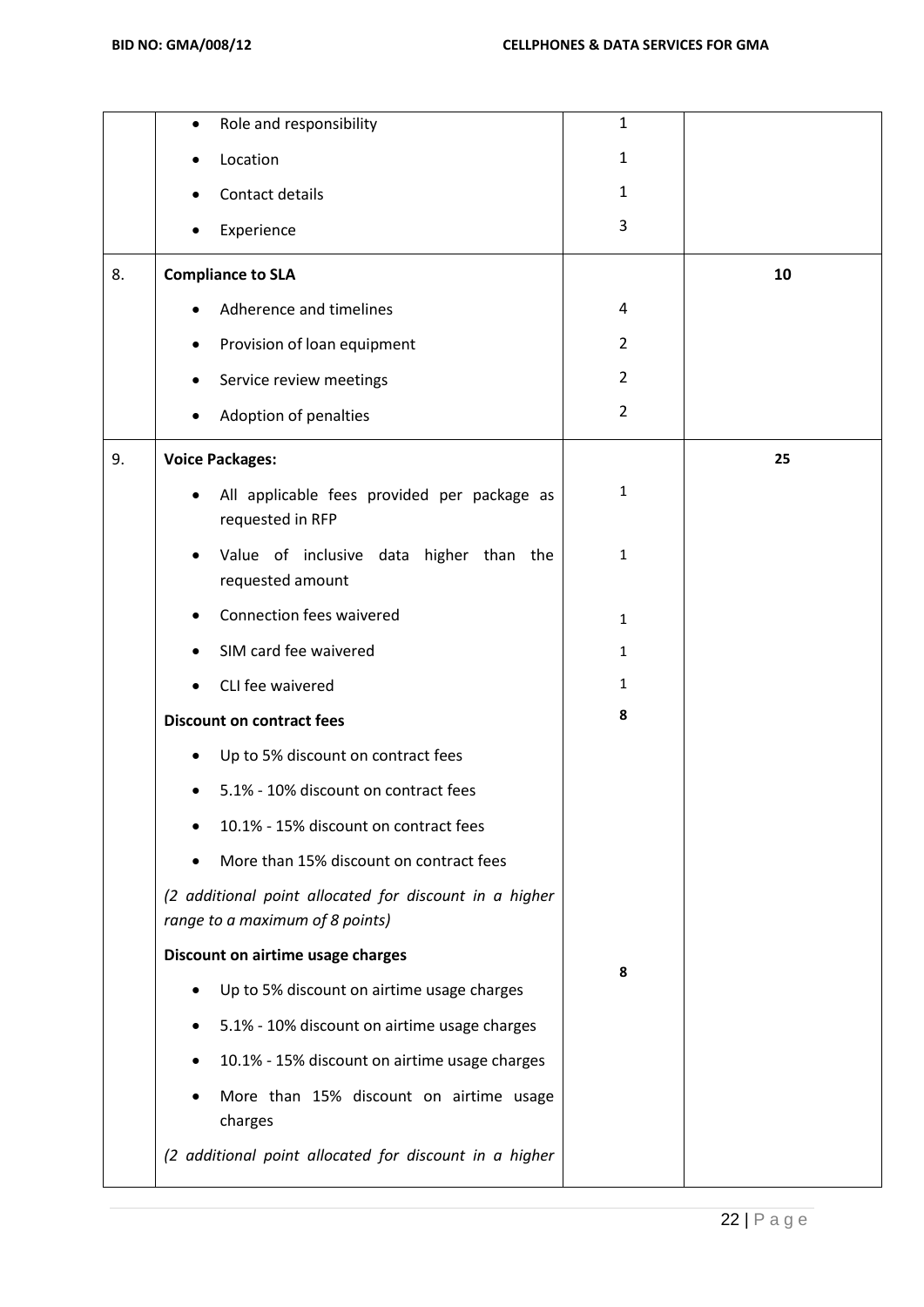|     | range to a maximum 8 points)                                                              |              |     |
|-----|-------------------------------------------------------------------------------------------|--------------|-----|
|     | No additional charges for handsets                                                        | 4            |     |
| 10. | Data Packages:                                                                            |              | 21  |
|     | All applicable fees provided per package as<br>requested in RFP                           | $\mathbf{1}$ |     |
|     | Data bundle included in voice package<br>$\bullet$                                        | 1            |     |
|     | Value of included data bundle equal or higher<br>than the requested amount                | $\mathbf{1}$ |     |
|     | Connection fees waivered                                                                  | 1<br>1       |     |
|     | SIM card fee waivered                                                                     |              |     |
|     | <b>Discount on contract fees</b>                                                          | 8            |     |
|     | Up to 5% discount on contract fees                                                        |              |     |
|     | 5.1% - 10% discount on contract fees                                                      |              |     |
|     | 10.1% - 15% discount on contract fees                                                     |              |     |
|     | More than 15% discount on contract fees                                                   |              |     |
|     | (2 additional point allocated for discount in a higher<br>range to a maximum of 8 points) | 8            |     |
|     | Discount on airtime usage charges                                                         |              |     |
|     | Up to 5% discount on airtime usage charges                                                |              |     |
|     | 5.1% - 10% discount on airtime usage charges                                              |              |     |
|     | 10.1% - 15% discount on airtime usage charges                                             |              |     |
|     | More than 15% discount on airtime usage<br>charges                                        |              |     |
|     | (2 additional point allocated for discount in a higher<br>range to a maximum of 8 points) |              |     |
|     | <b>TOTAL</b>                                                                              |              | 100 |
|     | MINIMUM ACCEPTABLE POINTS (THRESHOLD)                                                     |              | 75  |

104. A minimum threshold for functionality of seventy-five (75) points is required. Bids that do not meet this threshold will automatically be disqualified from further evaluation.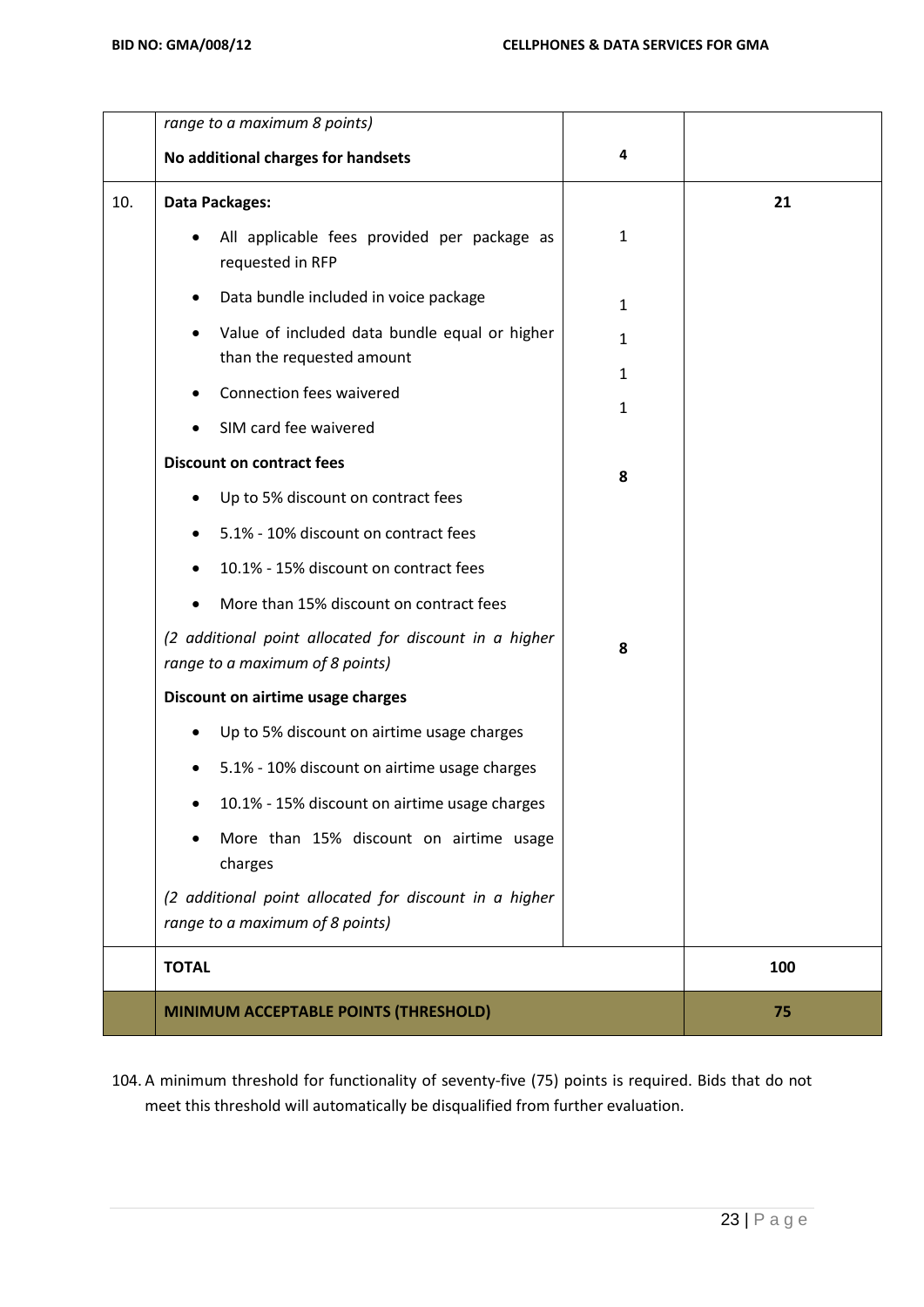105. Thereafter, only the qualifying bids will be evaluated in terms of the 80/20 preference point system, where a maximum of 80 points are allocated for price and a maximum of 20 points are allocated in respect of the level of B-BBEE contribution of the bidder.

# **PRICE EVALUATION**

106. Price points will be calculated on the total price for any combination of cellular voice / data packages and handsets for an estimated total of 40 (forty) voice and 40 (forty) data packages for a period of two (2) years. Packages falling within a price bracket of R300 to R1500 per month.

# **B-BBEE EVALUATION**

107. 20 points are allocated. B-BBEE rating certificates are applicable and points allocated in terms of the BBBEE Codes of Good Practice guideline as indicated in the following table.

| <b>CONTRIBUTOR LEVEL</b> | <b>B-BBEE RECOGNITION LEVEL</b> |
|--------------------------|---------------------------------|
| $\mathbf{1}$             | 20                              |
| $\overline{2}$           | 18                              |
| 3                        | 16                              |
| $\overline{4}$           | 12                              |
| 5                        | 8                               |
| 6                        | 6                               |
| $\overline{7}$           | 4                               |
| 8                        | $\overline{2}$                  |
| Non-Compliant            | 0                               |

108. Bidders must submit valid BBBEE Certificates & Statements which will be verified.

## **POINTS AWARDED FOR B-BBEE STATUS LEVEL OF CONTRIBUTION**

109. The preference points claimed by each bidder for attaining the B-BBEE Status Level of Contributor will be allocated to each qualifying bid when determining the total bid score under the preference points system. The points scored by a bidder in respect of the level of B-BBEE contribution contemplated in Annexure E, will be added to the points scored for price, calculated as described in Annexure E.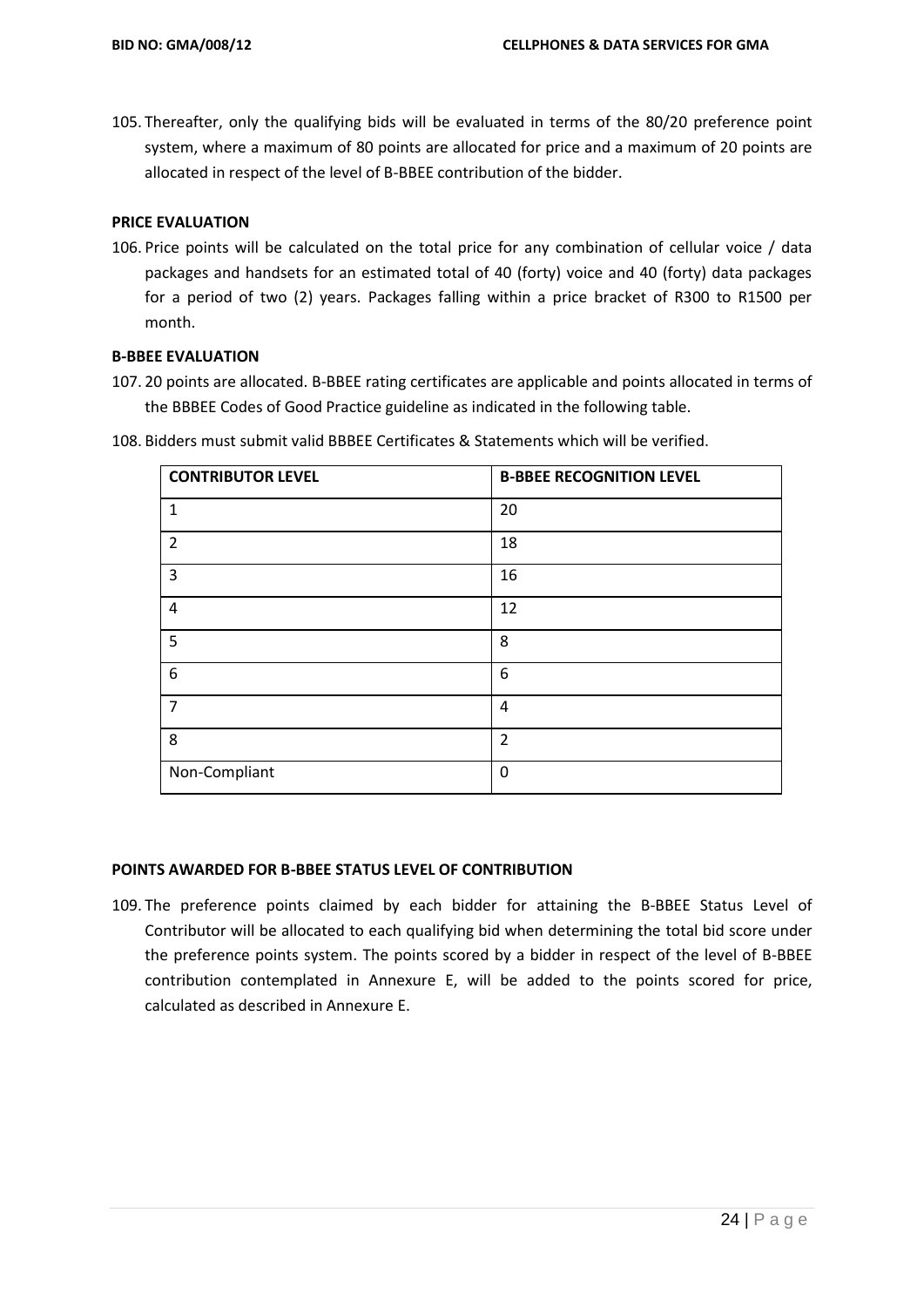### **CLARIFICATION OF TENDERS**

- 110. The GMA may seek clarification from and enter into discussions with any or all of the Bidders in relation to their Tender. The GMA may use such information in interpreting the Tender and evaluating the cost and risk in accepting the Tender. Failure to supply clarification to the satisfaction of the GMA may render the Tender liable to disqualification.
- 111. The GMA is under no obligation to seek clarification of anything in a Tender and reserves the right to disregard any clarification that the GMA considers to be unsolicited or otherwise impermissible in accordance with the rules set out in this RFP.

### **DISCUSSION WITH BIDDERS**

- 112. The GMA may elect to engage in detailed discussions with any one or more Bidders, with a view to maximising the benefits of this RFP as measured against the evaluation criteria and in fully understanding a Bidders offer.
- 113. In its absolute discretion, the GMA may invite some or all Bidders to give a presentation to the GMA in relation to their submissions, that may include a demonstration of software, programs or unique methodologies proposed, if applicable.
- 114. The GMA is under no obligation to undertake discussions with, or to invite any presentations from Bidders.
- 115. In addition to presentations and discussions, the GMA may request some or all Bidders to:
	- a. Conduct a site visit, if applicable;
	- b. provide references or additional information; and/or
	- c. make themselves available for panel interviews.

### **BEST AND FINAL OFFERS**

- 116. Bidders or where the Tendering Process involves a short listing process, shortlisted Bidders may be invited by the GMA to submit a best and final offer in relation to all or certain aspects of their respective Tenders.
- 117. The GMA is under no obligation to give Bidders the opportunity to submit a best and final offer. If the GMA chooses to give Bidders the opportunity to submit a best and final offer, it is under no obligation to give notification before the Closing Time that such opportunity will be given.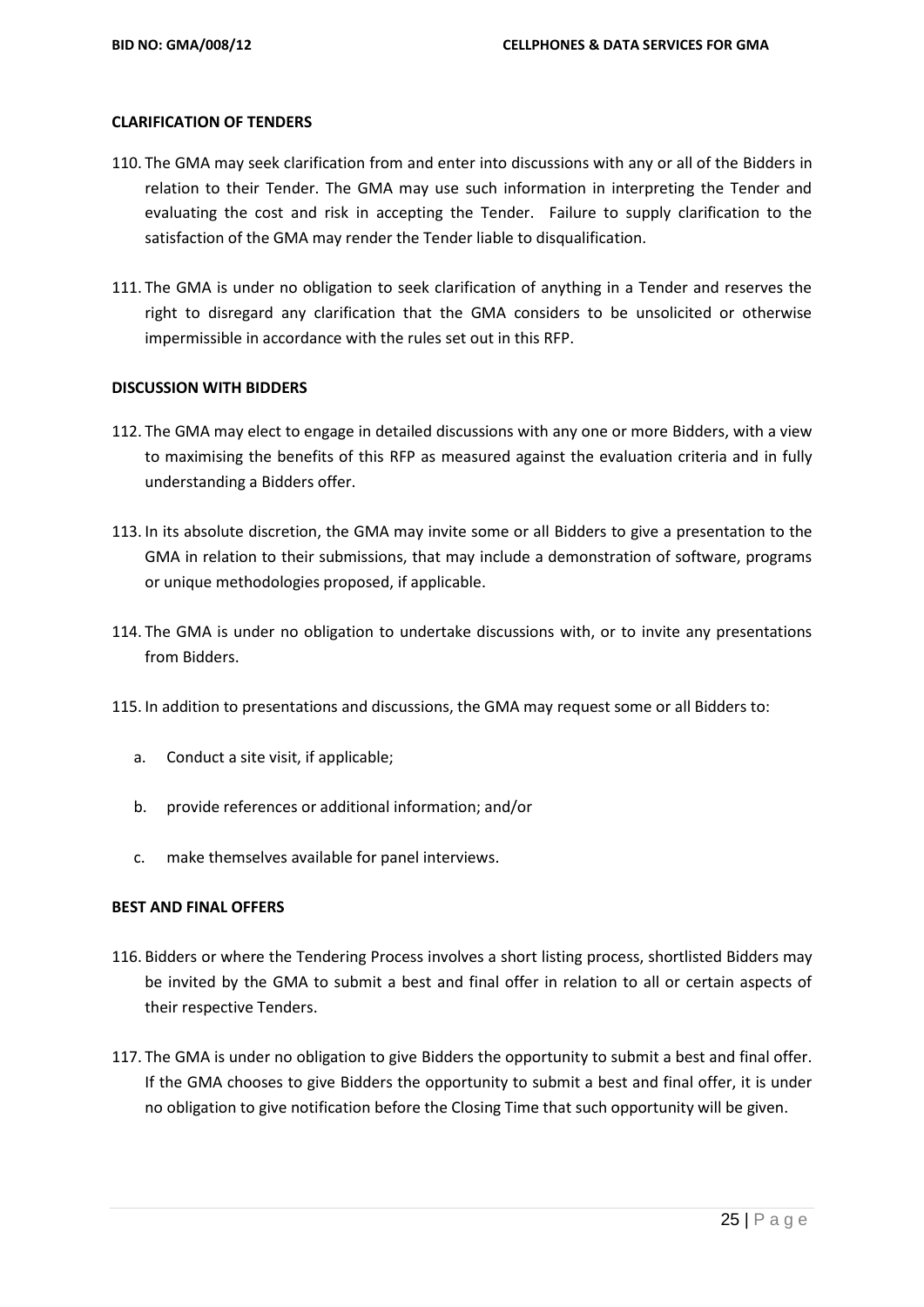118. Notwithstanding the possibility that the GMA may give Bidders the opportunity to submit a best and final offer, Bidders should be aware that the GMA will, in conducting its evaluation of Tenders, rely on all information (including all representations) contained in such Tenders. Bidders are therefore encouraged to submit their best and final offers in the first instance.

### **SUCCESSFUL TENDERS**

### **NO LEGALLY BINDING CONTRACT**

119. Selection as a successful Bidder does not give rise to a contract (express or implied) between the successful Bidder and the GMA for the supply of the Services. No legal relationship will exist between the GMA and a successful Bidder for the supply of the Services until such time as a binding contract is executed by them.

### **PRE-CONTRACTUAL NEGOTIATIONS**

- 120. The GMA may, in its absolute discretion, decide not to enter into pre-contractual negotiations with a successful Bidder.
- 121. A Bidder is bound by its Tender and all other documents forming part of the Bidders Response and, if selected as a successful Bidder, must enter into a contract on the basis of the Tender without negotiation.

## **NO OBLIGATION TO ENTER INTO CONTRACT**

- 122. The GMA is under no obligation to appoint a successful Bidder or Bidders (as the case may be), or to enter into a contract with a successful Bidder or any other person, if it is unable to identify a Tender that complies in all relevant respects with the requirements of the GMA, or if due to changed circumstances, there is no longer a need for the Services requested, or if funds are no longer available to cover the total envisaged expenditure. For the avoidance of any doubt, in these circumstances the GMA will be free to proceed via any alternative process.
- 123. The GMA may conduct a debriefing session for all Bidders (successful and unsuccessful). Attendance at such debriefing session is optional.

# **ADDITIONAL RULES**

- 124. It is a condition of the tendering process that Bidders will be required to complete all the forms annexed to this RFP Part C.
- 125. A Bidder who does not submit all the information as required by the GMA will be disqualified from the Tendering Process.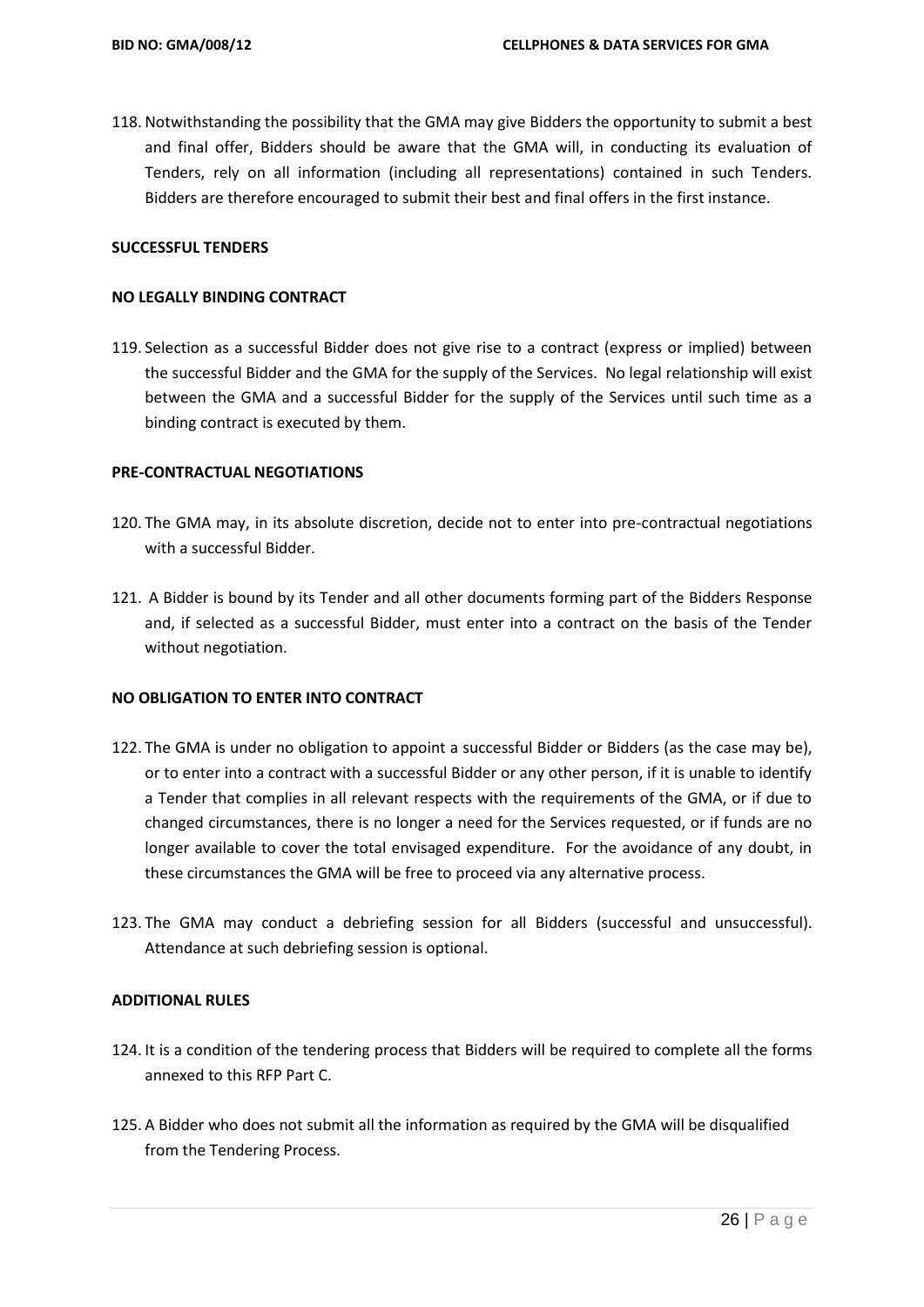### **BIDDER WARRANTIES**

126. By submitting a Tender, a Bidder warrants that:

- a. In lodging its Tender it did not rely on any express or implied statement, warranty or representation, whether oral, written, or otherwise made by or on behalf of the GMA, its officers, employees, or advisers other than any statement, warranty or representation expressly contained in the RFP;
- b. it did not use the improper assistance of GMA employees or information unlawfully obtained from the GMA in compiling its Tender;
- c. it is responsible for all costs and expenses related to the preparation and lodgement of its Tender, any subsequent negotiation, and any future process connected with or relating to the Tendering Process;
- d. it otherwise accepts and will comply with the rules set out in this RFP; and
- e. it will provide additional information in a timely manner as requested by the GMA to clarify any matters contained in the Tender.

### **GMA'S RIGHTS**

- 127. Notwithstanding anything else in this RFP, and without limiting its rights at law or otherwise, the GMA reserves the right, in its absolute discretion at any time, to:
	- a. Cease to proceed with, or suspend the Tendering Process prior to the execution of a formal written contract;
	- b. alter the structure and/or the timing of this RFP or the Tendering Process;
	- c. vary or extend any time or date specified in this RFP for all or any Bidder or other persons;
	- d. terminate the participation of any Bidder or any other person in the Tendering Process;
	- e. require additional information or clarification from any Bidder or any other person or provide additional information or clarification;
	- f. call for new Tenders;
	- g. reject any Tender received after the Closing Time;
	- h. reject any Tender that does not comply with the requirements of this RFP; or
	- i. consider and accept or reject any alternative tender.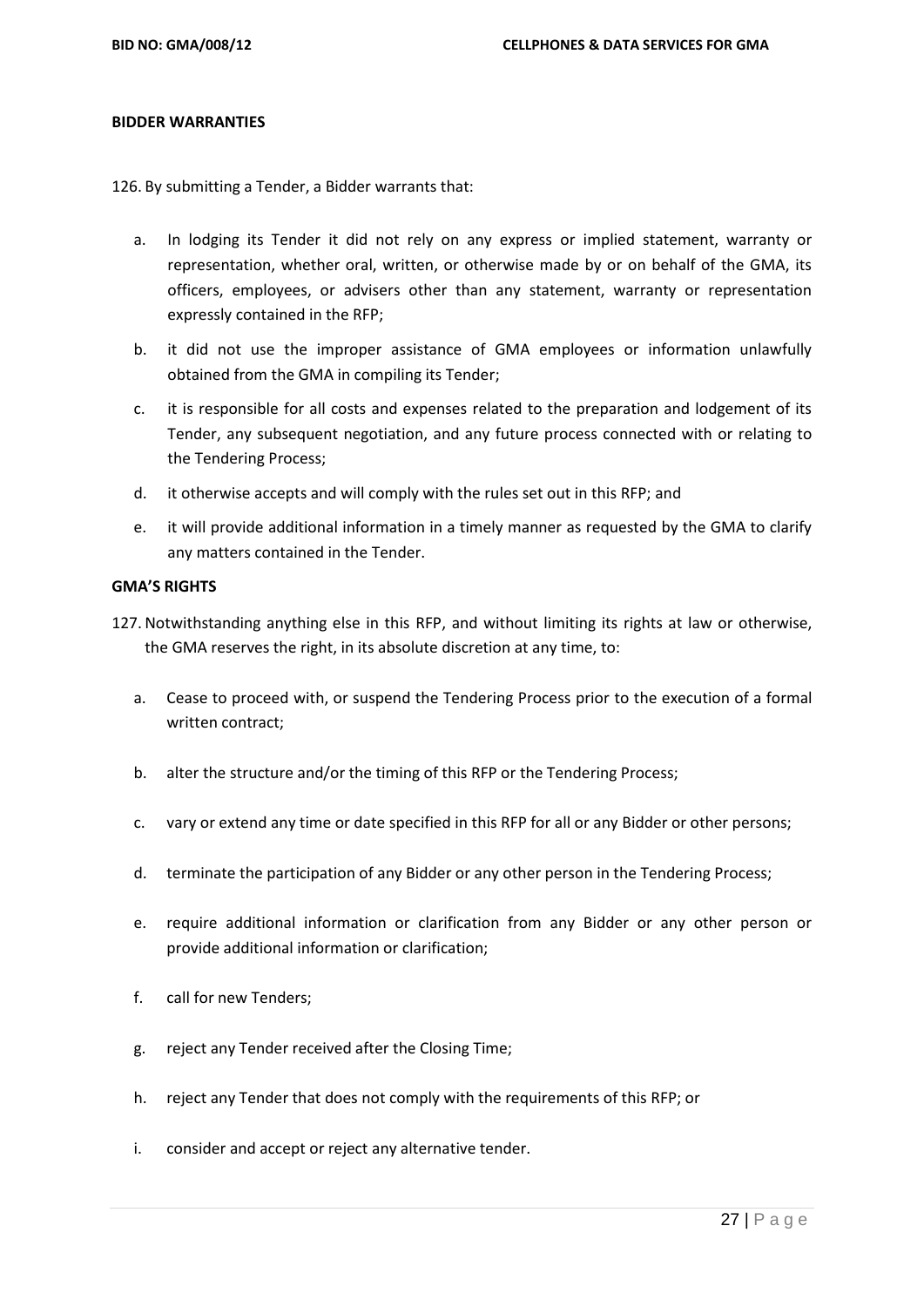### **GOVERNING LAWS**

- 128. This RFP and the Tendering Process is governed by the laws applying in the Republic of South Africa.
- 129. Each Bidder must comply with all relevant laws in preparing and lodging its Tender and in taking part in the Tendering Process.
- 130. All tenders must be completed using the English language and all costing must be in South African Rands.

# **INCONSISTENCY**

- 128 If there is any inconsistency between any parts of this RFP, a descending order of precedence must be accorded to:
	- (a) The conditions of tendering in Part A and Part B of this RFP, and any annexure or attachments;
	- (b) the Bidders response in Part C of this RFP;
	- (c) any other part of this RFP, so that the provision in the higher ranked document, to the extent of the inconsistency, prevails.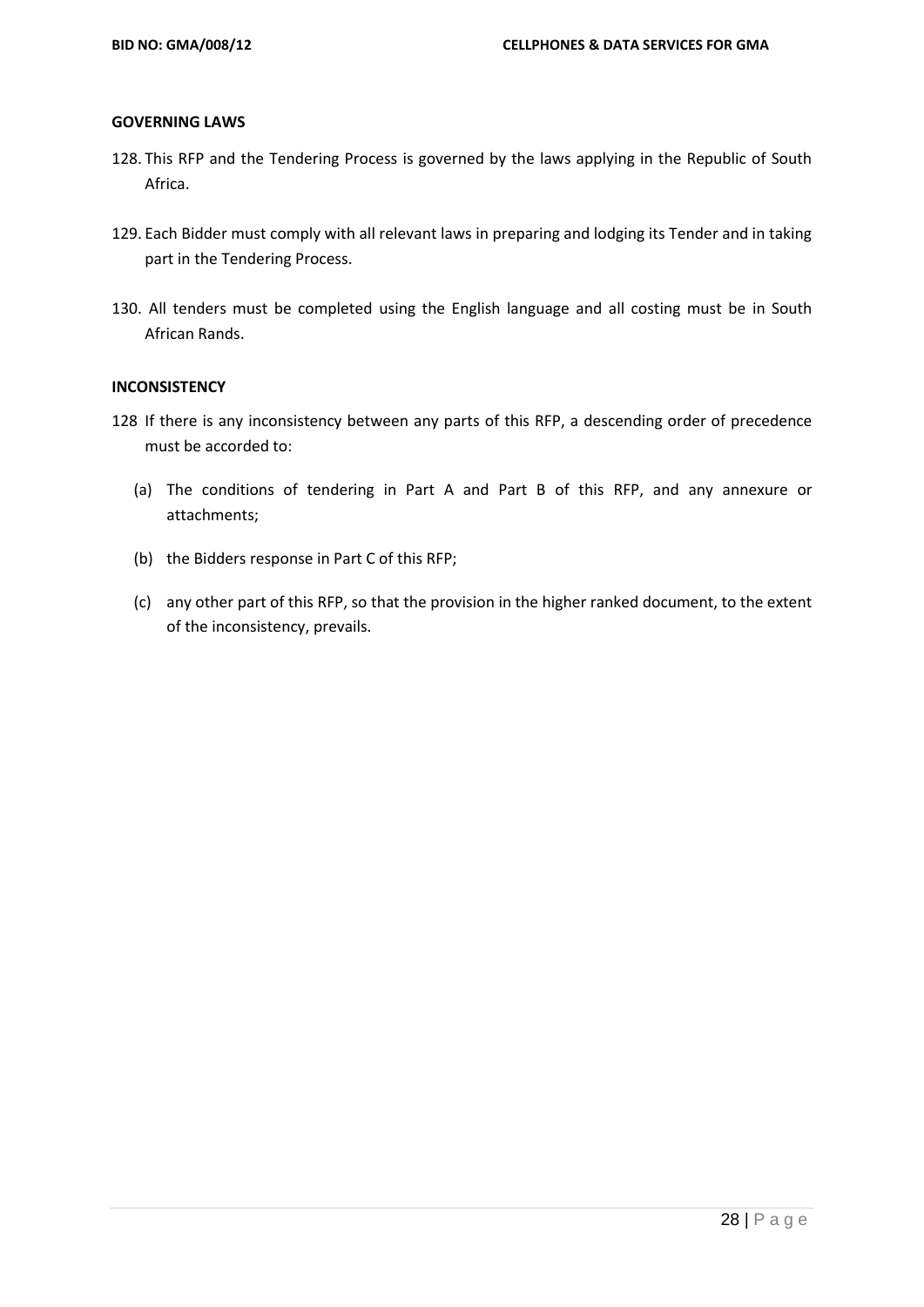# **RFP - PART B:**

## **TENDER SPECIFICATION**

# **1. GENERAL REQUIREMENTS**

The successful Service Provider must be able to provide the GMA with a corporate cellular contract for voice and data services directly or from any Cellular Service Provider provided that such provision of services will comply with the contents of this Request for Proposal as well as the Service Level Agreement forming part of this document.

# **2. SPECIFIC REQUIREMENTS TO BE MET**

- a) The Service Provider must show that it has-a national footprint and are able to service the GMA's main office in Marlboro (Sandton, Gauteng) and future office in Midrand (Gauteng).
- b) The Service Provider must be able to provide any combination of cellular voice / data packages and handsets for an estimated total of 40 (forty) voice and 40 (forty) data packages. The Service Provider must also be able to provide any additional number of handsets and / or packages during the period of the contract should the need arise.
- **c) Required voice packages:**
	- Packages falling within a price bracket of R300 to R1500 per month.
		- 1 x Anytime Talk R1,500
		- 23 x Talk 500S
		- 10 x Talk 350S
		- $6 \times$  Talk 2005
		- 40 x 3G Cards

All voice packages must include a data bundle of at least 150MB per month for the full duration of the package contract with the option to either increase or decrease the data bundle size in any month of the said contract.

## **d) Preferred cellular phones:**

- Latest model Apple iPhone
- Samsung Galaxy SIII (Or replacement)
- Samsung Galaxy Note II (Or replacement)
- All cellular phones above must be provided with a screen guard film protector and a high quality protective casing (to be approved by the GMA at the time of placing the order for a particular cellular phone of up to R250.00

## **e) Required data packages:**

- Packages with a minimum of 1GB of data per month.
- USB Modem with the following minimum specification: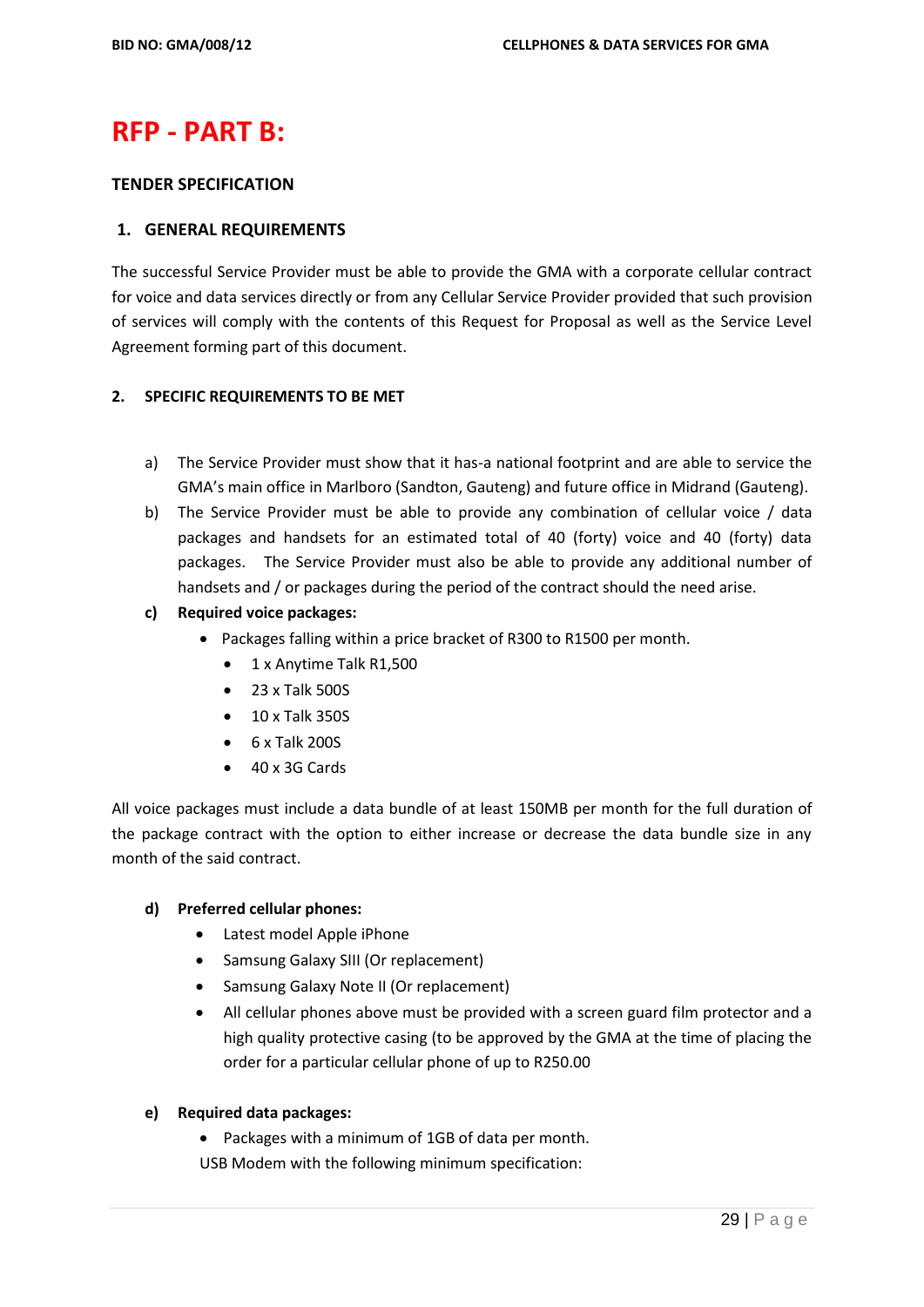- HSPA+/HSDPA/HSUPA/3G/EDGE/GPRS
- Plug and Play Software
- Windows 7 / Apple Mac

# **3) FINANCIAL REQUIREMENTS**

As part of the financial proposal the following must be added to the final proposal in the following format for each package or similar package and each model of cellular handset requested under B above. (i.e.: Each package should have three pricing proposals: one with an Apple iPhone, one with a Samsung Galaxy SIII and one with a Samsung Galaxy Note II)

Per package charges breakdown:

| <b>SERVICE</b>           | FEES (indicate monthly or once off) |
|--------------------------|-------------------------------------|
| Monthly service charge:  |                                     |
| Voice                    |                                     |
| Data bundle              |                                     |
| SIM Card                 |                                     |
| <b>Connection Charge</b> |                                     |
| Itemized billing         |                                     |
| <b>CLIP</b>              |                                     |
| Handset:                 |                                     |

### **4) ADDITIONAL REQUIREMENTS**

a) Any additional services available to GMA from the Service Provider can be set out in a maximum of three (3) pages and must form part of the returnable documents.

# **5. PROPOSAL CONTENT:**

## **5.1 Technical Content of Proposal:**

Each technical proposal must contain the following:

- Provide a list of at least six (6) of the Service Provider's corporate clients comparable to the GMA indicating the length of service of each account. The GMA reserves the right to contact any of these clients.
- Full contact details of the principal member/officer of the Service Provider responsible for administration of the contract.
- List of regional/branch office (if any).
- Provide a detailed management and operational plan that the Service Provider proposes to deliver the services/work/contract in terms of this Request for Proposal.
- Submit a list of offices and locations that will service this contract as well as the capacity of each to meet the requirements of this proposal including the time required at each to deliver in terms of the requirements of this Request for Proposal.
- Provide information on those individuals assigned to work with GMA including a description of their experience in providing the services for similar organizations.

## **5.2 Cost Proposal Content:**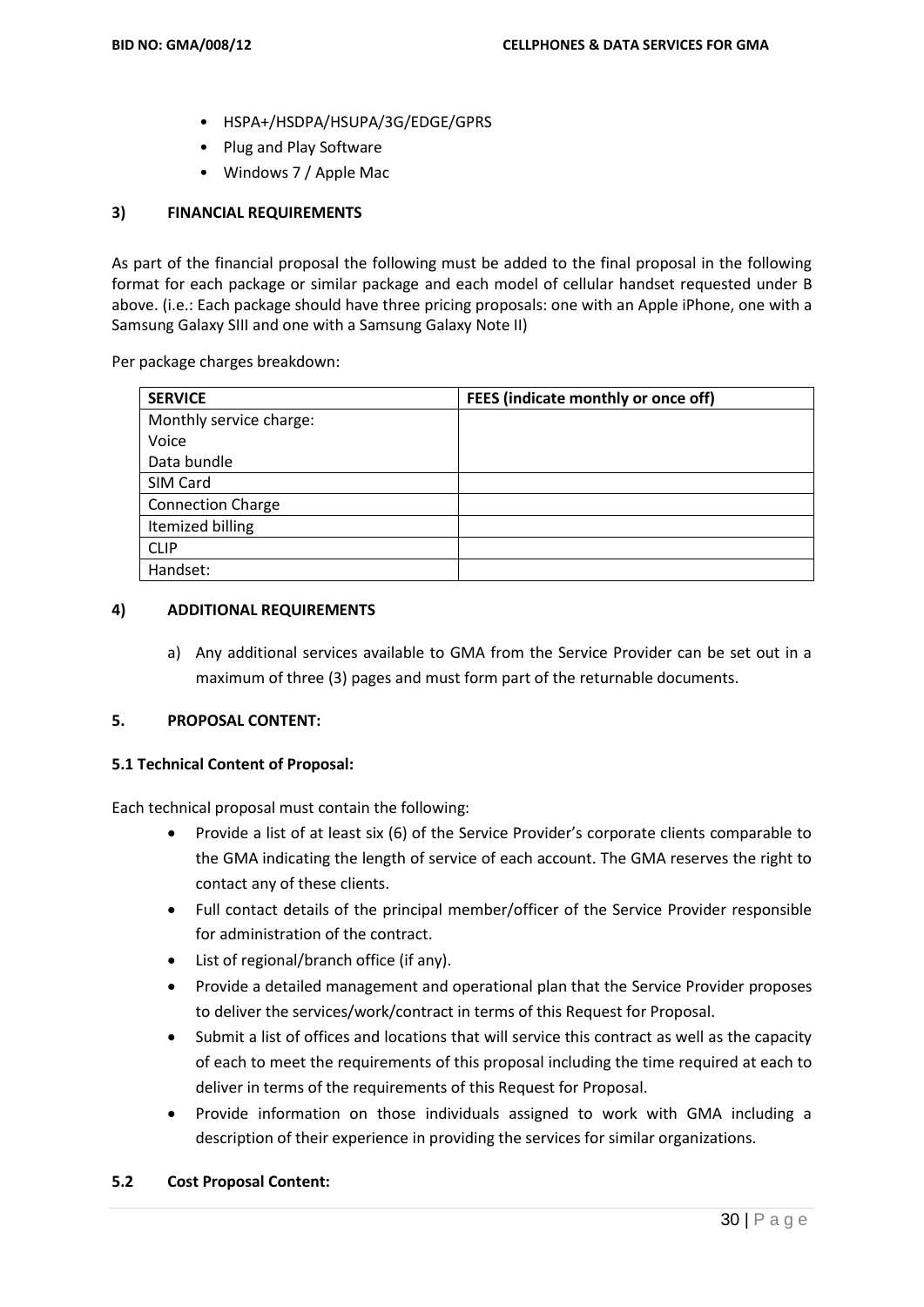The cost proposal will be used in the evaluation of the Request for Proposal and will be used as a basis for the negotiated agreement. Each cost proposal should contain the following as a minimum:

- Describe how GMA will be charged for the service required by providing a price structure. All charges must be specified and priced separately.
- Describe how GMA will benefit from cost savings by accepting the Service Provider's pricing structure, including discounts, waivers, etc.
- Provide various types of services or options, discounts and additional information that will allow cost savings towards GMA.
- Provide direct costs, discounts, benefits, availability of services (e.g. 24 hours per day), including a toll free number or any other contact method to access these services.
- Describe and provide any indirect costs.
- Describe any daily, weekly, monthly rates applicable to providing the service.
- Provide information on Sub contractors/consultants, if applicable.

# **2. SERVICE:**

The services covered under this agreement, includes the following:

- a) The provision of cellular services as per the tendered rates, fees and charges not exceeding 24 months per contract
- b) The provision of cellular phones as per the tendered amounts from the Service Provider from time to time
- c) The provision of specific cellular phones, not forming part of the contracts as set out in b) above, as might be required by GMA at costs to be negotiated between the Parties
- d) Support services which shall include:
	- Inform and supply GMA with the latest software as and when it becomes available to ensure the most efficient usage of cellular phones and related services available
	- A technical advisory service to allow GMA access to technical support staff to telephonically guide setup and other technical related matters on each different cellular telephone including assistance at service centres.
	- A repair service that includes a pick-up and drop off service at the respective premises of GMA
	- The making available of replacement, or substituted and or loan cellular telephones as and when required
- e) A dedicated account and / or service manager acceptable to both parties
- f) The provision of advice and support for cellular services outside the boundaries of the Republic of South Africa, including, but not limited to roaming.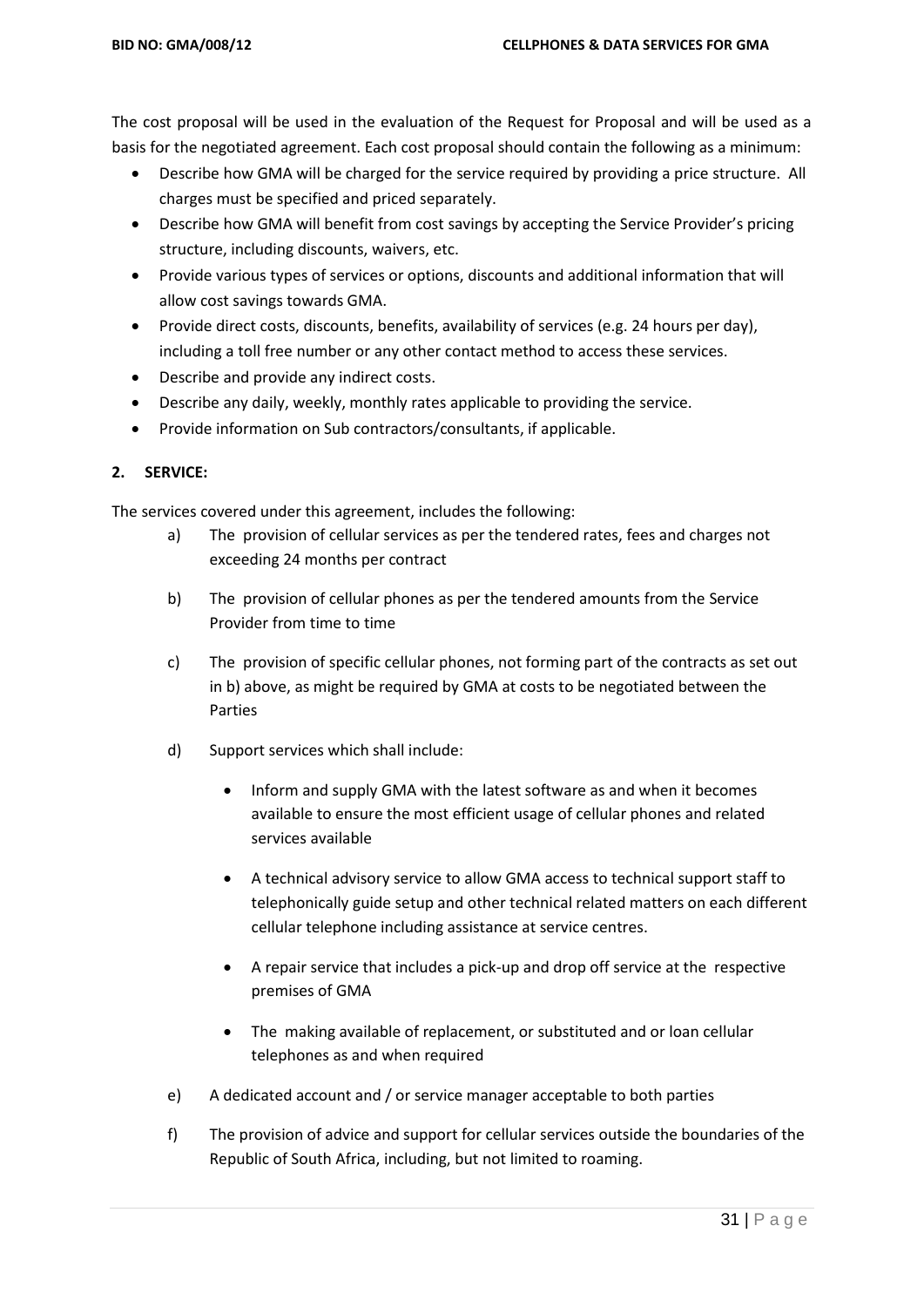### **SERVICE LEVELS**

## **1. Introduction**

This Schedule provides an overview of the proposed service levels to be used during the execution of the Contract. The document includes a description of severity classifications to be used as basis for classifying and calls logged with the Service Provider. The document also specifies predicted response and restoration times related to each of the categories of severity.

These service levels are indicative only and will require continuous review and confirmation between the Service Provider and GMA. GMA and the Service Provider will review these service levels at the start of the contract and thereafter every six months to confirm applicability of the service levels for the next period.

|  | <b>Severity Classification</b> |
|--|--------------------------------|
|--|--------------------------------|

| <b>CLASSIFICATION</b> | <b>DESCRIPTION</b>                                                                                                                                                                                                                      |
|-----------------------|-----------------------------------------------------------------------------------------------------------------------------------------------------------------------------------------------------------------------------------------|
| Severity 1            | Repair of cell phones under warranty<br>International Roaming activation<br>International roaming de-activation<br>Delivery of Hardware<br>Out of Box failures<br>Locking SIM Cards<br>Support desk<br>Blacklisting of stolen equipment |
| Severity 2            | Accessories e.g. batteries<br>SIM swaps<br>Query resolution<br>Data services activation                                                                                                                                                 |
| Severity 3            | Migrations<br>Loan phones<br><b>Itemised Billing</b><br><b>Monthly Statements</b>                                                                                                                                                       |
| Severity 4            | Repair of cell phones – non warranty repairs<br>Upgrades<br>Service review meetings                                                                                                                                                     |

### **Service Levels**

| <b>Severity Code</b> | <b>Response</b>               | <b>Description</b>                      | <b>Restore</b> |
|----------------------|-------------------------------|-----------------------------------------|----------------|
| Severity 1           | 98% of incidents<br>within 30 | Repair of cell phones under<br>warranty | 3 days         |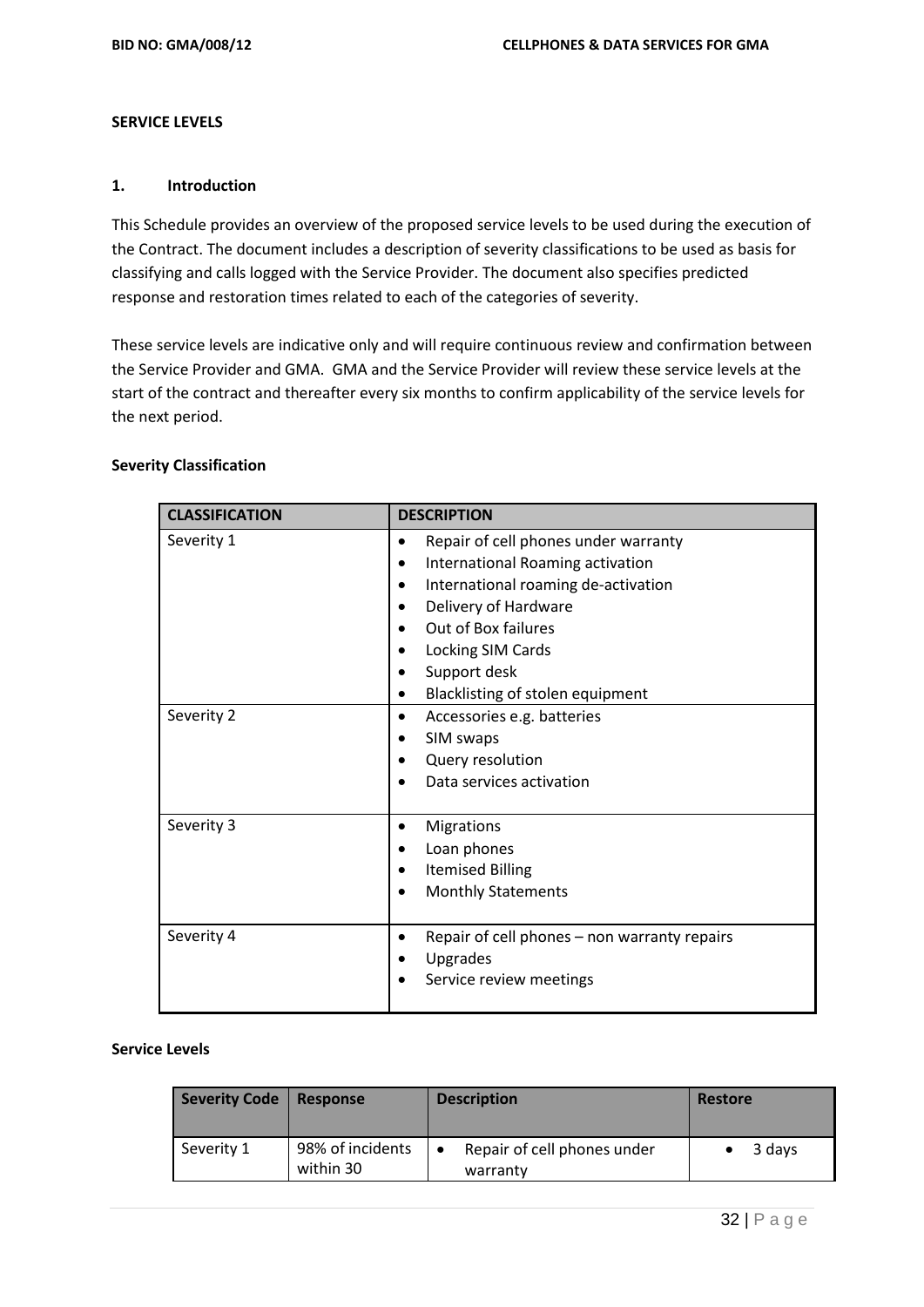| <b>Severity Code</b> | <b>Response</b>                     | <b>Description</b>                                                                                | <b>Restore</b>      |
|----------------------|-------------------------------------|---------------------------------------------------------------------------------------------------|---------------------|
|                      |                                     |                                                                                                   |                     |
|                      | minutes of<br>notification          | <b>International Roaming</b><br>$\bullet$<br>activation<br>International roaming de-<br>$\bullet$ | 12 hours            |
|                      |                                     | activation<br>Delivery of Hardware<br>$\bullet$                                                   | 6 hours             |
|                      |                                     | Out of Box failures<br>$\bullet$<br>Locking SIM Cards                                             | 36 hours            |
|                      |                                     | Support desk<br>$\bullet$                                                                         | 1 day               |
|                      |                                     | <b>Blacklisting of stolen</b><br>equipment                                                        | 1 hour<br>24/7      |
|                      |                                     |                                                                                                   | 1 hour              |
| Severity 2           | 98% of incidents                    | Accessories e.g. batteries<br>$\bullet$                                                           |                     |
|                      | within 2 hours of                   | SIM swaps<br>$\bullet$                                                                            | 48 hours            |
|                      | notification                        | Query resolution<br>$\bullet$                                                                     | 24 hours            |
|                      |                                     | Data services activation<br>$\bullet$                                                             | 24 hours            |
|                      |                                     |                                                                                                   | 12 hours            |
| Severity 3           | 98% of incidents                    | Migrations<br>$\bullet$                                                                           | 5 days              |
|                      | within 1 day of                     | Loan phones<br>$\bullet$                                                                          | 3 days              |
|                      | notification                        | <b>Itemised Billing</b><br>$\bullet$                                                              | 10 days             |
|                      |                                     | <b>Monthly Statements</b><br>٠                                                                    | 10 days             |
| Severity 4           | 98% of incidents<br>within 1 day of | Repair of cell phones - non<br>$\bullet$<br>warranty repairs                                      | 7 days<br>$\bullet$ |
|                      | notification                        | Upgrades<br>$\bullet$                                                                             | 12 days             |
|                      |                                     | Service review meetings<br>$\bullet$                                                              | Quarterly           |

## **2. EXCEPTION CONDITIONS**

In addition to any exclusions and conditions detailed in this contract, the measurements or calculations of compliance with Service Levels will be adjusted to reflect the exclusion of events that are primarily attributable to any of the following:

- GMA's, or its third parties, acts, errors, or omissions;
- Wilful misconduct, negligence or violations of laws by GMA;
- GMA's failure to permit or give the SERVICE PROVIDER access to systems;
- Events occurring within periods of time agreed in the agreed operational change control procedure, including (without limitation) during scheduled maintenance, downtime, back up and refresh activities.
- Problems and incidents not reported through the documented and prescribed reporting procedure, where the detection or resolution of such problems or incidents is dependent upon GMA's notification through such a procedure;
- Delays caused by GMA, which affect the Service Provider's provision of the Services;
- Mutually agreed abnormal conditions, which might impact on the Service Levels;
- Technically not possible by mutual agreement or expert determination;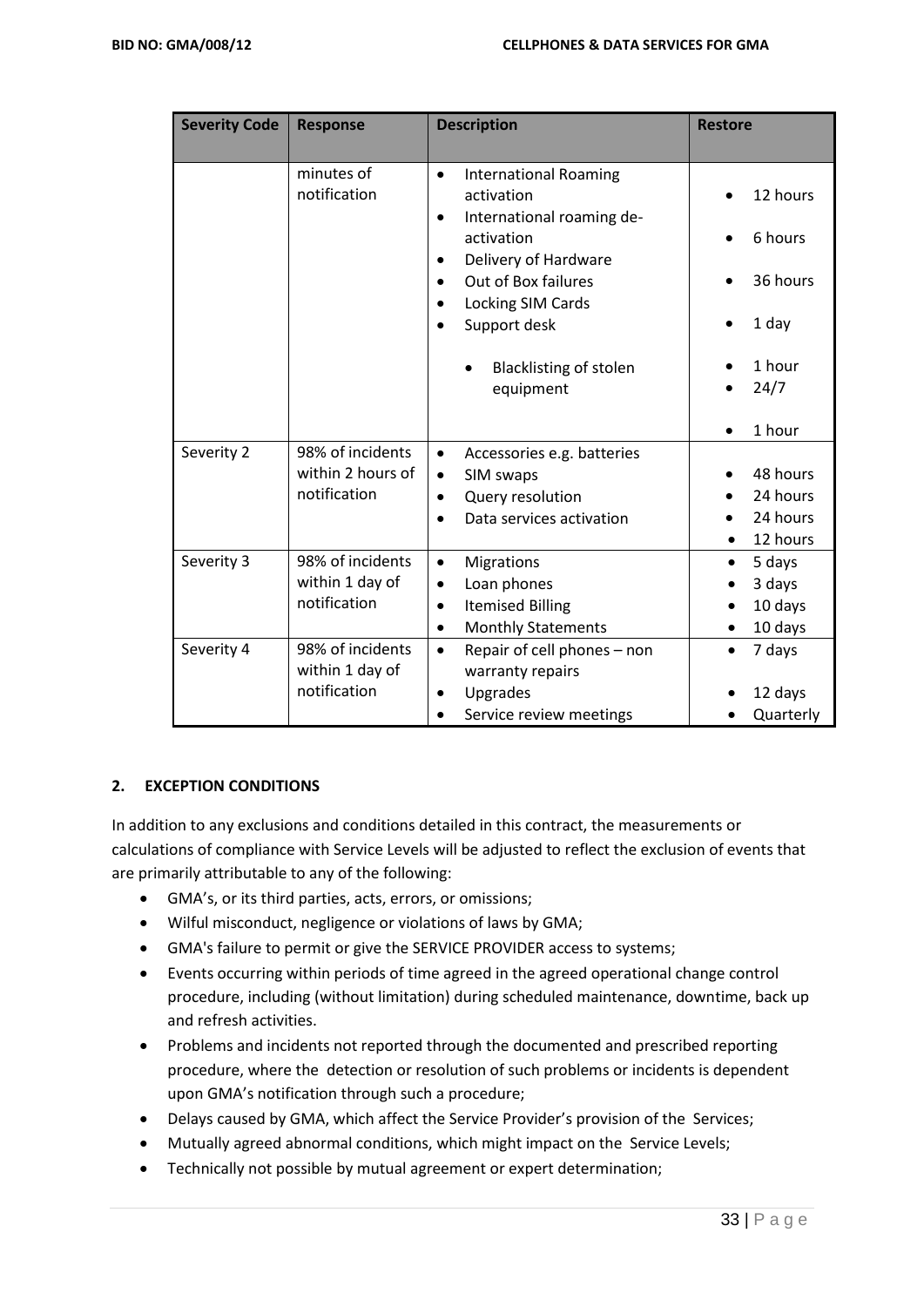- Third party failures, where the Service Provider is not responsible for ensuring that the third party performs the act which was the subject of the failure;
- The non-performance by GMA of all of its related obligations and responsibilities;

# **3. PENALTIES**

| <b>Severity</b> | <b>Description</b>                           | <b>Penalty</b>  |
|-----------------|----------------------------------------------|-----------------|
| Code            |                                              |                 |
| $\mathbf{1}$    | Repair of cell phones under warranty<br>٠    | 4% of entire    |
|                 | International Roaming activation             | monthly billing |
|                 | International roaming de-activation          | amount          |
|                 | Delivery of Hardware                         |                 |
|                 | Out of Box failures                          |                 |
|                 | Locking SIM Cards                            |                 |
|                 | Support desk                                 |                 |
|                 | Blacklisting of stolen equipment             |                 |
| $\overline{2}$  | Accessories e.g. batteries                   | 3% of entire    |
|                 | SIM swaps                                    | monthly billing |
|                 | Query resolution                             | amount          |
|                 | Data services activation                     |                 |
| 3               | <b>Migrations</b>                            | 2% of entire    |
|                 | Loan phones                                  | monthly billing |
|                 | <b>Itemised Billing</b>                      | amount          |
|                 | <b>Monthly Statements</b>                    |                 |
| 4               | Repair of cell phones - non warranty repairs | 1% of entire    |
|                 | Upgrades                                     | monthly billing |
|                 | Service review meetings                      | amount          |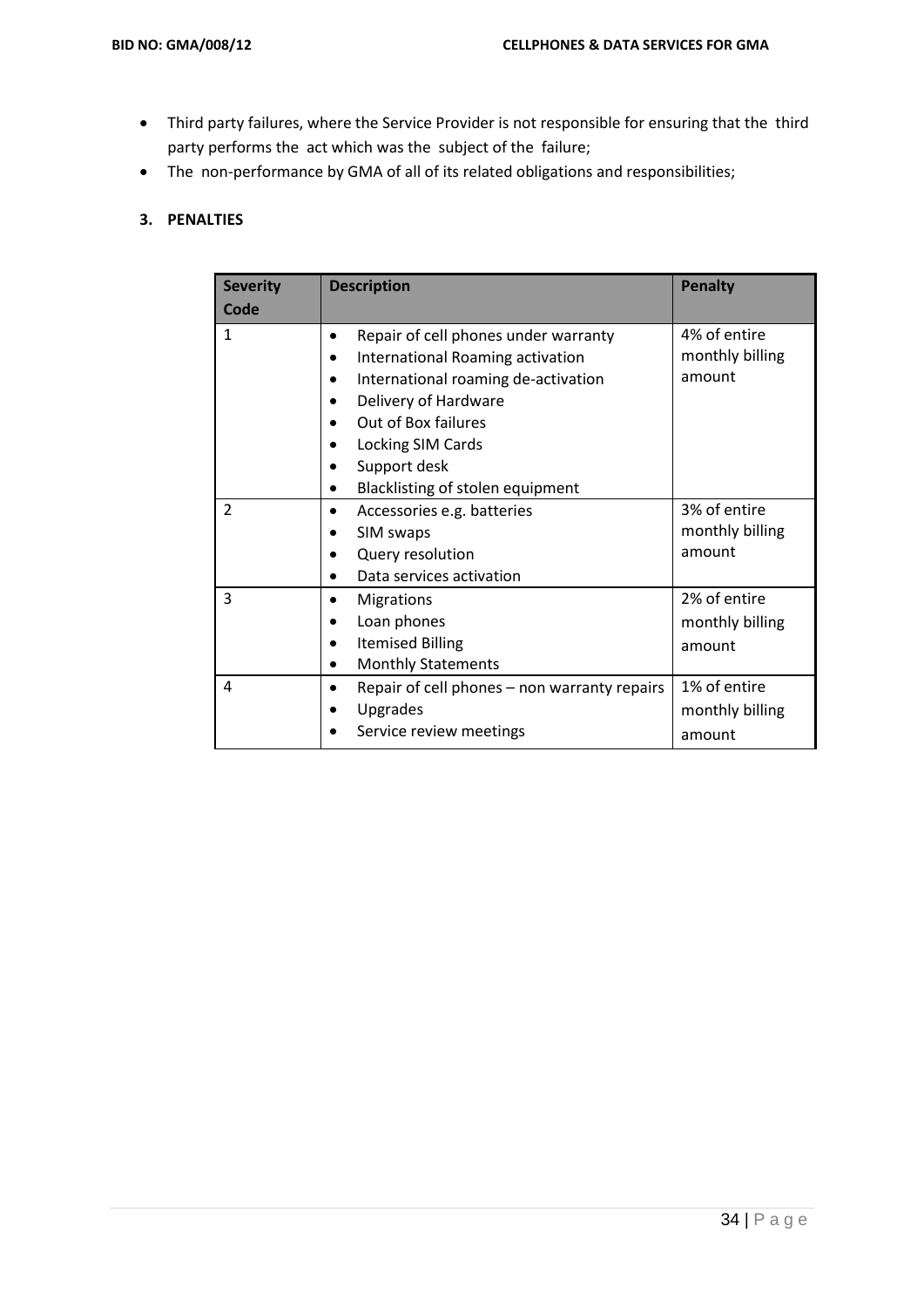# **RFP - PART C:**

# **BIDDERS DECARATION**

All responses must be provided within the specified boxes, must comply with the word and page limits imposed and must respond to this RFP Part B in accordance with the Conditions of Tendering in this RFP Part A. All Annexures form part of the Bidders Response and must be completed in full and signed.

| <b>BIDDERS DECLARATION</b>                                                                                                           |                                  |  |
|--------------------------------------------------------------------------------------------------------------------------------------|----------------------------------|--|
|                                                                                                                                      | (full name) hereby certify that: |  |
| I have read, understood and accept the conditions contained in this RFP.<br>$\Box$                                                   |                                  |  |
| I have supplied all the required information, and all the information submitted as part of the RFP is true<br>$\Box$<br>and correct. |                                  |  |
| <b>NAME OF THE BIDDER</b>                                                                                                            |                                  |  |
| <b>IDENTITY NUMBER</b>                                                                                                               |                                  |  |
| <b>POSITION</b>                                                                                                                      |                                  |  |
| <b>AUTHORISED SIGNATORY</b>                                                                                                          |                                  |  |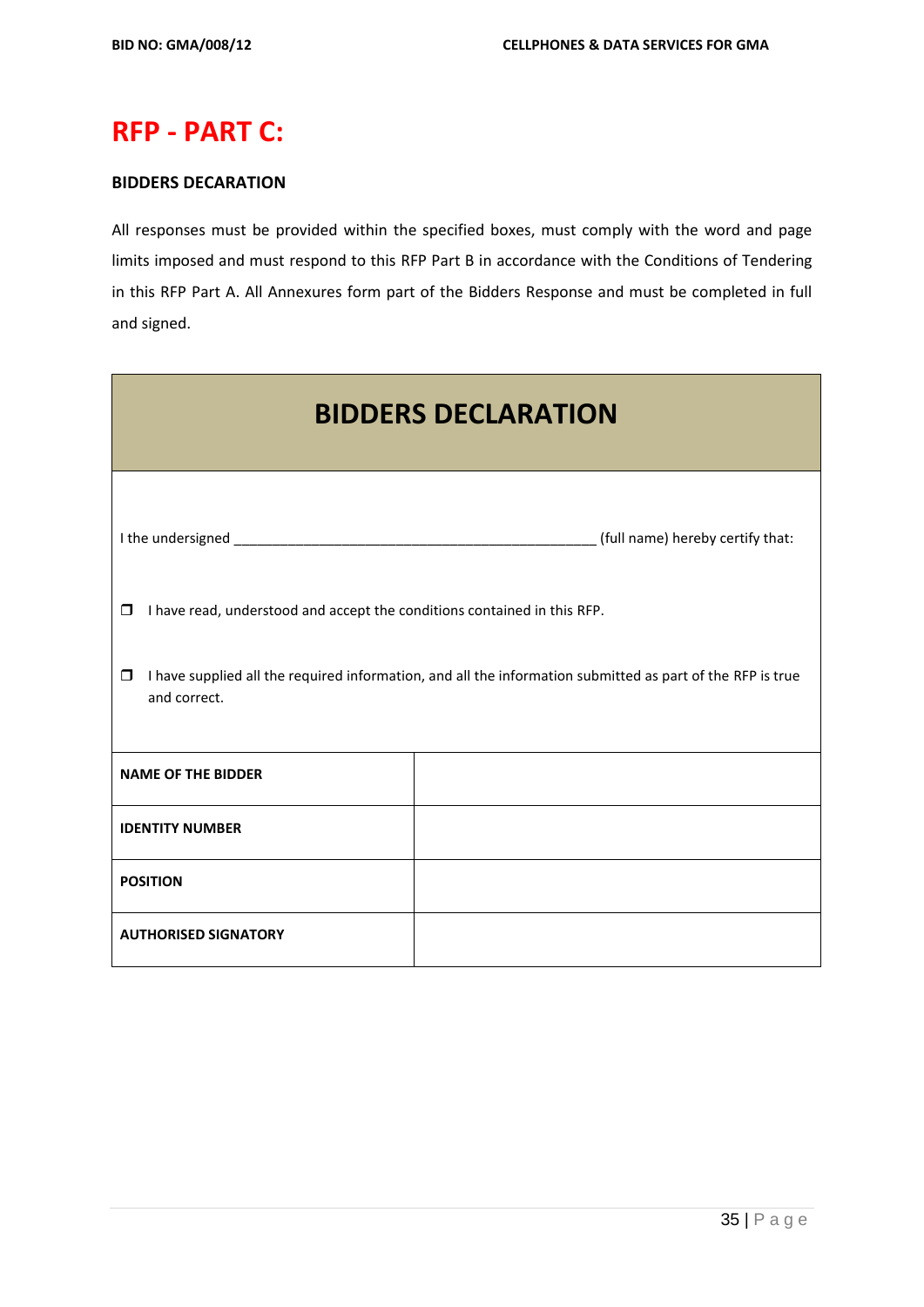| <b>BIDDERS RESPONSE</b>           |             |               |  |
|-----------------------------------|-------------|---------------|--|
| <b>FULL NAME</b>                  |             |               |  |
| <b>POSTAL ADDRESS</b>             |             |               |  |
| <b>PHYSICAL ADDRESS</b>           |             |               |  |
| <b>ENTITY REGISTRATION NUMBER</b> |             |               |  |
| <b>VAT REGISTRATION NUMBER</b>    |             |               |  |
| <b>CONTACT PERSON'S FULL NAME</b> |             |               |  |
| <b>TELEPHONE NUMBER 1</b>         | <b>CODE</b> | <b>NUMBER</b> |  |
| <b>TELEPHONE NUMBER 2</b>         | <b>CODE</b> | <b>NUMBER</b> |  |
| <b>FACSIMILE NUMBER</b>           | <b>CODE</b> | <b>NUMBER</b> |  |
| <b>CELLULAR PHONE NUMBER</b>      |             |               |  |
| <b>E-MAIL ADDRESS</b>             |             |               |  |
| <b>TAX CLEARANCE CERTIFICATE</b>  | <b>YES</b>  | <b>NO</b>     |  |
| FULL NAME OF AUTHORISED AGENT     |             |               |  |
| TITLE OF AUTHORISED AGENT         |             |               |  |
| SIGNATURE OF AUTHORISED AGENT     |             |               |  |
| <b>DATE OF SIGNATURE</b>          |             |               |  |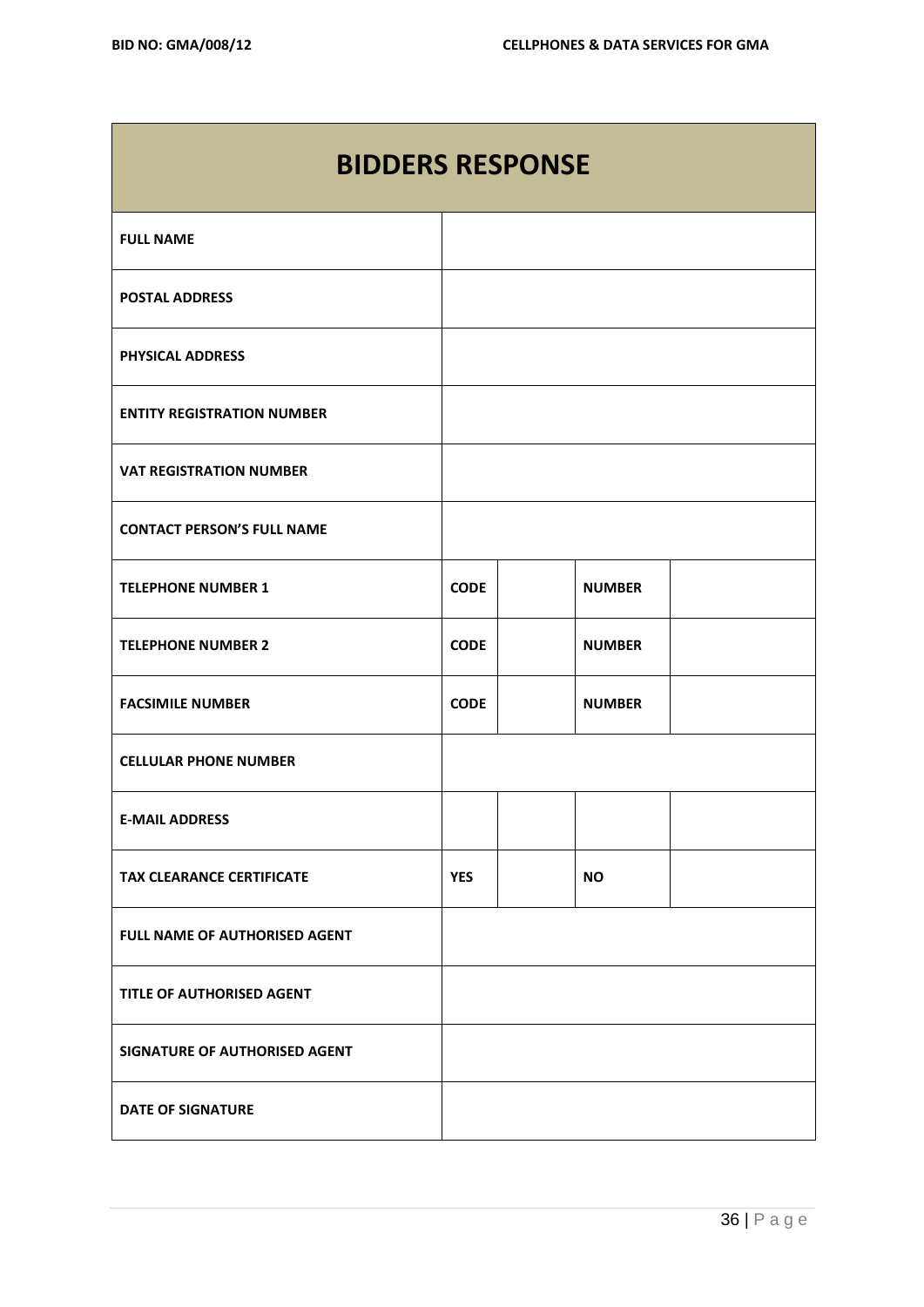| <b>TOTAL BID PRICE</b>                                 |                          |  |
|--------------------------------------------------------|--------------------------|--|
| <b>ALTERNATIVE TENDER</b>                              | Word limit - [500] words |  |
| Where a Bidder also submits an Alternative             |                          |  |
| Tender, it must include any supplementary              |                          |  |
| material, together with associated prices, which       |                          |  |
| demonstrates in detail that such an alternative        |                          |  |
| will fully achieve and/ or exceed all the              |                          |  |
| specifications or requirements together with           |                          |  |
| references as to why the alternative proposal/s        |                          |  |
| may be advantageous. This should be cross-             |                          |  |
| referenced to the Specification.                       |                          |  |
| <b>NATIONAL FOOT PRINT (6pts)</b>                      |                          |  |
| Details of branches in all major cities.               |                          |  |
| <b>CONTACTABLE CORPORATE CLIENT REFERNCES (6pts)</b>   |                          |  |
| Details of contactable references of corporate         |                          |  |
| clients.                                               |                          |  |
| <b>MANAGEMENT &amp; OPERATIONAL PLAN (10pts)</b>       |                          |  |
| Demonstrate the provision of service                   | No more than 2 pages     |  |
| <b>DEDICATED ACCOUNT MANAGER (5pts)</b>                |                          |  |
| Will there be a dedicated account manager?             |                          |  |
| <b>DETAILED INFORMATION FOR ACCOUNT MANAGER (6pts)</b> |                          |  |
| Role and responsibility, location, contact details     | No more than 2 pages     |  |
| and related experience                                 |                          |  |
| <b>DEDICATED SERVICE MANAGER (5pts)</b>                |                          |  |
| Will there be a dedicated service manager for          |                          |  |
| this account?                                          |                          |  |
| <b>DETAILED INFORMATION FOR SERVICE MANAGER (6pts)</b> |                          |  |
| Role and responsibility, location, contact details     | No more than 2 pages     |  |
| and related experience                                 |                          |  |
| <b>COMPLIANCE TO SLA (10pts)</b>                       |                          |  |
| Adherence to SLA, timelines, provisioning of loan      |                          |  |
| equipment when required, service review                |                          |  |
| meetings and adoption of penalties                     |                          |  |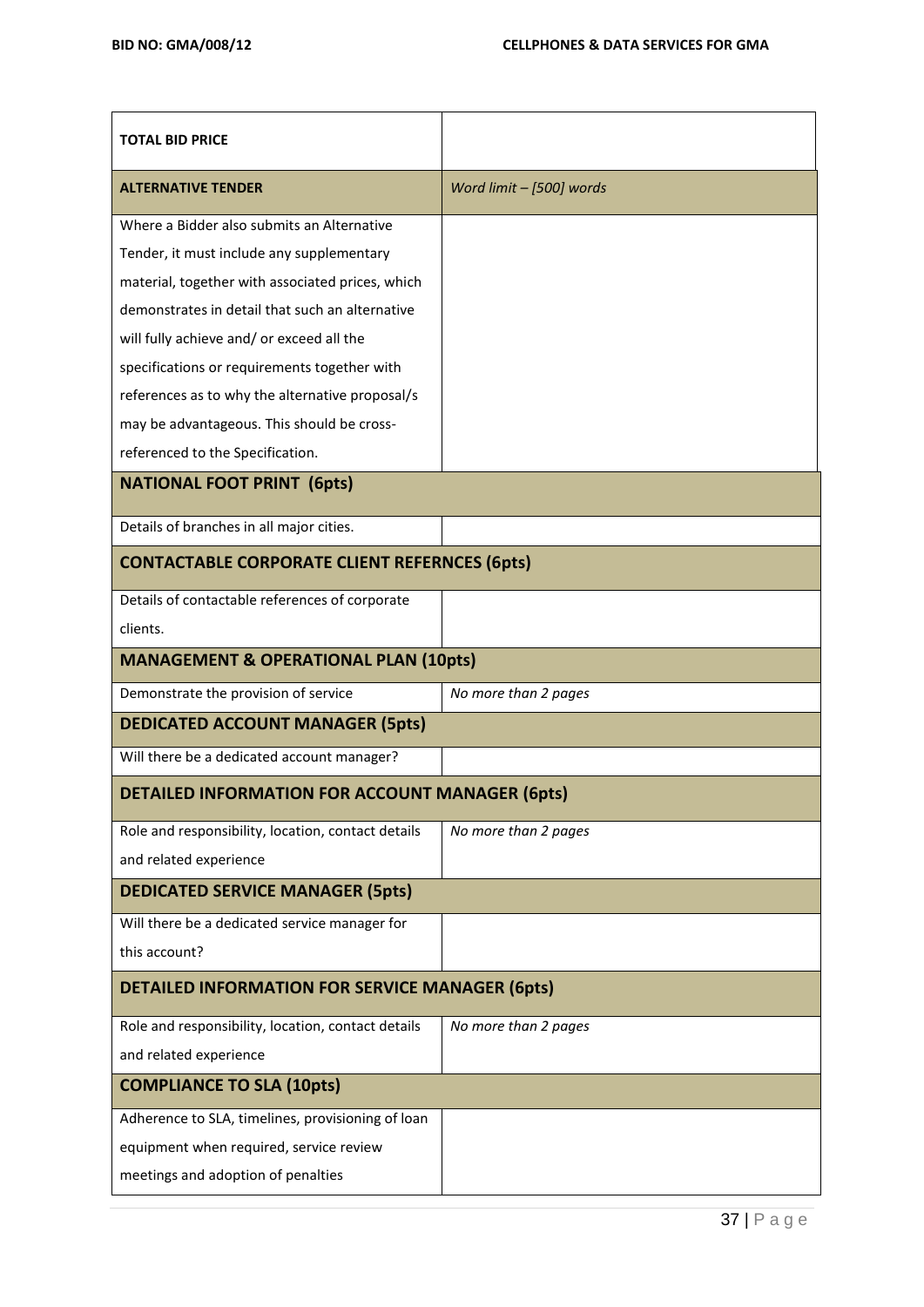| <b>VOICE PACKAGE OFFER (25pts)</b>                 |                               |
|----------------------------------------------------|-------------------------------|
| Package/s offered, fee structure and discount on   |                               |
| contract and airtime usage charges.                |                               |
| <b>DATA PACKAGES (21pts)</b>                       |                               |
| Package/s offered, fee structure and discount on   |                               |
| contract and airtime usage charges.                |                               |
| <b>CONFLICT OF INTEREST</b>                        |                               |
| Provide details of any interests, relationships or | Complete as attached in SBD 4 |
| clients which may give rise to a conflict of       |                               |
| interest and the area of expertise in which that   |                               |
| conflict of interest may arise.                    |                               |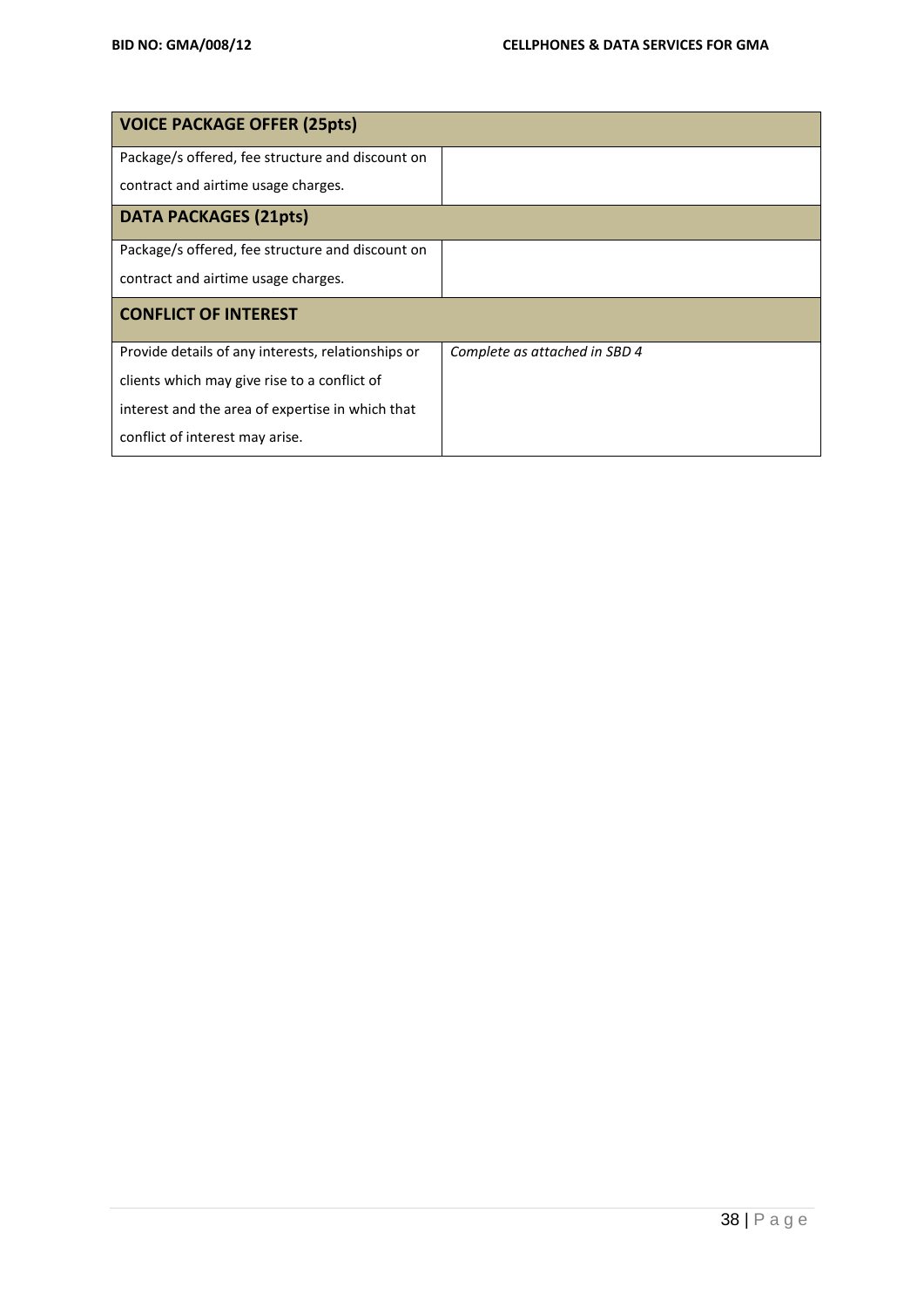#### **SBD 2**

# **A1. TAX CLEARANCE CERTIFICATE REQUIREMENTS**

**It is a condition of bid that the taxes of the successful bidder must be in order, or that satisfactory arrangements have been made with South African Revenue Service (SARS) to meet the Bidders tax obligations.**

- 1 In order to meet this requirement bidders are required to complete in full the form TCC 001 "Application for a Tax Clearance Certificate" and submit it to any SARS branch office nationally. The Tax Clearance Certificate Requirements are also applicable to foreign bidders / individuals who wish to submit bids.
- 2 SARS will then furnish the bidder with a Tax Clearance Certificate that will be valid for a period of 1 (one) year from the date of approval.
- 3 The original Tax Clearance Certificate must be submitted together with the bid. Failure to submit the original and valid Tax Clearance Certificate will result in the invalidation of the bid. Certified copies of the Tax Clearance Certificate will not be acceptable.
- 4 In bids where Consortia / Joint Ventures / Sub-contractors are involved, each party must submit a separate Tax Clearance Certificate.
- 5 Copies of the TCC 001 "Application for a Tax Clearance Certificate" form are available from any SARS branch office nationally or on the website [www.sars.gov.za.](http://www.sars.gov.za/)
- 6 Applications for the Tax Clearance Certificates may also be made via eFiling. In order to use this provision, taxpayers will need to register with SARS as eFilers through the website [www.sars.gov.za](http://www.sars.gov.za/)

# **A2. FINANCIAL VIABILITY REQUIREMENTS**

1. Are there any significant events, matters, occurrences or circumstances which have arisen since the end of your last financial year which may significantly affect operations and your ability to operate as a going concern.

\_\_\_\_\_\_\_\_\_\_\_\_\_\_\_\_\_\_\_\_\_\_\_\_\_\_\_\_\_\_\_\_\_\_\_\_\_\_\_\_\_\_\_\_\_\_\_\_\_\_\_\_\_\_\_\_\_ \_\_\_\_\_\_\_\_\_\_\_\_\_\_\_\_\_\_\_\_\_\_\_\_\_\_\_\_\_\_\_\_\_\_\_\_\_\_\_\_\_\_\_\_\_\_\_\_\_\_\_\_\_\_\_\_\_ \_\_\_\_\_\_\_\_\_\_\_\_\_\_\_\_\_\_\_\_\_\_\_\_\_\_\_\_\_\_\_\_\_\_\_\_\_\_\_\_\_\_\_\_\_\_\_\_\_\_\_\_\_\_\_\_\_ \_\_\_\_\_\_\_\_\_\_\_\_\_\_\_\_\_\_\_\_\_\_\_\_\_\_\_\_\_\_\_\_\_\_\_\_\_\_\_\_\_\_\_\_\_\_\_\_\_\_\_\_\_\_\_\_\_ \_\_\_\_\_\_\_\_\_\_\_\_\_\_\_\_\_\_\_\_\_\_\_\_\_\_\_\_\_\_\_\_\_\_\_\_\_\_\_\_\_\_\_\_\_\_\_\_\_\_\_\_\_\_\_\_\_ \_\_\_\_\_\_\_\_\_\_\_\_\_\_\_\_\_\_\_\_\_\_\_\_\_\_\_\_\_\_\_\_\_\_\_\_\_\_\_\_\_\_\_\_\_\_\_\_\_\_\_\_\_\_\_\_\_ \_\_\_\_\_\_\_\_\_\_\_\_\_\_\_\_\_\_\_\_\_\_\_\_\_\_\_\_\_\_\_\_\_\_\_\_\_\_\_\_\_\_\_\_\_\_\_\_\_\_\_\_\_\_\_\_\_ \_\_\_\_\_\_\_\_\_\_\_\_\_\_\_\_\_\_\_\_\_\_\_\_\_\_\_\_\_\_\_\_\_\_\_\_\_\_\_\_\_\_\_\_\_\_\_\_\_\_\_\_\_\_\_\_\_

\_\_\_\_\_\_\_\_\_\_\_\_\_\_\_\_\_\_\_\_\_\_\_\_\_\_\_\_\_\_\_\_\_\_\_\_\_\_\_\_\_\_\_\_\_\_\_\_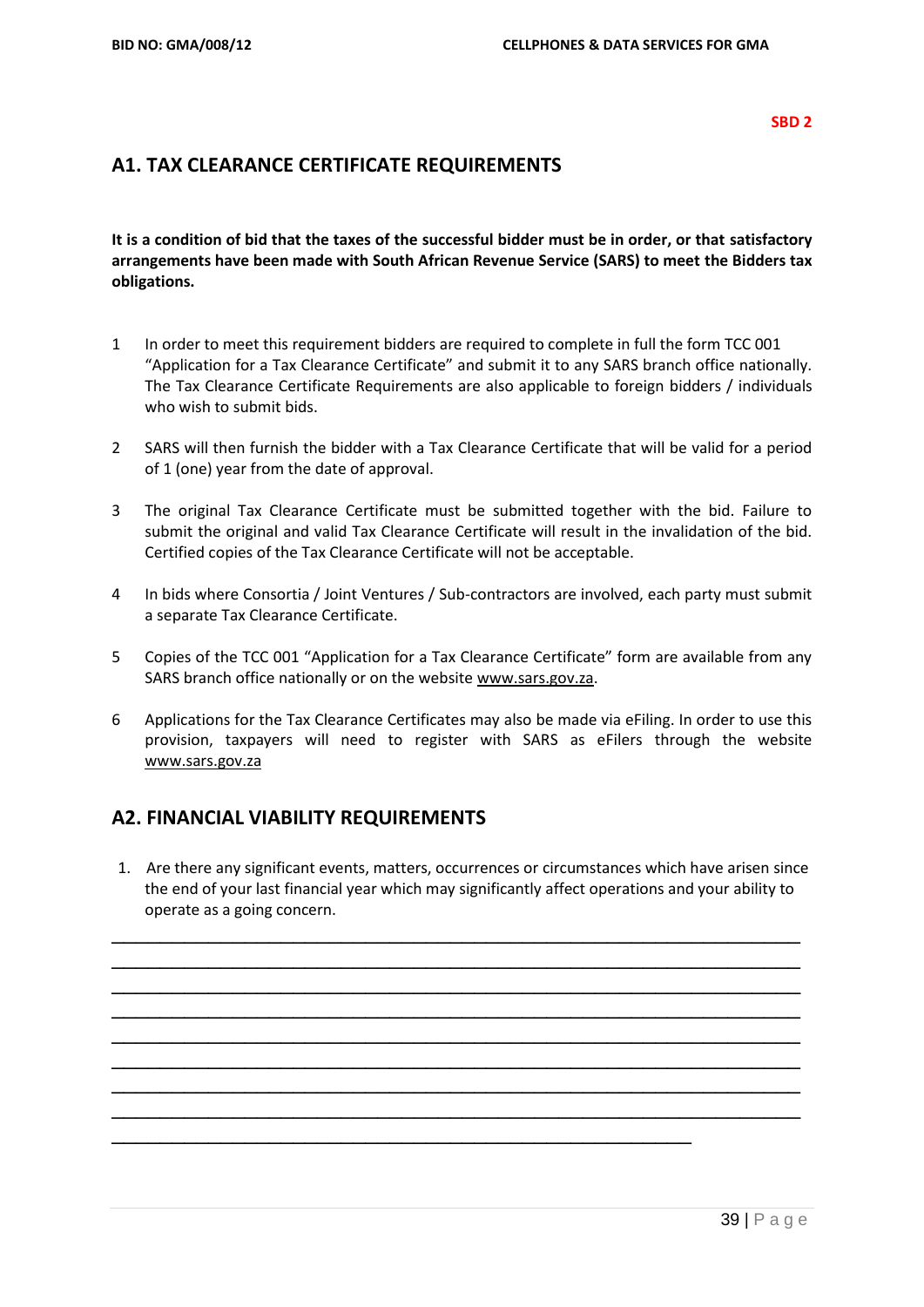### **SBD 3.1**

### **PRICING SCHEDULE**

| Ref Number: GMA/008/12 |
|------------------------|
|------------------------|

Closing Time: 11H00 AM Closing Date 11 January 2013

## **OFFER TO BE VALID FOR 90 DAYS FROM THE CLOSING DATE OF BID.**

- 1. The accompanying information must be used for the formulation of all proposals.
- 2. Bidders are required to indicate total corporate account for the following cellular voice and data packages and handsets for a period of two (2) years.

Estimated total of 40 (forty) voice and 40 (forty) data packages:

- 1 x Anytime Talk R1,500
- 23 x Talk 500S
- 10 x Talk 350S
- $6 \times$  Talk 200S
- 40 x 3G Cards

Please indicate separately pricing per the 3 phones proposed.

R………..………………………...………….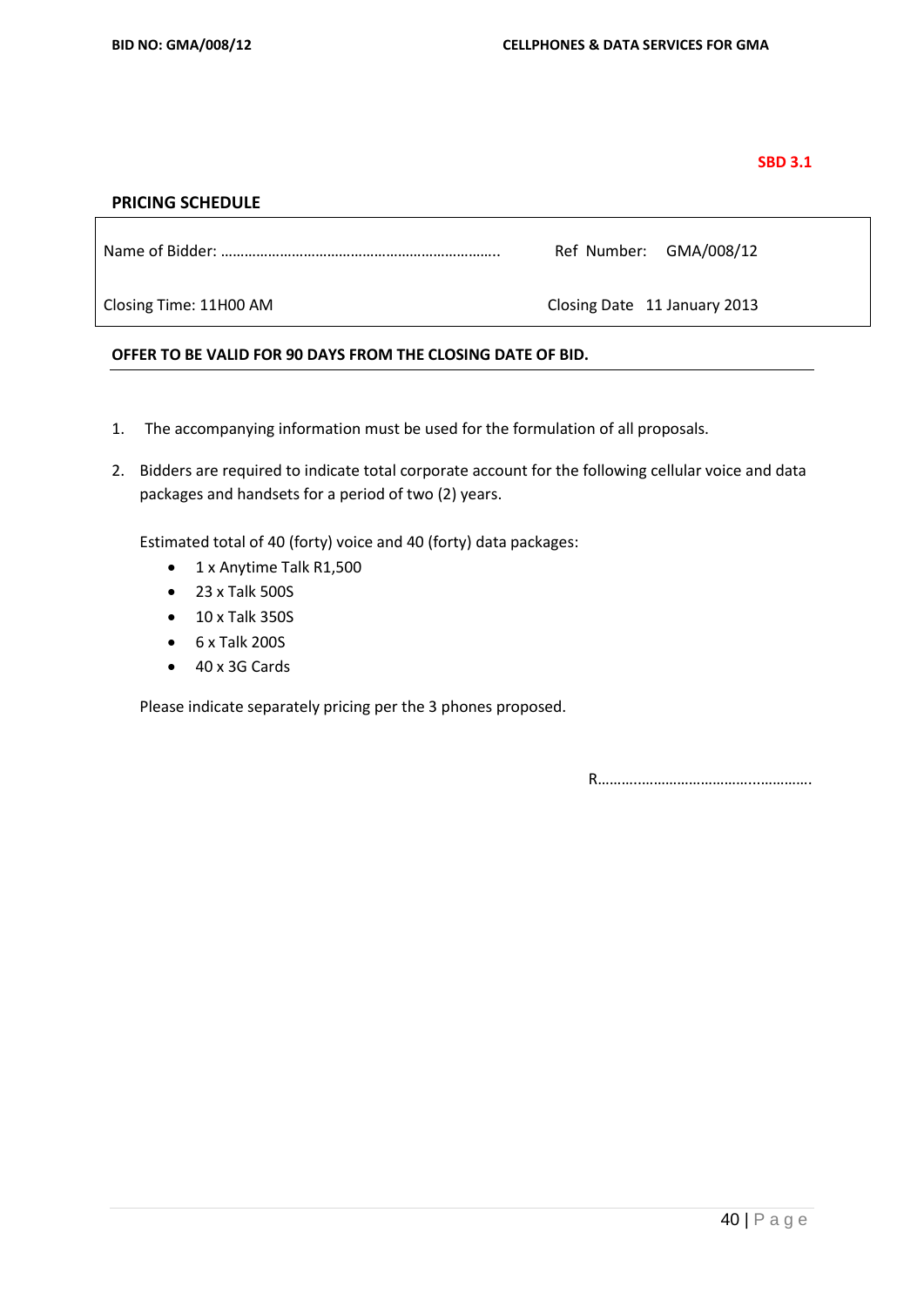**SBD 3.2**

# **PRICING DECLARATION**

Dear Sir/Madam

After having carefully read through and examined this RFP Reference Number GMA/008/12 in its entirety together with all the provisions contained in each section of the RFP document,

We hereby offer a corporate account for cell phones and data service for a period of 2 years to the GMA as detailed in Specification section of the REQUEST FOR PROPOSAL document:

### IN AMOUNT:

| R            | (including VAT) |
|--------------|-----------------|
|              |                 |
| IN WORDS:    |                 |
|              |                 |
| $\mathsf{R}$ | (including VAT) |

We confirm that this price covers all activities associated with the rental of the office premises to the GMA as per the requirements in the specification.

We confirm that GMA will incur no additional costs whatsoever over and above this amount with the exception of Operating expenses and Tenant Installations in connection with the letting of the office premises.

We undertake to hold this offer open for acceptance for a period of 90 (Ninety) days from the date of submission of offers. We further undertake that upon final acceptance of our offer, we will commence with the provision of service when required to do so by the Client.

Moreover, we agree that until formal Contract Documents have been prepared and executed, this Form of Tender, together with a written acceptance from the Client shall constitute a binding agreement between us, governed by the terms and conditions set out in this REQUEST FOR PROPOSAL.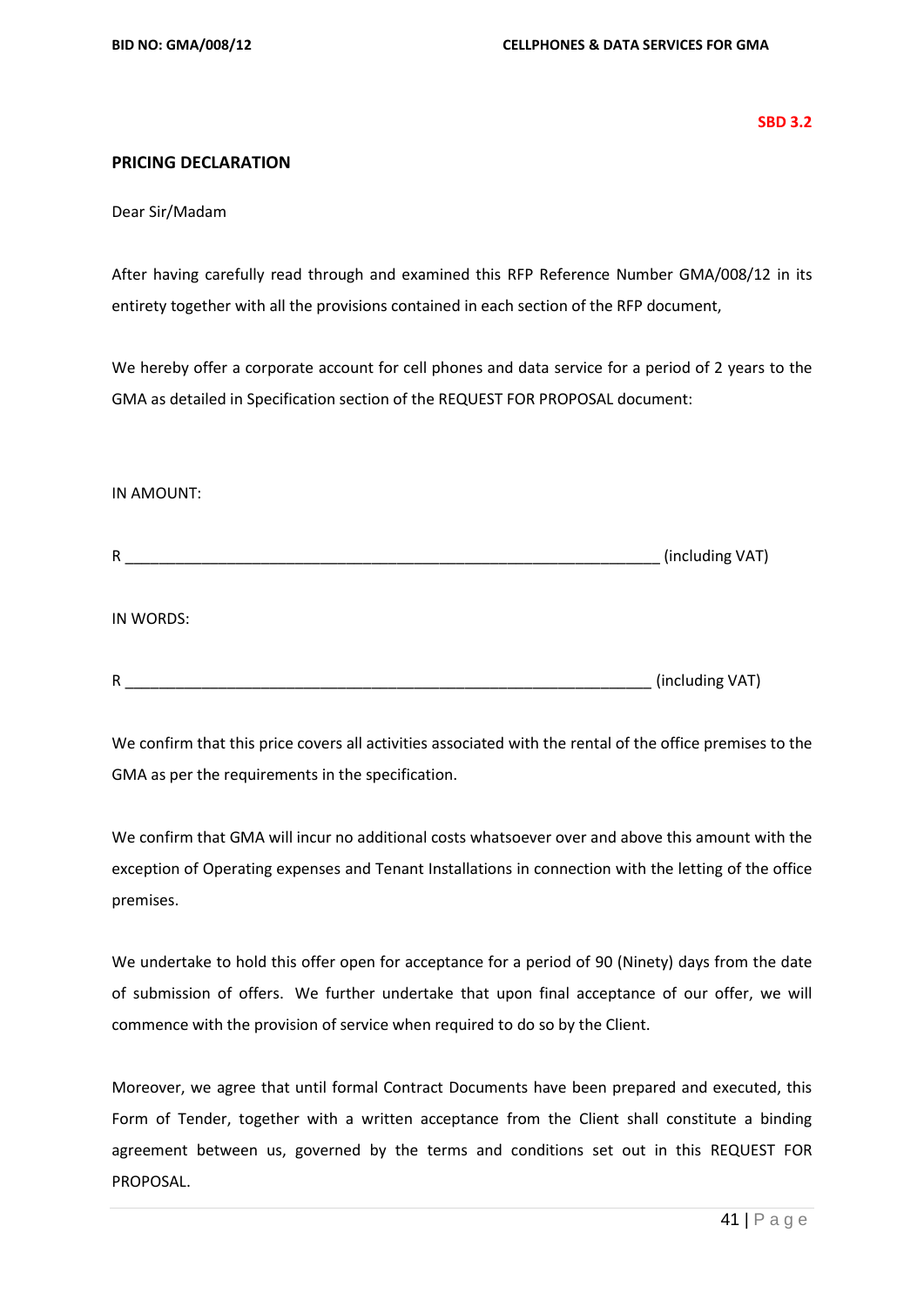We understand that you are not bound to accept the lowest or any offer and that we must bear all costs which we have incurred in connection with preparing and submitting this tender.

We hereby undertake for the period during which this tender remains open for acceptance not to divulge to any persons, other than the persons to which the tender is submitted, any information relating to the submission of this tender or the details therein except where such is necessary for the submission of this tender.

| <b>PRICE DECLARATION</b><br>(MANDATORY INFORMATION)                                                                                                                                                                                                                                         |  |  |  |  |  |  |  |
|---------------------------------------------------------------------------------------------------------------------------------------------------------------------------------------------------------------------------------------------------------------------------------------------|--|--|--|--|--|--|--|
|                                                                                                                                                                                                                                                                                             |  |  |  |  |  |  |  |
| I have read, understood and unconditionally accept that the conditions contained in above Section of<br>$\Box$<br>this RFP.<br>I have supplied all the required information, and all the information submitted as part of the Pricing<br>$\Box$<br>Section of this RFP is true and correct. |  |  |  |  |  |  |  |
| <b>NAME OF BIDDER</b>                                                                                                                                                                                                                                                                       |  |  |  |  |  |  |  |
| <b>IDENTITY NUMBER</b>                                                                                                                                                                                                                                                                      |  |  |  |  |  |  |  |
| <b>POSITION</b>                                                                                                                                                                                                                                                                             |  |  |  |  |  |  |  |
| SIGNATURE OF AUTHORISED SIGNATORY                                                                                                                                                                                                                                                           |  |  |  |  |  |  |  |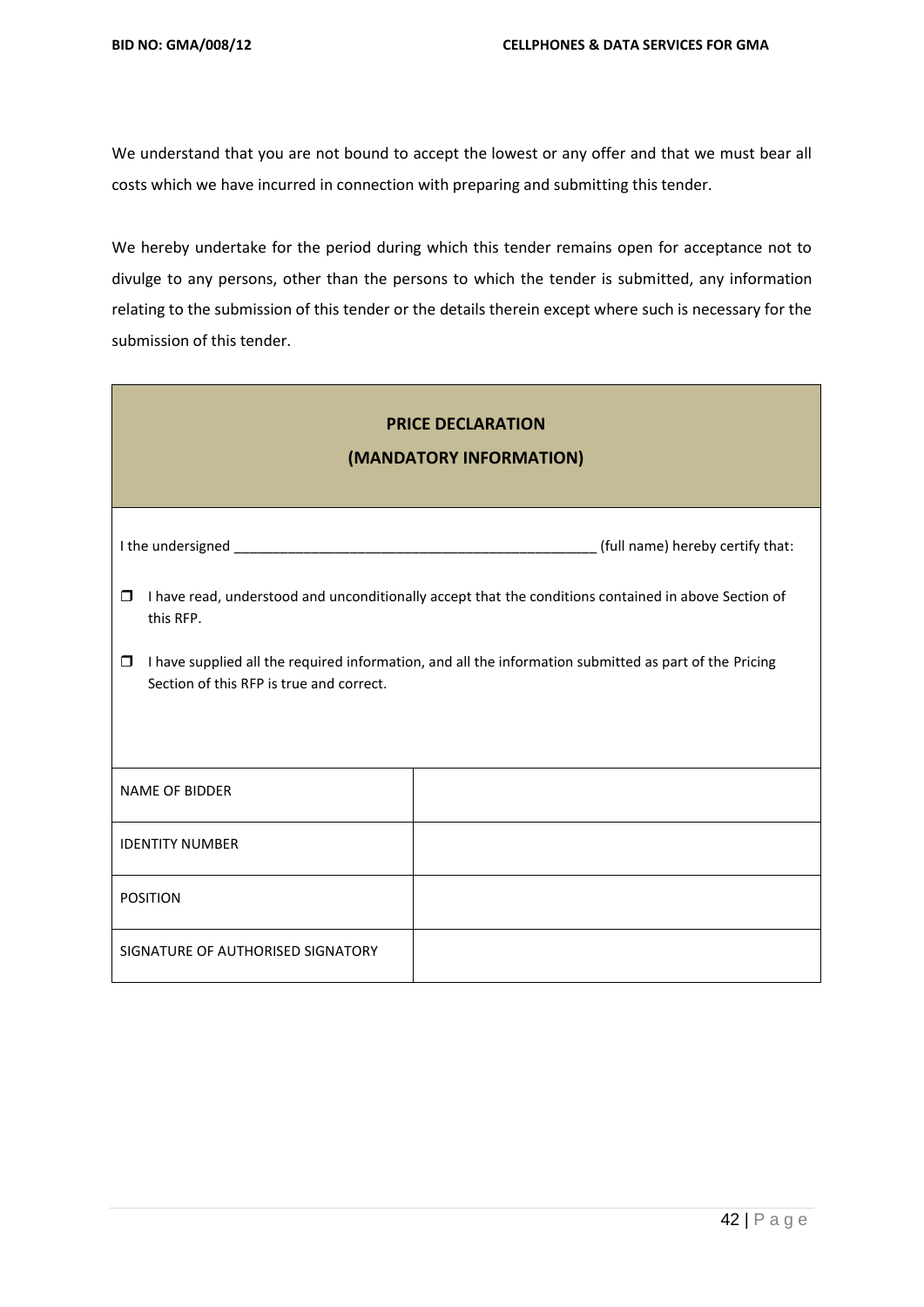#### **SBD 4**

# **DECLARATION OF INTEREST**

- 1. Any legal person, including persons employed by the state<sup>1</sup>, or persons having a kinship with persons employed by the state, including a blood relationship, may make an offer or offers in terms of this invitation to bid (includes an advertised competitive bid, a limited bid, a proposal or written price quotation). In view of possible allegations of favouritism, should the resulting bid, or part thereof, be awarded to persons employed by the state, or to persons connected with or related to them, it is required that the bidder or his/her authorised representative declare his/her position in relation to the evaluating/adjudicating authority where
	- the bidder is employed by the state; and/or
	- the legal person on whose behalf the bidding document is signed, has a relationship with persons/a person who are/is involved in the evaluation and or adjudication of the bid(s), or where it is known that such a relationship exists between the person or persons for or on whose behalf, the declarant acts and persons who are involved with the evaluation and or adjudication of the bid.

# 2. **In order to give effect to the above, the following questionnaire must be completed and submitted with the bid.**

| 2.1 | Full     | <b>Name</b>     | of | bidder | <b>or</b> | his | or | her | representative:                                                                         |
|-----|----------|-----------------|----|--------|-----------|-----|----|-----|-----------------------------------------------------------------------------------------|
|     |          |                 |    |        |           |     |    |     |                                                                                         |
| 2.2 | Identity |                 |    |        |           |     |    |     |                                                                                         |
|     |          |                 |    |        |           |     |    |     |                                                                                         |
| 2.3 | Position | occupied in the |    |        |           |     |    |     | Company (director, trustee, shareholder,                                                |
| 2.4 |          |                 |    |        |           |     |    |     | Registration number of company, enterprise, close corporation, partnership agreement or |
| 2.5 |          |                 |    |        |           |     |    |     |                                                                                         |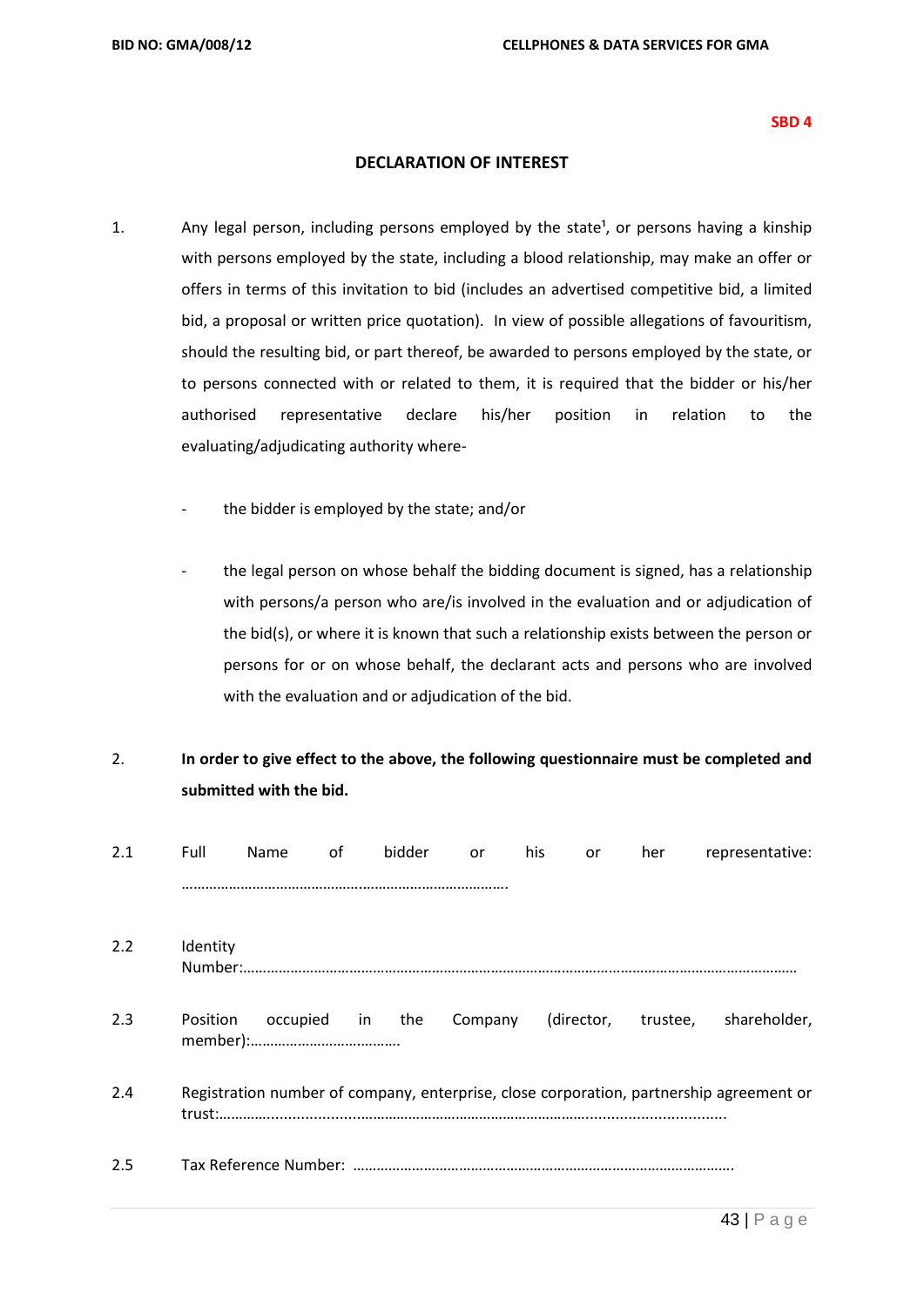2.6 VAT Registration Number: ………………………………………………………………………………....

2.6.1 The names of all directors / trustees / shareholders / members, their individual identity numbers, tax reference numbers and, if applicable, employee / PERSAL numbers must be indicated in paragraph 3 below.

- 2.7 Are you or any person connected with the bidder **YES/NO** Are you or any person connected with the bidder presently employed by the state? **YES/NO**
- 2.7.1 If so, furnish the following particulars:

| Name     | of                                                   |          |  |     |  |     |  | person / director / trustee / shareholder/ member: |              |  |
|----------|------------------------------------------------------|----------|--|-----|--|-----|--|----------------------------------------------------|--------------|--|
|          |                                                      |          |  |     |  |     |  |                                                    |              |  |
|          | Name of state institution at which you or the person |          |  |     |  |     |  |                                                    |              |  |
|          | connected to the bidder is employed:                 |          |  |     |  |     |  |                                                    |              |  |
|          |                                                      |          |  |     |  |     |  |                                                    |              |  |
| Position |                                                      | occupied |  | in. |  | the |  | state                                              | institution: |  |
|          |                                                      |          |  |     |  |     |  |                                                    |              |  |
|          |                                                      |          |  |     |  |     |  |                                                    |              |  |
|          | Any other particulars:                               |          |  |     |  |     |  |                                                    |              |  |
|          |                                                      |          |  |     |  |     |  |                                                    |              |  |
|          |                                                      |          |  |     |  |     |  |                                                    |              |  |

2.7.2 If you are presently employed by the state, did you obtain the appropriate authority to undertake remunerative work outside employment in the public sector?

# **YES/NO**

………………………………………………………………

2.7.1.1 If yes, did you attach proof of such authority to the bid document? **YES/NO**

> (Note: Failure to submit proof of such authority, where applicable, may result in the disqualification of the bid.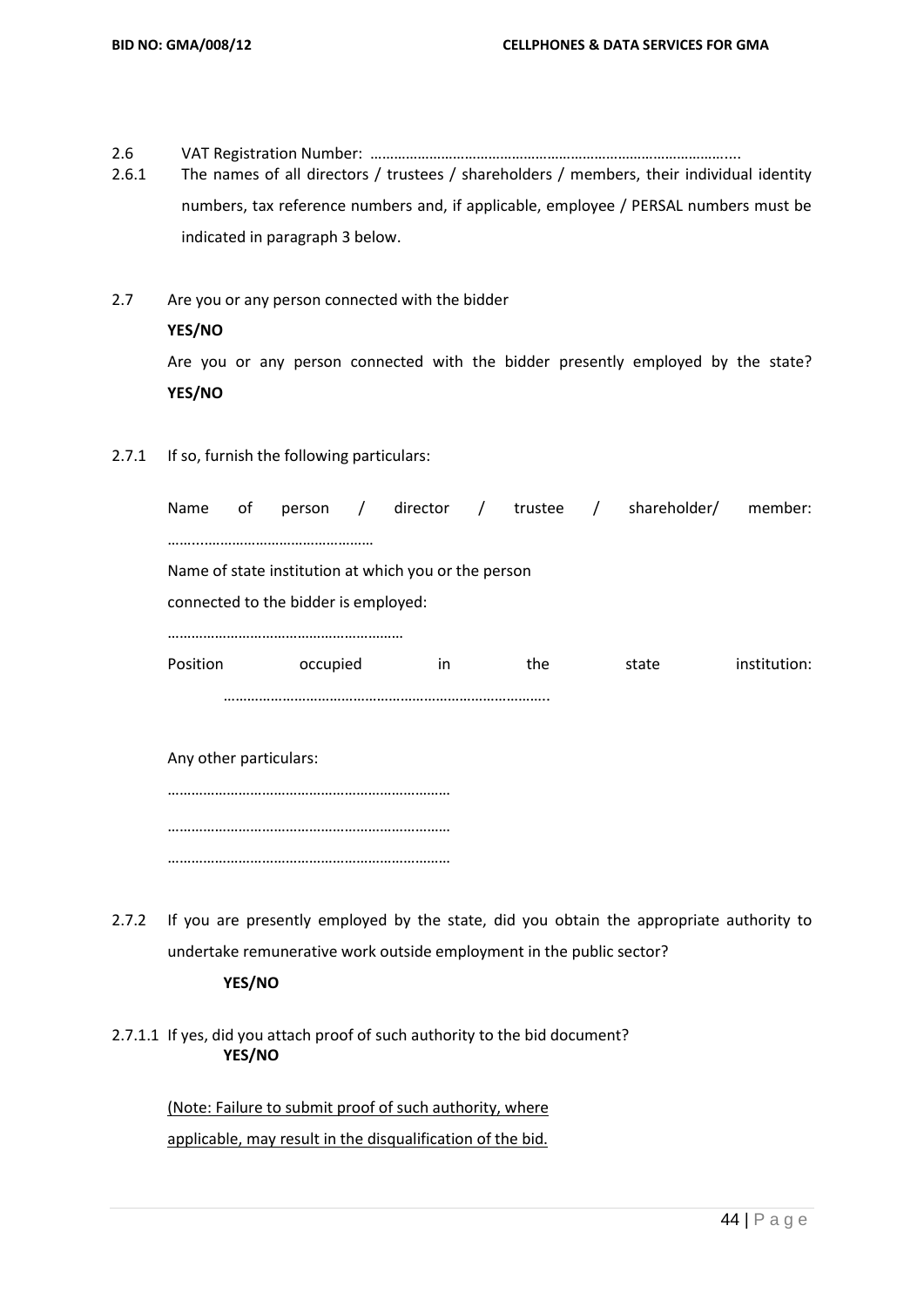2.7.1.2 If no, furnish reasons for non-submission of such proof:

2.8 Did you or your spouse, or any of the company's directors / trustees / shareholders / members

or their spouses conduct business with the state in the previous 12 months

# **YES/NO**

2.8.1 If so, furnish particulars: ………………………………………………………………….. ………………………………………………………………….. …………………………………………………………………...

2.9 Do you, or any person connected with the bidder, have **YES/NO** any relationship (family, friend, other) with a person employed by the state and who may be involved with the evaluation and or adjudication of this bid?

2.9.1 If so, furnish particulars.

……………………………………………………………... …………………………………………………………..…. ………………………………………………………………

2.10 Are you, or any person connected with the bidder, aware of any relationship (family, friend, other) between any other bidder and any person employed by the state who may be involved with the evaluation and or adjudication of this bid? **YES/NO**

2.10.1If so, furnish particulars**.**

……………………………………………………………… ……………………………………………………………… ………………………………………………………………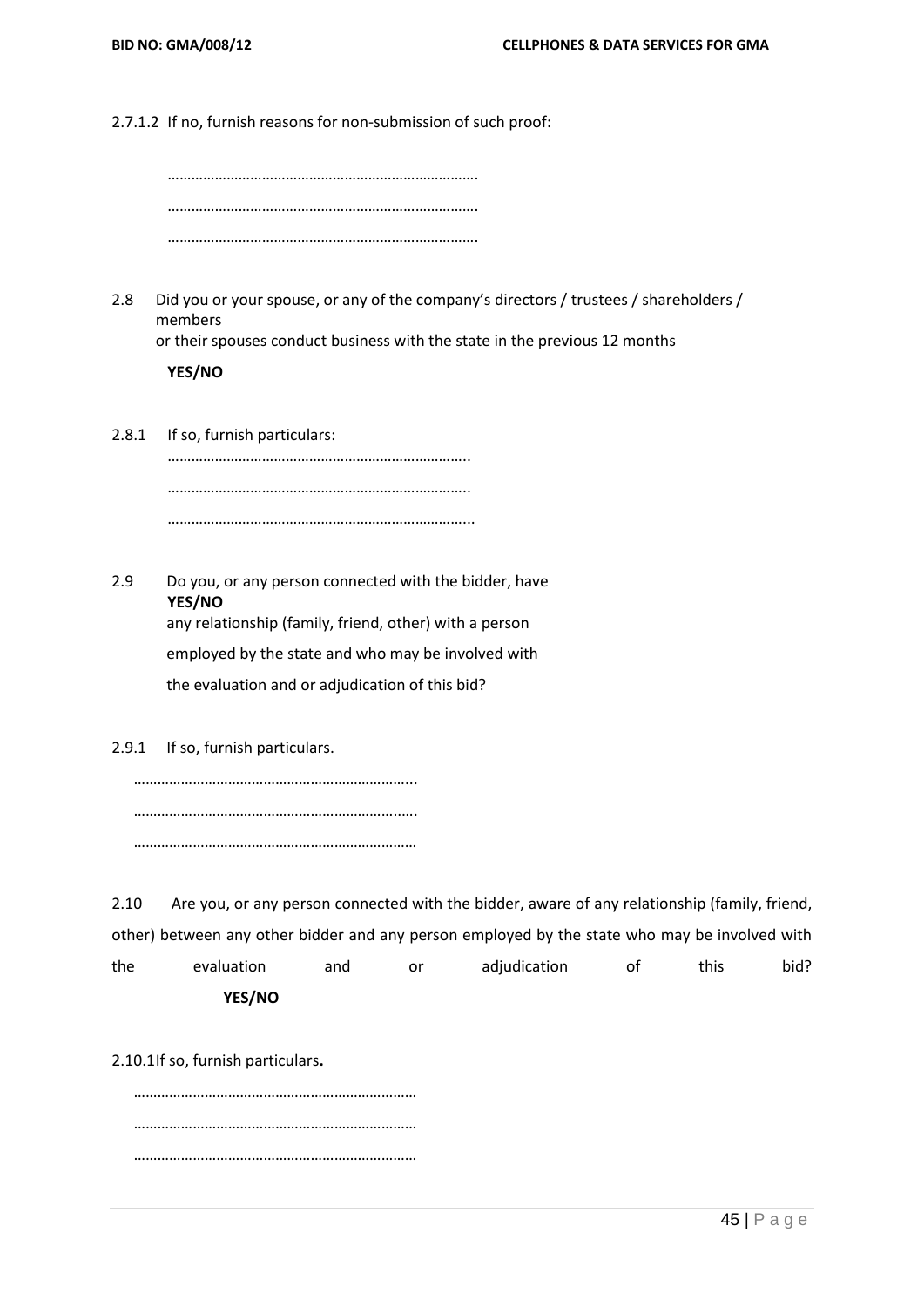2.11 Do you or any of the directors / trustees / shareholders / members

# **YES/NO**

of the company have any interest in any other related companies Whether or not they are bidding for this contract?

2.11.1If so, furnish particulars:

……………………………………………………………………………. ……………………………………………………………………………. …………………………………………………………………………….

# **3 Full details of director /trustees/members/shareholders.**

| <b>Full Name</b> | <b>Identity Number</b> | Personal Income Tax     | <b>State</b>  | Employee           |
|------------------|------------------------|-------------------------|---------------|--------------------|
|                  |                        | <b>Reference Number</b> | <b>Number</b> | Persal<br>$\prime$ |
|                  |                        |                         | <b>Number</b> |                    |
|                  |                        |                         |               |                    |
|                  |                        |                         |               |                    |
|                  |                        |                         |               |                    |
|                  |                        |                         |               |                    |
|                  |                        |                         |               |                    |
|                  |                        |                         |               |                    |
|                  |                        |                         |               |                    |
|                  |                        |                         |               |                    |
|                  |                        |                         |               |                    |
|                  |                        |                         |               |                    |
|                  |                        |                         |               |                    |
|                  |                        |                         |               |                    |
|                  |                        |                         |               |                    |
|                  |                        |                         |               |                    |
|                  |                        |                         |               |                    |
|                  |                        |                         |               |                    |
|                  |                        |                         |               |                    |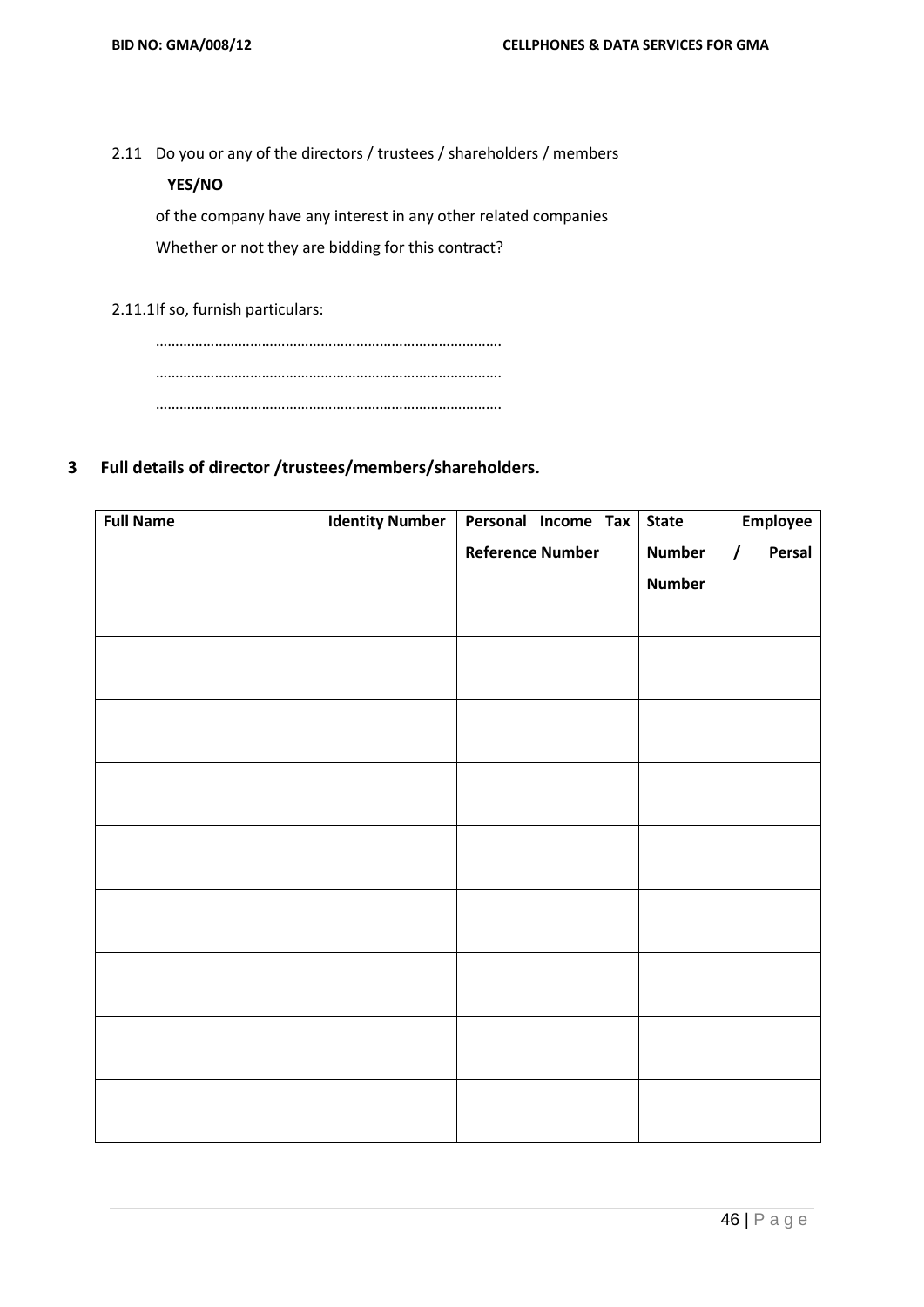| <b>4. DECLARATION</b>                                                                                                |  |  |  |  |  |  |  |
|----------------------------------------------------------------------------------------------------------------------|--|--|--|--|--|--|--|
|                                                                                                                      |  |  |  |  |  |  |  |
| <b>J CERTIFY THAT THE INFORMATION FURNISHED IN PARAGRAPHS 2 AND 3 ABOVE IS</b><br>CORRECT.                           |  |  |  |  |  |  |  |
| I ACCEPT THAT THE STATE MAY REJECT THE BID OR ACT AGAINST ME SHOULD THIS<br>$\Box$<br>DECLARATION PROVE TO BE FALSE. |  |  |  |  |  |  |  |
| <b>NAME OF BIDDER</b>                                                                                                |  |  |  |  |  |  |  |
| <b>IDENTITY NUMBER</b>                                                                                               |  |  |  |  |  |  |  |
| <b>POSITION</b>                                                                                                      |  |  |  |  |  |  |  |
| SIGNATURE OF AUTHORISED SIGNATORY                                                                                    |  |  |  |  |  |  |  |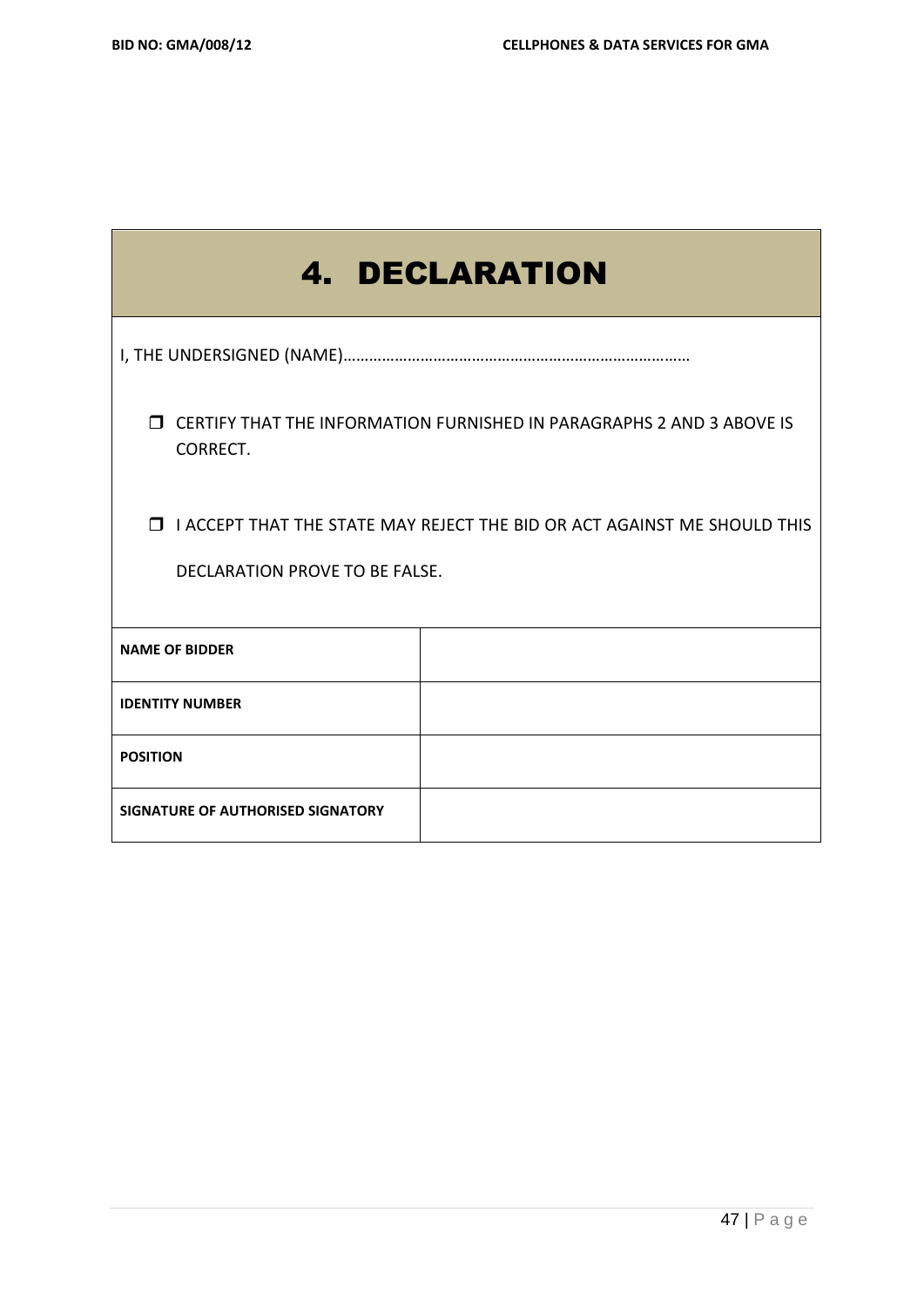#### **SBD 6.1**

# **PREFERENCE POINTS CLAIM FORM IN TERMS OF THE PREFERENTIAL PROCUREMENT REGULATIONS 2011**

This preference form must form part of all bids invited. It contains general information and serves as a claim form for preference points for Broad-Based Black Economic Empowerment (B-BBEE) Status Level of Contribution

**NB: BEFORE COMPLETING THIS FORM, BIDDERS MUST STUDY THE GENERAL CONDITIONS, DEFINITIONS AND DIRECTIVES APPLICABLE IN RESPECT OF B-BBEE, AS PRESCRIBED IN THE PREFERENTIAL PROCUREMENT REGULATIONS, 2011.** 

#### **1. GENERAL CONDITIONS**

- 1.1 The following preference point systems are applicable to all bids:
	- the 80/20 system for requirements with a Rand value of up to R1 000 000 (all applicable taxes included); and
	- the 90/10 system for requirements with a Rand value above R1 000 000 (all applicable taxes included).
- 1.2 The value of this bid is estimated to be above R 1,000,000 (all applicable taxes included) and therefore the 90/10 system shall be applicable.
- 1.3 Preference points for this bid shall be awarded for:

| (a) | Price                                      | maximum points | 80 |
|-----|--------------------------------------------|----------------|----|
| (b) | <b>B-BBEE Status Level of Contribution</b> | maximum points | 20 |

- 1.4 Bidders with annual total revenue of R5 million or less qualify as Exempted Micro Enterprises (EMEs) in terms of the Broad-Based Black Economic Empowerment Act, and must submit a certificate issued by a registered auditor, accounting officer or an accredited verification agency.
- 1.5 Bidders other than Exempted Micro-Enterprises (EMEs) must submit their original and valid B-BBEE status level verification certificate or a certified copy thereof, substantiating their B-BBEE rating.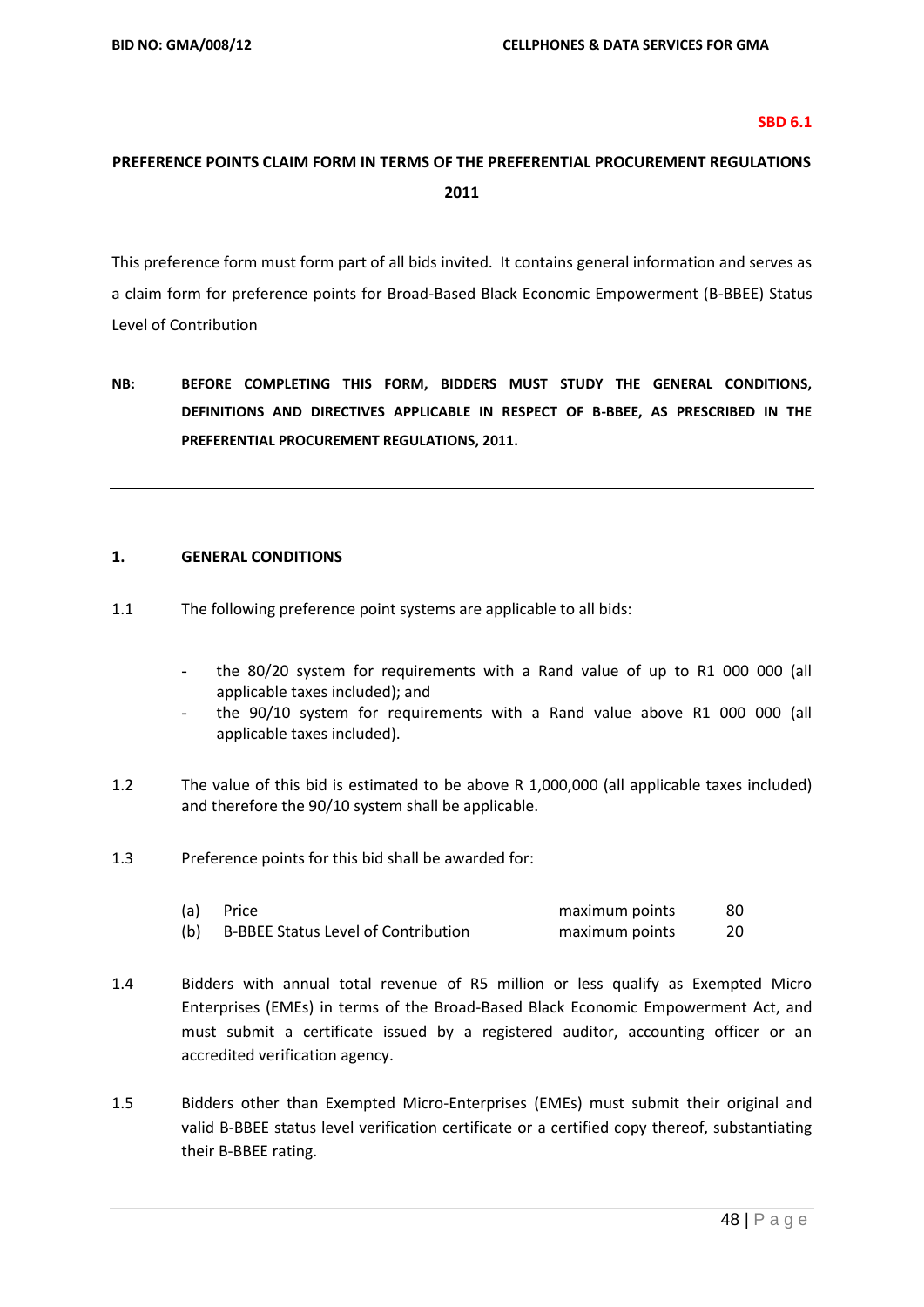- 1.6 The submission of such certificates must comply with the requirements of instructions and guidelines issued by National Treasury and be in accordance with notices published by the Department of Trade and Industry in the Government Gazette.
- 1.7 The B-BEEE status level attained by the bidder shall be used to determine the number of points contemplated in section 5.1 below.
- 1.8 Failure on the part of a bidder to complete and/or to sign this form and submit a B-BBEE Verification Certificate from a Verification Agency accredited by the South African Accreditation System (SANAS) or a Registered Auditor approved by the Independent Regulatory Board of Auditors (IRBA) or an Accounting Officer as contemplated in the Close Corporation Act (CCA) together with the bid will be interpreted to mean that preference points for B-BBEE status level of contribution are not claimed.
- 1.9. The GMA reserves the right to require of a bidder, either before a bid is adjudicated or at any time subsequently, to substantiate any claim in regard to preferences, in any manner required by the GMA.

## **2. DEFINITIONS**

- 2.1 **"All applicable taxes"** includes value-added tax, pay as you earn, income tax, unemployment insurance fund contributions and skills development levies;
- 2.2 **"B-BBEE"** means broad-based black economic empowerment as defined in section 1 of the Broad-Based Black Economic Empowerment Act;
- 2.3 "**B-BBEE status level of contributor"** means the B-BBEE status received by a measured entity based on its overall performance using the relevant scorecard contained in the Codes of Good Practice on Black Economic Empowerment, issued in terms of section 9(1) of the Broad-Based Black Economic Empowerment Act;
- 2.4 **"Bid"** means a written offer in a prescribed or stipulated form in response to an invitation by an

organ of the state for the provision of services, works or goods, through price quotations, advertised

competitive bidding processes or proposals;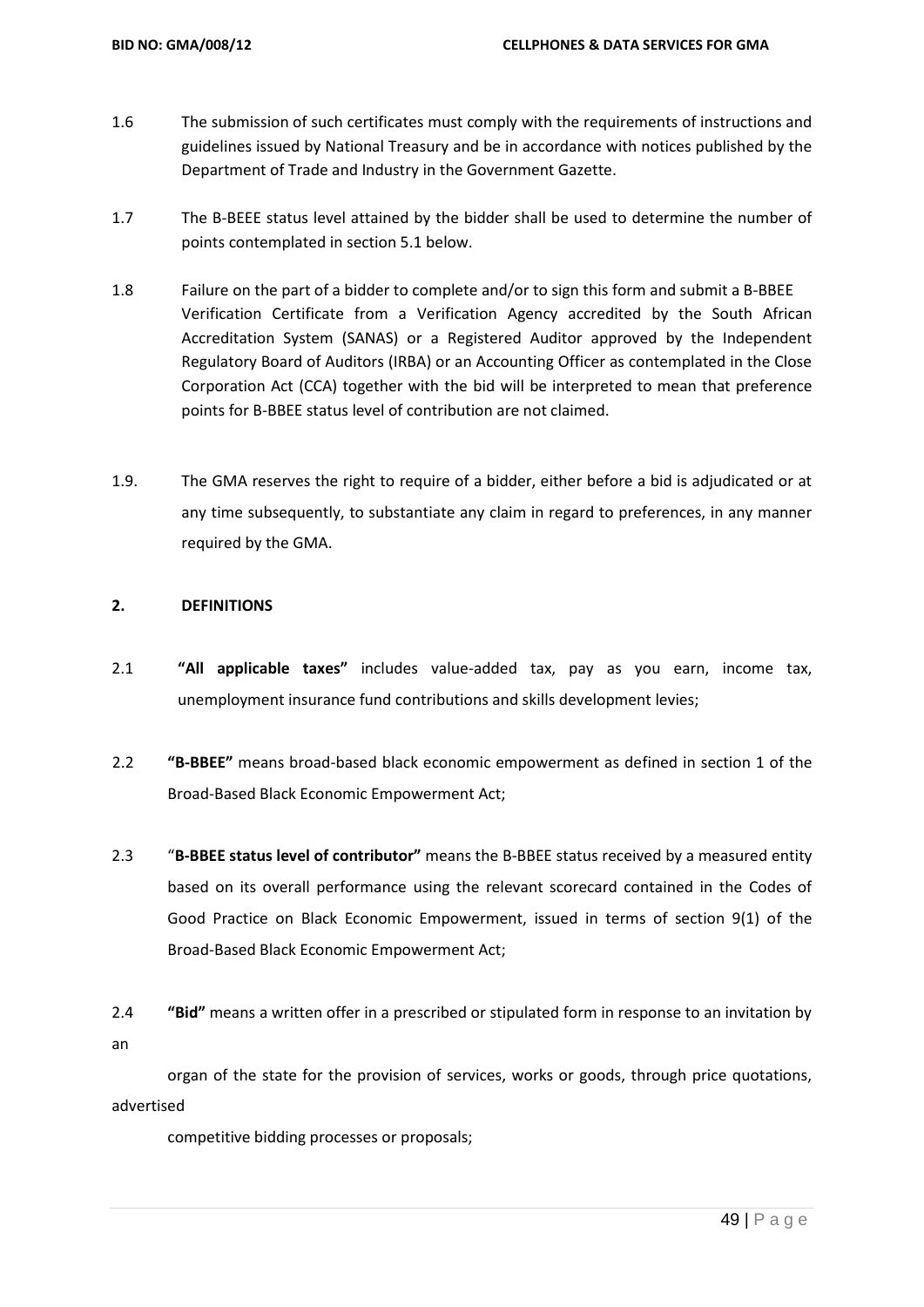- 2.5 **"Broad-Based Black Economic Empowerment Act"** means the Broad-Based Black Economic Empowerment Act, 2003 (Act No. 53 of 2003);
- 2.6 **"Comparative price"** means the price after the factors of a non-firm price and all unconditional discounts that can be utilized have been taken into consideration;
- 2.7 **"Consortium or joint venture"** means an association of persons for the purpose of combining their expertise, property, capital, efforts, skill and knowledge in an activity for the execution of a contract;

2.8 **"Contract"** means the agreement that results from the acceptance of a bid by an organ of state;

- 2.9 **"EME"** means any enterprise with annual total revenue of R5 million or less;
- 2.10 **"Firm price"** means the price that is only subject to adjustments in accordance with the actual increase or decrease resulting from the change, imposition, or abolition of customs or excise duty and any other duty, levy, or tax, which, in terms of the law or regulation, is binding on the contractor and demonstrably has an influence on the price of any supplies, or the rendering costs of any service, for the execution of the contract;
- 2.11 **"Functionality"** means the measurement according to predetermined norms, as set out in the bid

documents, of a service or commodity that is designed to be practical and useful, working or operating, taking into account, among other factors, the quality, reliability, viability and durability of a service and the technical capacity and ability of a bidder;

- 2.12 **"Non-firm prices"** means all prices other than "firm" prices;
- 2.13 **"Person"** includes a juristic person;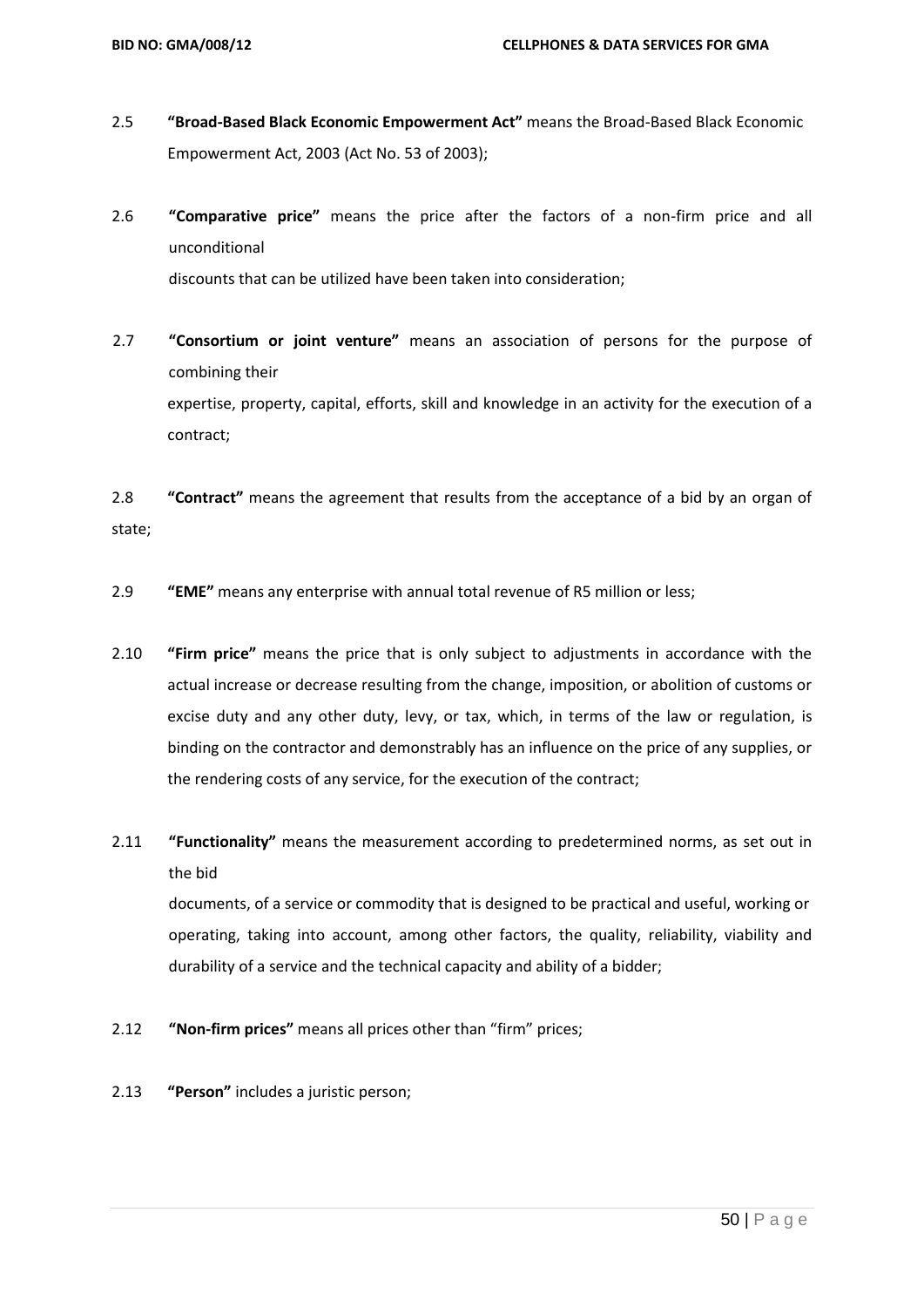2.14 **"Rand value"** means the total estimated value of a contract in South African currency, calculated at

the time of bid invitations, and includes all applicable taxes and excise duties;

- 2.15 **"Sub-contract"** means the primary contractor's assigning, leasing, making out work to, or employing, another person to support such primary contractor in the execution of part of a project in terms of the contract;
- 2.16 **"Total revenue"** bears the same meaning assigned to this expression in the Codes of Good Practice on Black Economic Empowerment, issued in terms of section 9(1) of the Broad-

Based

 Black Economic Empowerment Act and promulgated in the *Government Gazette* on 9 February

2007;

- 2.17 **"Trust"** means the arrangement through which the property of one person is made over or bequeathed to a trustee to administer such property for the benefit of another person; and
- 2.18 **"Trustee"** means any person, including the founder of a trust, to whom property is bequeathed in

order for such property to be administered for the benefit of another person.

### **3. ADJUDICATION USING A POINT SYSTEM**

- 3.1 The bidder obtaining the highest number of total points will be awarded the contract.
- 3.2 Preference points shall be calculated after prices have been brought to a comparative basis taking into account all factors of non-firm prices and all unconditional discounts;
- 3.3 Points scored shall be rounded off to the nearest 2 decimal places;
- 3.4 In the event that two or more bids have scored equal total points, the successful bid shall be the one scoring the highest number of preference points for B-BBEE;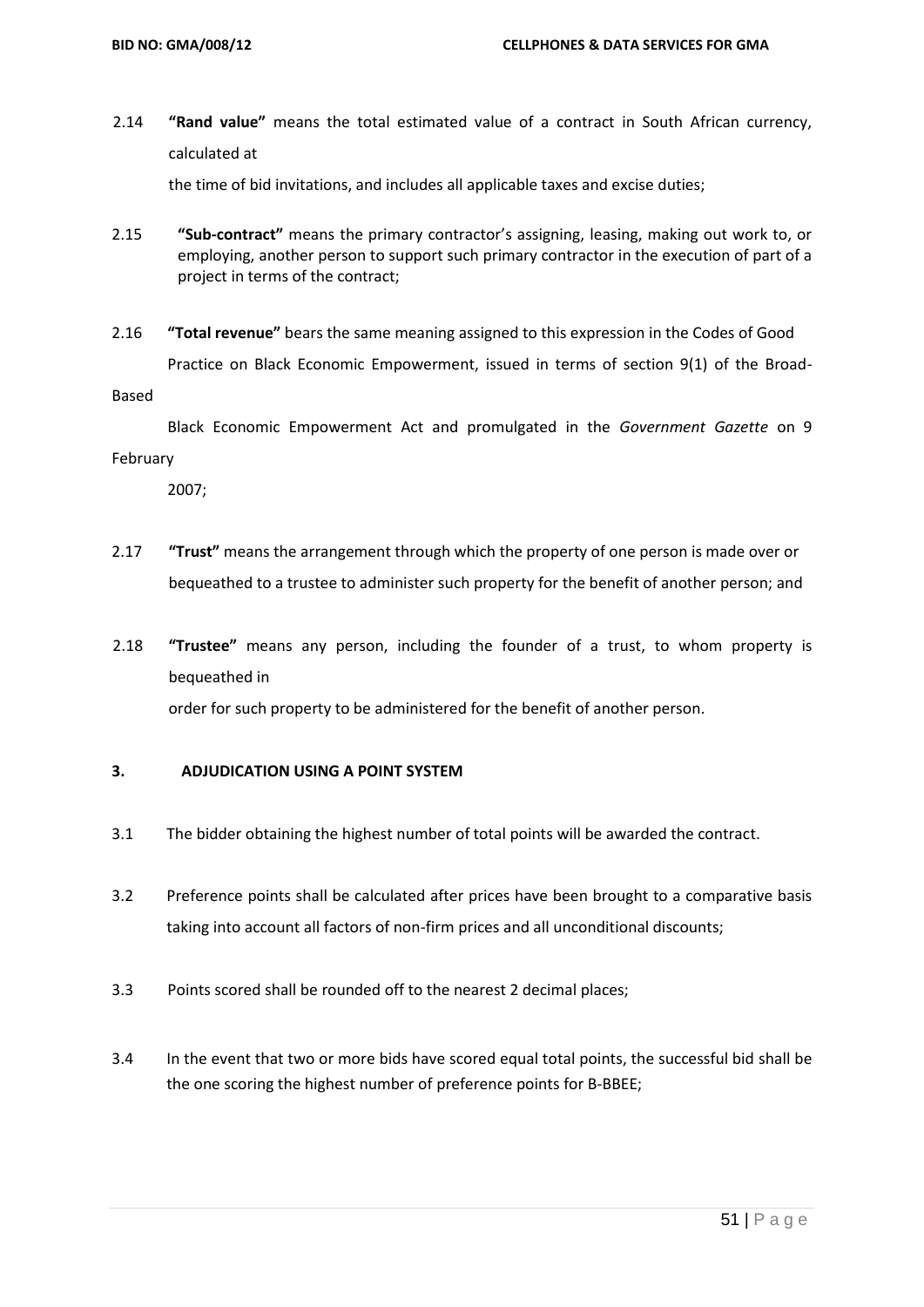- 3.5 However, when functionality is part of the evaluation process and two or more bids have scored equal points including equal preference points for B-BBEE, the successful bid shall be the one scoring the highest score for functionality; and
- 3.6 Should two or more bids be equal in all respects, the award shall be decided by the drawing of lots.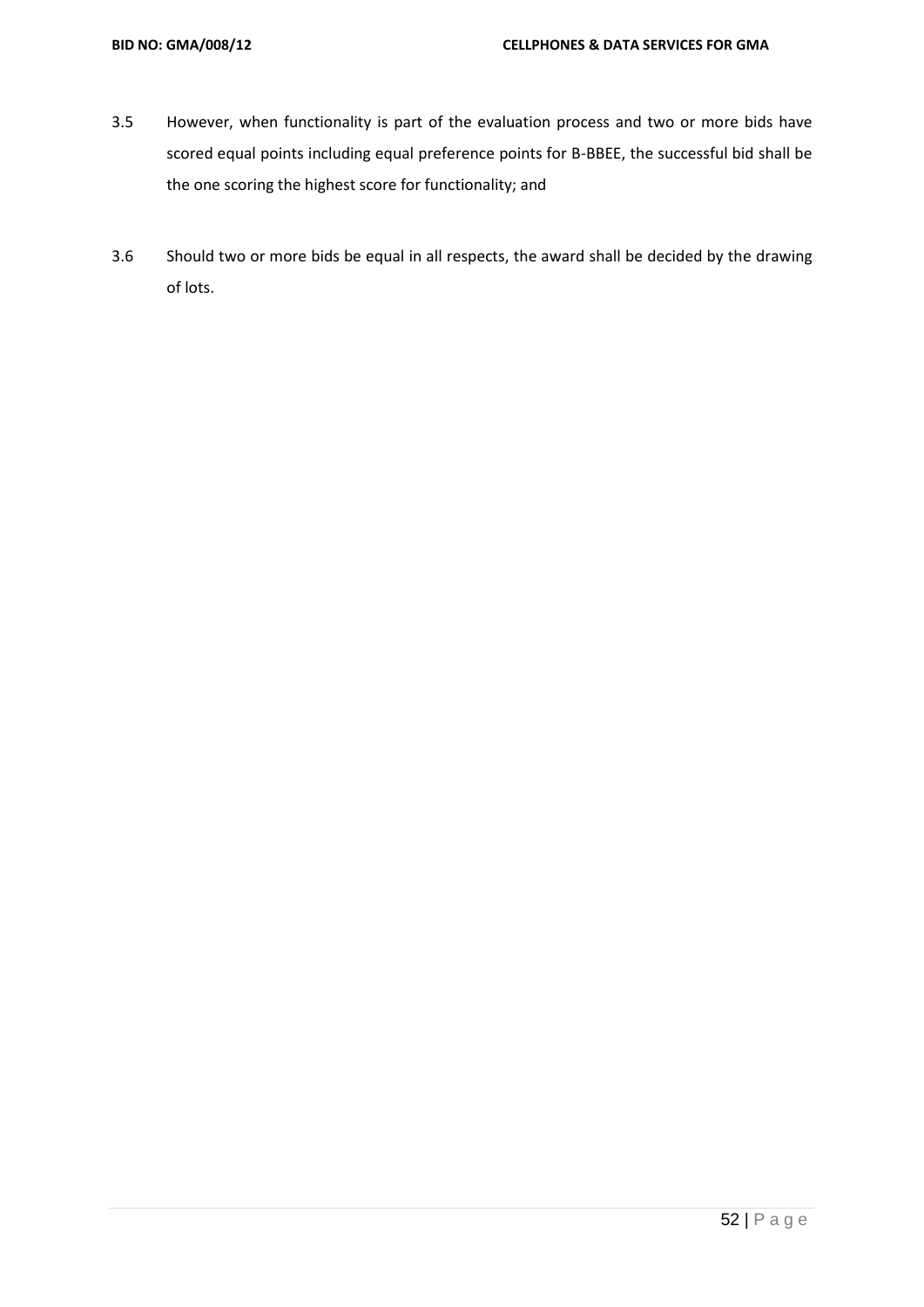# **4. POINTS AWARDED FOR PRICE**

### **4.1 THE 90/10 PREFERENCE POINT SYSTEM**

A maximum of 90 points is allocated for price on the following basis:

$$
Ps = 90 \left( 1 - \frac{Pt - P \min}{P \min} \right)
$$

Where

- Ps = Points scored for comparative price of bid under consideration
- Pt = Comparative price of bid under consideration
- Pmin = Comparative price of lowest acceptable bid

# **5. Points awarded for B-BBEE Status Level of Contribution**

- 5.1 In terms of Regulation 5 (2) and 6 (2) of the Preferential Procurement Regulations, preference points must be awarded to a bidder for attaining the B-BBEE status level of contributor in accordance with the table below:
- 5.2

| <b>B-BBEE Status Level of Contributor</b> | <b>Number of points</b> |
|-------------------------------------------|-------------------------|
|                                           |                         |
| $\mathbf{1}$                              | 20                      |
| $\overline{2}$                            | 18                      |
| 3                                         | 16                      |
| $\overline{4}$                            | 12                      |
| 5                                         | 8                       |
| 6                                         | 6                       |
| 7                                         | 4                       |
| 8                                         | $\overline{2}$          |
| Non-compliant contributor                 | 0                       |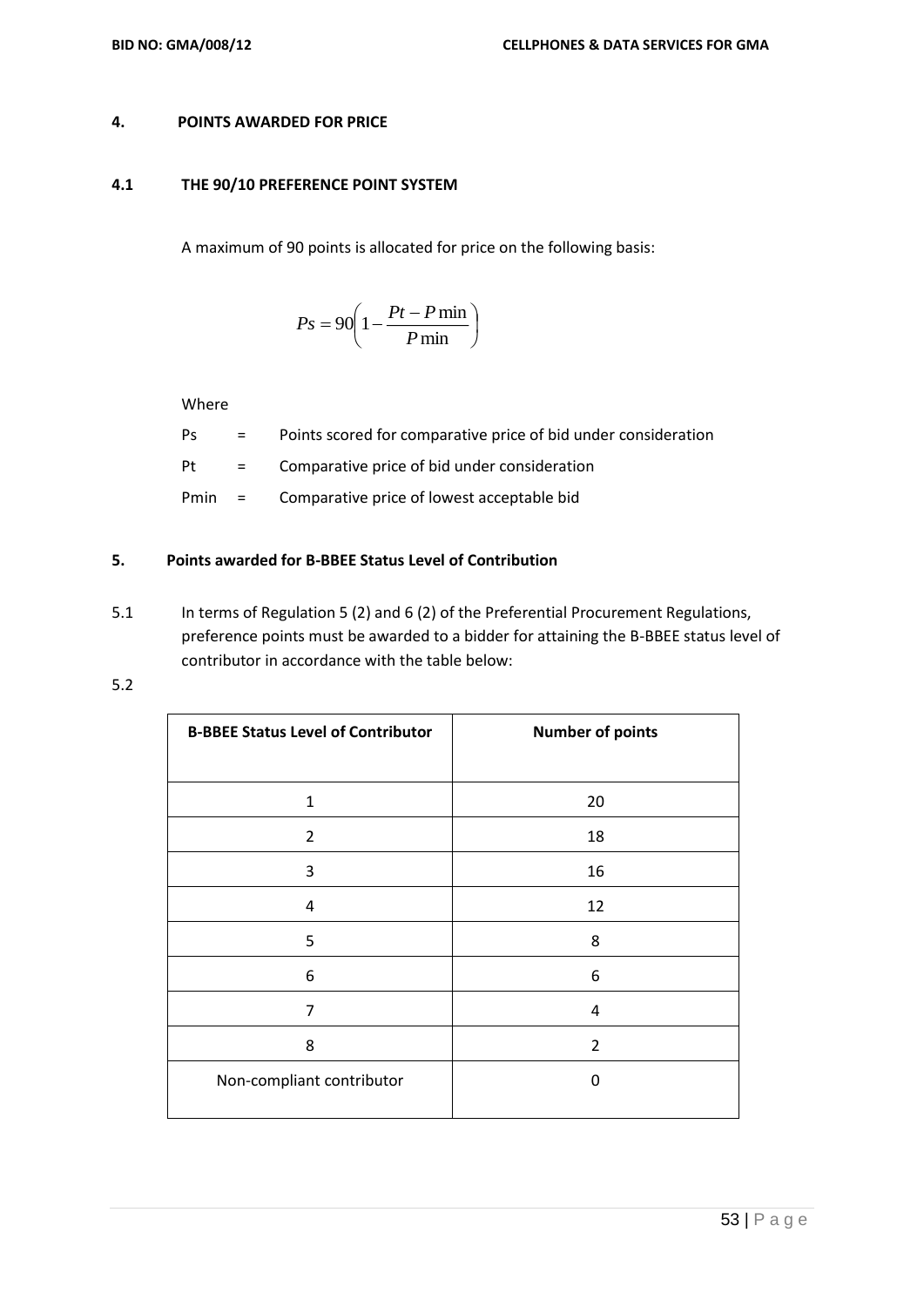- 5.3 Bidders who qualify as EMEs in terms of the B-BBEE Act must submit a certificate issued by an Accounting Officer as contemplated in the CCA or a Verification Agency accredited by SANAS or a Registered Auditor. Registered auditors do not need to meet the prerequisite for IRBA's approval for the purpose of conducting verification and issuing EMEs with B-BBEE Status Level Certificates.
- 5.4 Bidders other than EMEs must submit their original and valid B-BBEE status level verification certificate or a certified copy thereof, substantiating their B-BBEE rating issued by a Registered Auditor approved by IRBA or a Verification Agency accredited by SANAS.
- 5.5 A trust, consortium or joint venture, will qualify for points for their B-BBEE status level as a legal entity, provided that the entity submits their B-BBEE status level certificate.
- 5.6 A trust, consortium or joint venture will qualify for points for their B-BBEE status level as an unincorporated entity, provided that the entity submits their consolidated B-BBEE scorecard as if they were a group structure and that such a consolidated B-BBEE scorecard is prepared for every separate bid.
- 5.7 Tertiary institutions and public entities will be required to submit their B-BBEE status level certificates in terms of the specialized scorecard contained in the B-BBEE Codes of Good Practice.
- 5.8 A person will not be awarded points for B-BBEE status level if it is indicated in the bid documents that such a bidder intends sub-contracting more than 25% of the value of the contract to any other enterprise that does not qualify for at least the points that such a bidder qualifies for, unless the intended sub-contractor is an EME that has the capability and ability to execute the sub-contract.
- 5.9 A person awarded a contract may not sub-contract more than 25% of the value of the contract to any other enterprise that does not have an equal or higher B-BBEE status level than the person concerned, unless the contract is sub-contracted to an EME that has the capability and ability to execute the sub-contract.

## **6. BID DECLARATION**

6.1 Bidders who claim points in respect of B-BBEE Status Level of Contribution must complete the following: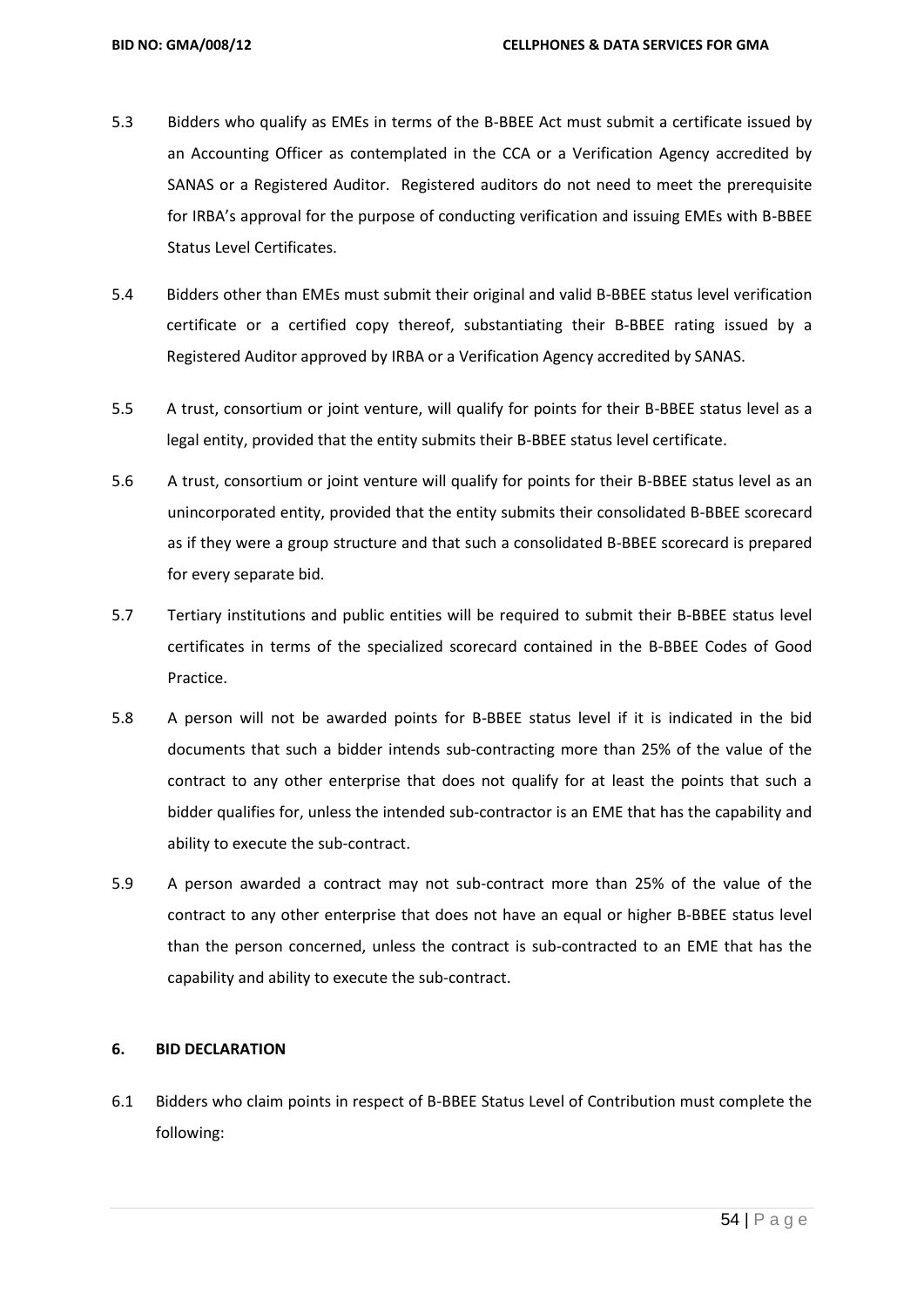# **7. B-BBEE STATUS LEVEL OF CONTRIBUTION CLAIMED IN TERMS OF PARAGRAPHS 1.3.1.2 AND 5.1**

7.1 B-BBEE Status Level of Contribution: …………. = …………… (Maximum of 20 points)

(Points claimed in respect of paragraph 7.1 must be in accordance with the table reflected in paragraph 5.1 and must be substantiated by means of a B-BBEE certificate issued by a Verification Agency accredited by SANAS or a Registered Auditor approved by IRBA or an Accounting Officer as contemplated in the CCA).

# **8 SUB-CONTRACTING**

8.1 Will any portion of the contract be sub-contracted? YES / NO (delete which is not applicable)

### 8.1.1 If yes, indicate:

|             | (i)   | what | percentage                            | оt     | the | contract |       | will | be  | subcontracted?       |
|-------------|-------|------|---------------------------------------|--------|-----|----------|-------|------|-----|----------------------|
|             |       |      |                                       | .%     |     |          |       |      |     |                      |
|             | (ii)  |      | the name of the sub-contractor?       |        |     |          |       |      |     |                      |
|             |       |      |                                       |        |     |          |       |      |     |                      |
|             | (iii) | the  | <b>B-BBEE</b>                         | status |     | level    | 0f    |      | the | sub-contractor?      |
|             |       |      |                                       |        |     |          |       |      |     |                      |
|             | (iv)  |      | whether the sub-contractor is an EME? |        |     |          | YES / |      | NO. | (delete which is not |
| applicable) |       |      |                                       |        |     |          |       |      |     |                      |

### **9 DECLARATION WITH REGARD TO COMPANY/FIRM**

9.1 Name of company/firm: .........................................................................................…… 9.2 VAT registration number: .............................................................................................. 9.3 Company registration registration company registration …………………………………………………………………………………………..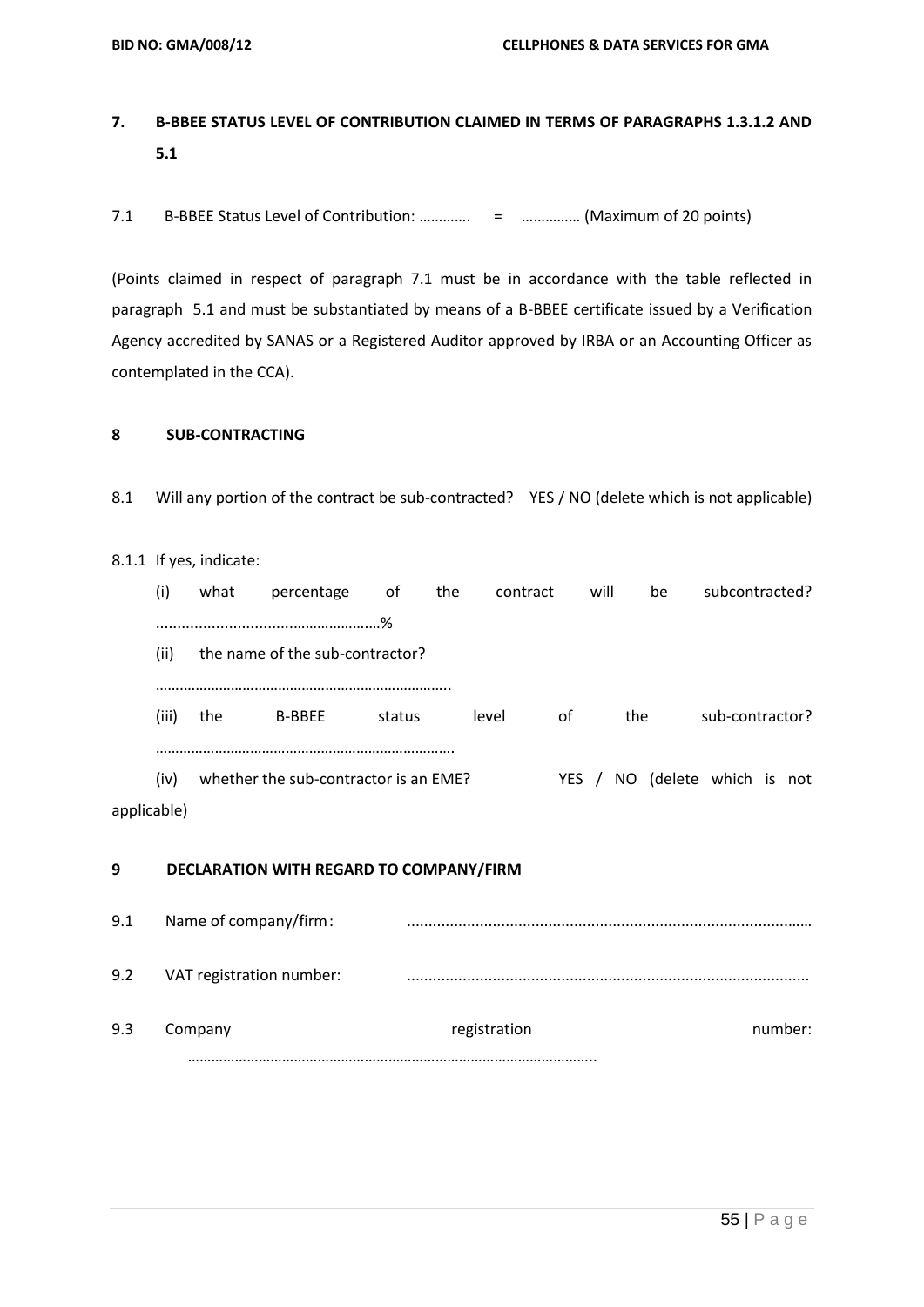### 9.4 TYPE OF COMPANY/ FIRM

- Partnership/Joint Venture / Consortium
- □ One person business/sole propriety
- Close corporation
- D Company
- (Pty) Limited

### 9.5 DESCRIBE PRINCIPAL BUSINESS ACTIVITIES

------------------------------------------------------------------------------------------------------------------------ ------------------------------------------------------------------------------------------------------------------------ ------------------------------------

### 9.6 COMPANY CLASSIFICATION

- Manufacturer
- Supplier
- D Professional service provider
- $\Box$  Other service providers, e.g. transporter, etc. [TICK APPLICABLE BOX]
- 9.7 Total number of years the company/firm has been in business? ……………………………………
- 9.8 I/we, the undersigned, who is / are duly authorised to do so on behalf of the company/firm, certify that the points claimed, based on the B-BBE status level of contribution indicated in paragraph 7 of the foregoing certificate, qualifies the company/ firm for the preference(s) shown and I / we acknowledge that:
	- (i) The information furnished is true and correct;
	- (ii) The preference points claimed are in accordance with the General Conditions as indicated in paragraph 1 of this form;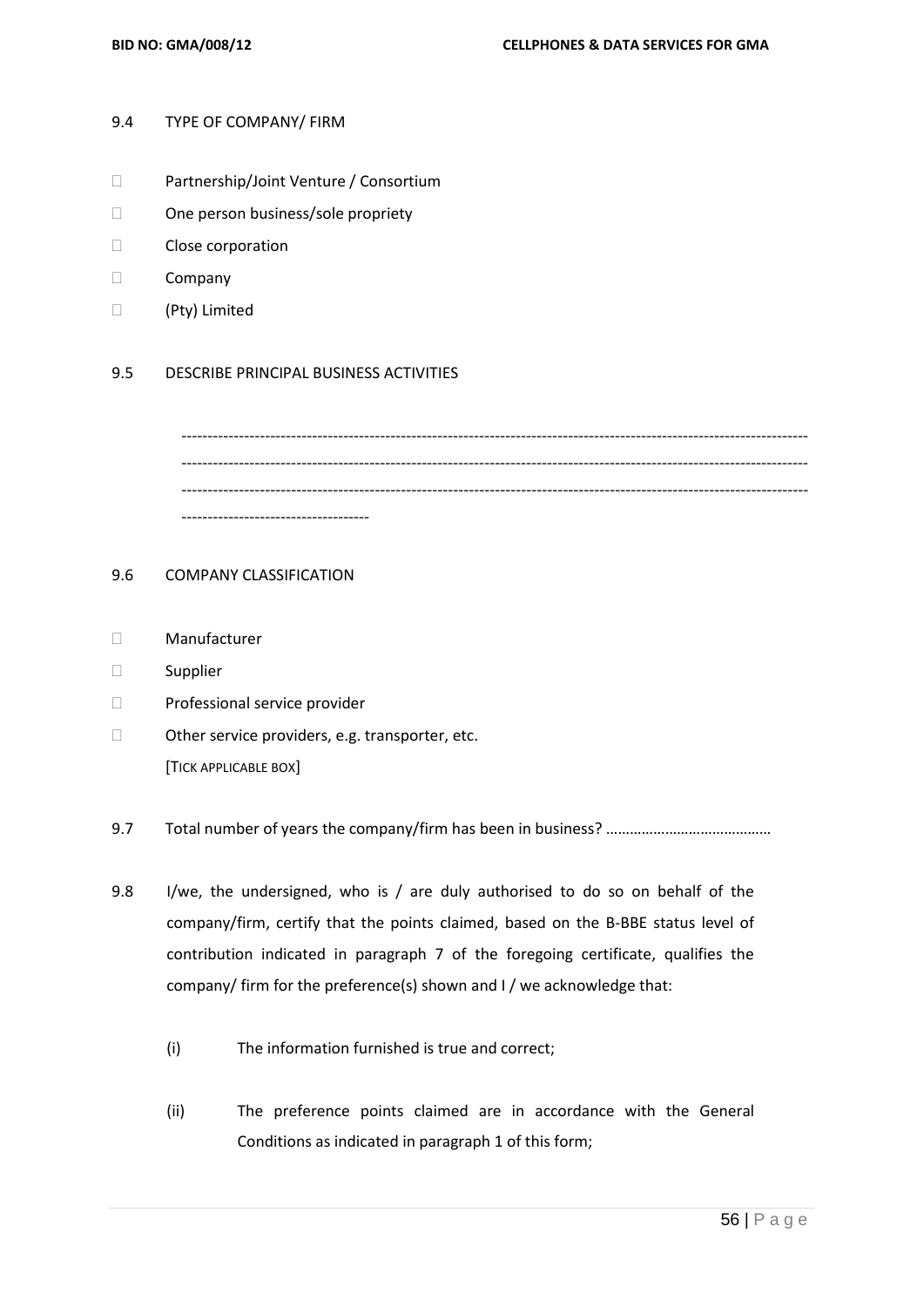- (iii) In the event of a contract being awarded as a result of points claimed as shown in paragraph 7, the contractor may be required to furnish documentary proof to the satisfaction of the purchaser that the claims are correct;
- (iv) If the B-BBEE status level of contribution has been claimed or obtained on a fraudulent basis or any of the conditions of contract have not been fulfilled, the purchaser may, in addition to any other remedy it may have –
	- (a) disqualify the person from the bidding process;
	- (b) recover costs, losses or damages it has incurred or suffered as a result of that person's conduct;
	- (c) cancel the contract and claim any damages which it has suffered as a result of having to make less favourable arrangements due to such cancellation;
	- (d) restrict the bidder or contractor, its shareholders and directors, or only the shareholders and directors who acted on a fraudulent basis, from obtaining business from any organ of state for a period not exceeding 10 years, after the audi alteram partem (hear the other side) rule has been applied; and
	- (e) forward the matter for criminal prosecution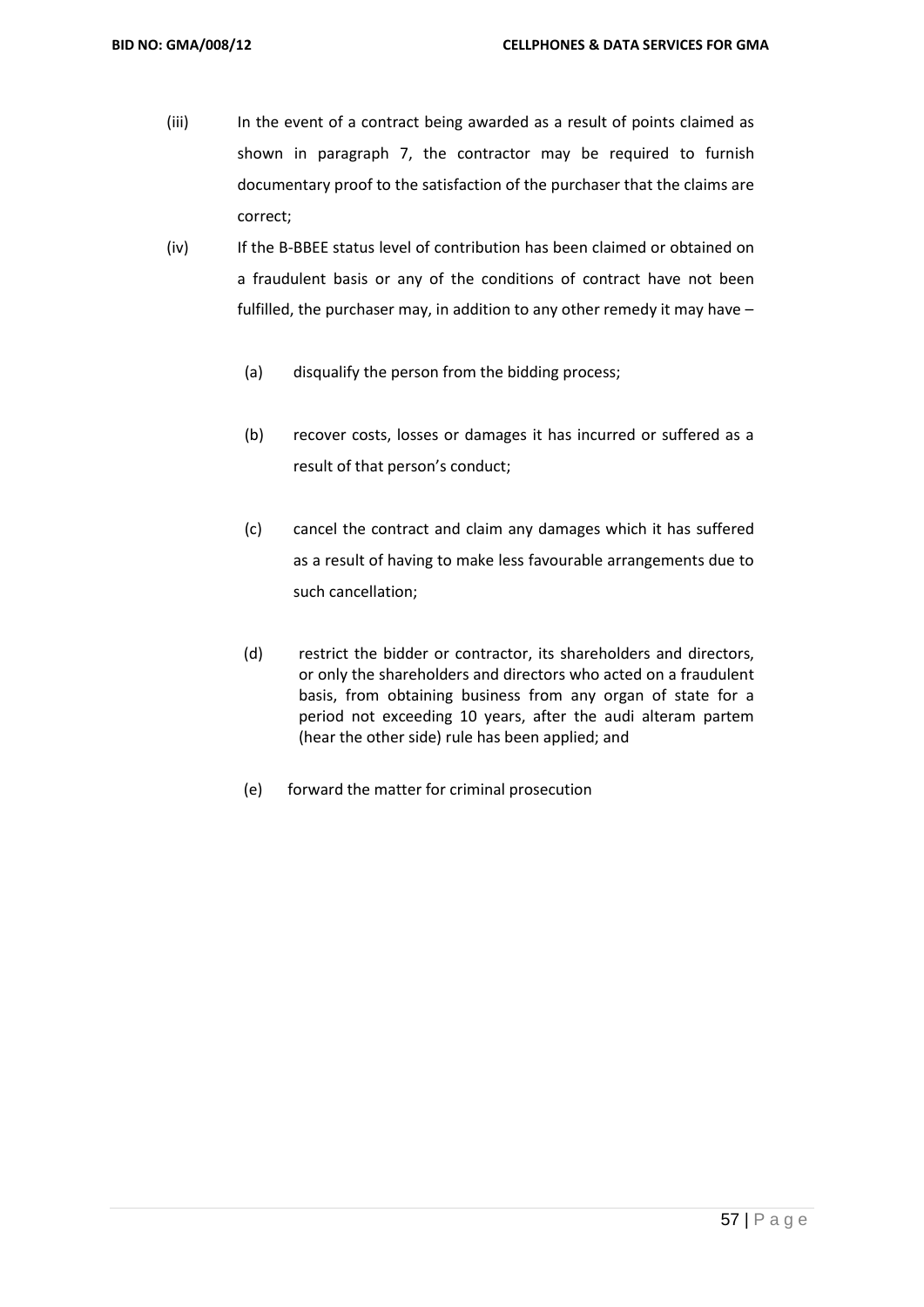| <b>WITNESSES</b>                  |  |  |  |  |  |  |  |
|-----------------------------------|--|--|--|--|--|--|--|
| NAME OF BIDDER                    |  |  |  |  |  |  |  |
| <b>IDENTITY NUMBER</b>            |  |  |  |  |  |  |  |
| <b>POSITION</b>                   |  |  |  |  |  |  |  |
| AUTHORISED SIGNATORIES OF BIDDERS |  |  |  |  |  |  |  |
| <b>WITNESS 1</b>                  |  |  |  |  |  |  |  |
| <b>WITNESS 2</b>                  |  |  |  |  |  |  |  |
| <b>DATE</b>                       |  |  |  |  |  |  |  |
| <b>ADDRESS</b>                    |  |  |  |  |  |  |  |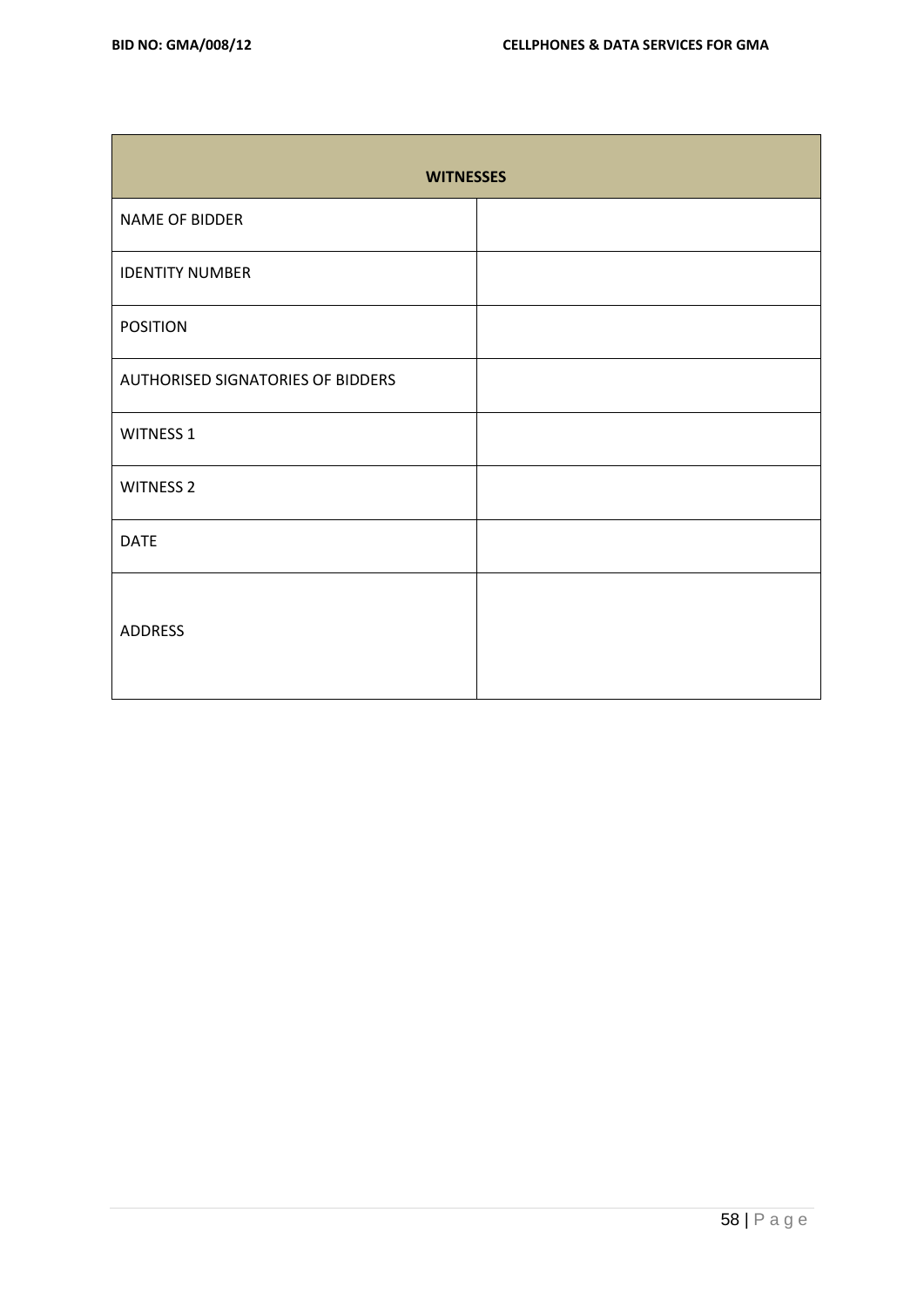### **SBD 7.2**

# **CONTRACT FORM - RENDERING OF SERVICES**

# **PART 1 (TO BE FILLED IN BY THE SERVICE PROVIDER)**

- 1. I hereby undertake to render services described in the attached bidding documents to (name of the institution)……………………………………. in accordance with the requirements and task directives / proposals specifications stipulated in Bid Number………….……….. at the price/s quoted. My offer/s remains binding upon me and open for acceptance by the Purchaser during the validity period indicated and calculated from the closing date of the bid.
- 2. The following documents shall be deemed to form and be read and construed as part of this agreement:
	- (i) Bidding documents, *viz*
		- *-* Invitation to bid;
		- *-* Tax clearance certificate;
		- Pricing schedule(s);
		- *-* Filled in task directive/proposal;
		- *-* Preference claims for Broad Based Black Economic Empowerment Status Level of Contribution in terms of the Preferential Procurement Regulations 2011;
		- *-* Declaration of interest;
		- *-* Declaration of Bidders past SCM practices;
		- *-* Certificate of Independent Bid Determination;
		- **Special Conditions of Contract;**
	- (ii) General Conditions of Contract; and
	- (iii) Other (specify)
- 3. I confirm that I have satisfied myself as to the correctness and validity of my bid; that the price(s) and rate(s) quoted cover all the services specified in the bidding documents; that the price(s) and rate(s) cover all my obligations and I accept that any mistakes regarding price(s) and rate(s) and calculations will be at my own risk.
- 4. I accept full responsibility for the proper execution and fulfilment of all obligations and conditions devolving on me under this agreement as the principal liable for the due fulfilment of this contract.
- 5. I declare that I have no participation in any collusive practices with any bidder or any other person regarding this or any other bid.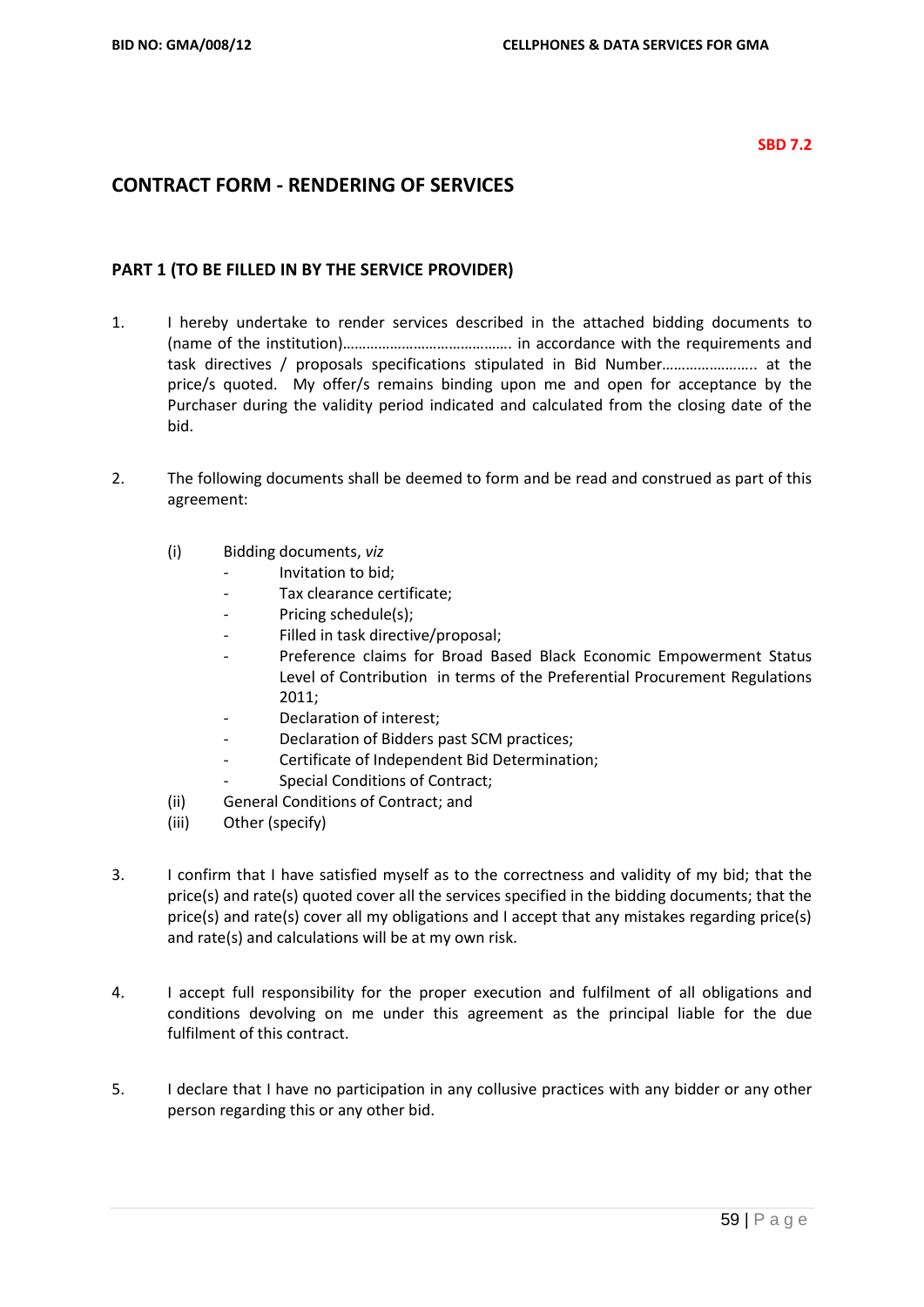$\mathbf{r}$ 

 $\overline{\phantom{0}}$ 

| I confirm that I am duly authorised to sign this contract. |  |  |  |  |  |
|------------------------------------------------------------|--|--|--|--|--|
| NAME OF BIDDER                                             |  |  |  |  |  |
| NAME (PRINT)                                               |  |  |  |  |  |
| <b>POSITION</b>                                            |  |  |  |  |  |
| AUTHORISED SIGNATORIES OF BIDDERS                          |  |  |  |  |  |
| <b>WITNESS 1</b>                                           |  |  |  |  |  |
| <b>WITNESS 2</b>                                           |  |  |  |  |  |
| <b>DATE</b>                                                |  |  |  |  |  |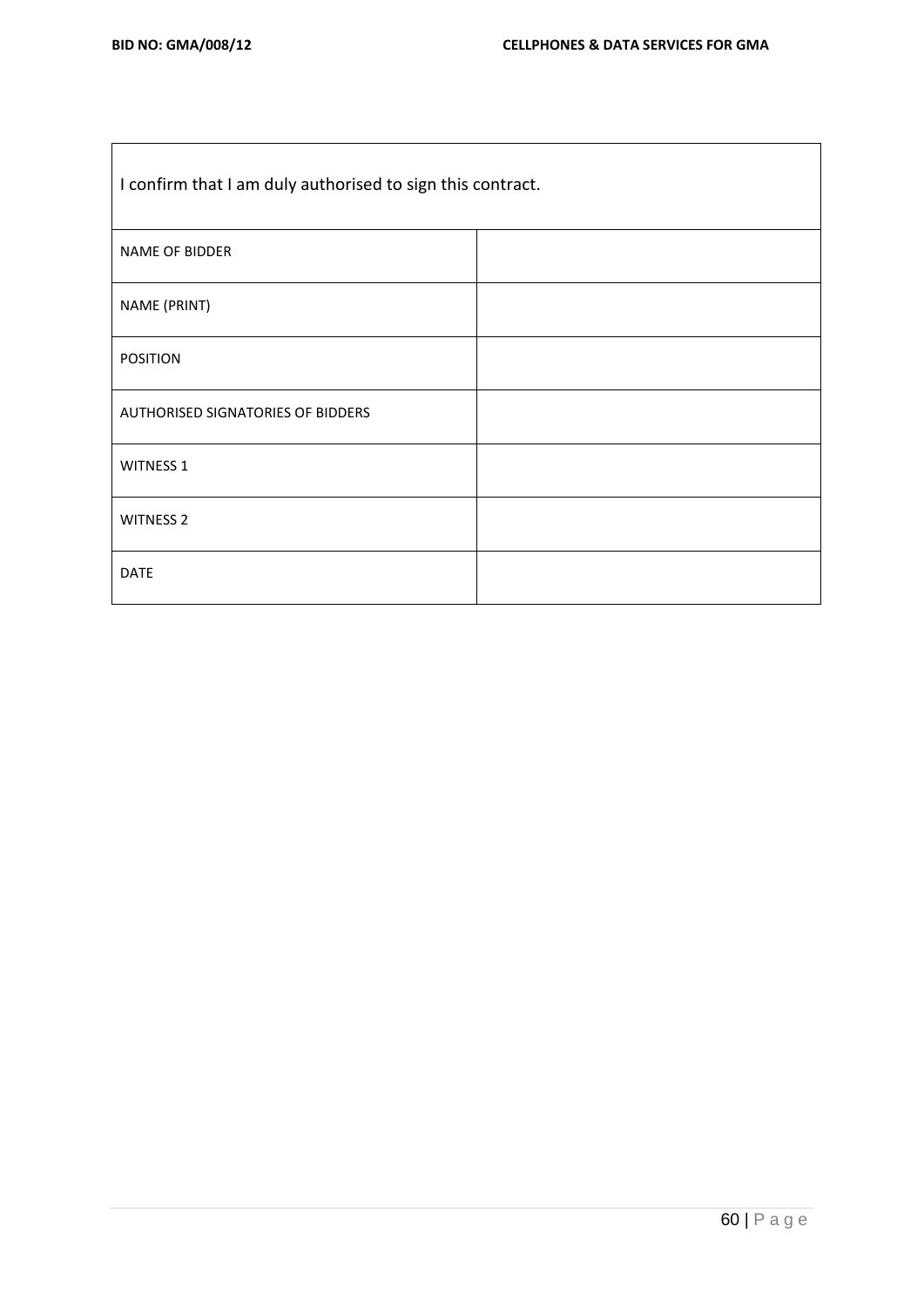# **DECLARATION OF BIDDERS PAST SUPPLY CHAIN MANAGEMENT PRACTICES**

- 1 This declaration is used by GMA in ensuring that when goods and services are being procured, all reasonable steps are taken to combat the abuse of the supply chain management system.
- 2 The bid of any bidder may be disregarded if that bidder, or any of its directors have
	- a. abused the institution's supply chain management system;
	- b. committed fraud or any other improper conduct in relation to such system; or
	- c. failed to perform on any previous contract.

# **3 In order to give effect to the above, the following questionnaire must be completed and submitted with the bid.**

| NO.   | <b>QUESTION</b>                                                                        | <b>YES</b> | <b>NO</b> |
|-------|----------------------------------------------------------------------------------------|------------|-----------|
| 4.1   | Is the bidder or any of its directors listed on the National Treasury's Database of    | Yes        | No        |
|       | Restricted Suppliers as companies or persons prohibited from doing business with the   |            |           |
|       | public sector?                                                                         |            |           |
|       | (Companies or persons who are listed on this Database were informed in writing of this |            |           |
|       | restriction by the Accounting Officer/Authority of the institution that imposed the    |            |           |
|       | restriction after the <i>audi alteram partem</i> rule was applied).                    |            |           |
|       | The Database of Restricted Suppliers now resides on the National Treasury's website    |            |           |
|       | (www.treasury.gov.za) and can be accessed by clicking on its link at the bottom of the |            |           |
|       | home page.                                                                             |            |           |
| 4.1.1 | If so, furnish particulars:                                                            |            |           |
|       |                                                                                        |            |           |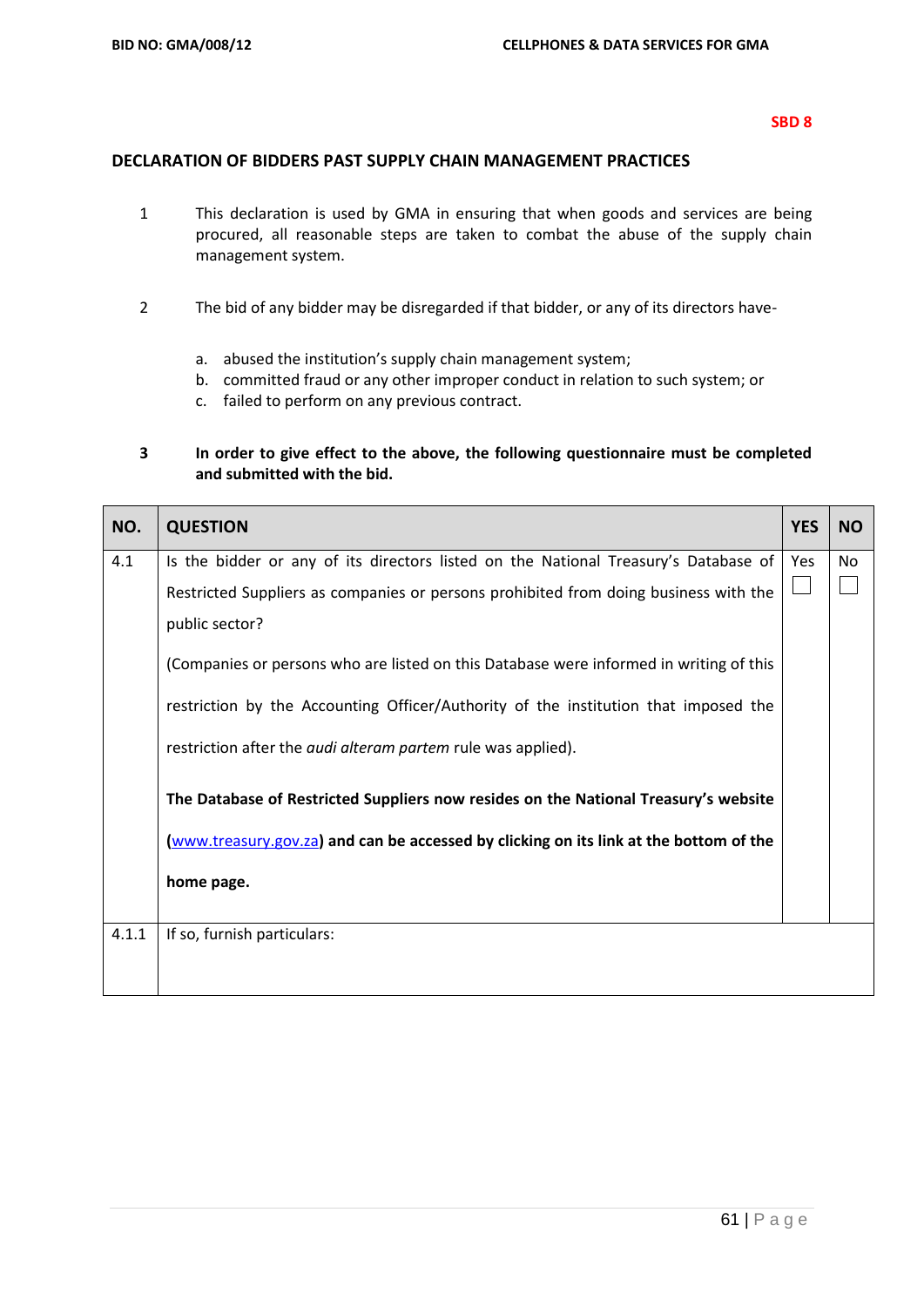| 4.2   | Is the bidder or any of its directors listed on the Register for Tender Defaulters in terms     |  |  |  |  |  |
|-------|-------------------------------------------------------------------------------------------------|--|--|--|--|--|
|       | of section 29 of the Prevention and Combating of Corrupt Activities Act (No 12 of               |  |  |  |  |  |
|       | $2004$ ?                                                                                        |  |  |  |  |  |
|       | The Register for Tender Defaulters can be accessed on the National Treasury's                   |  |  |  |  |  |
|       | website (www.treasury.gov.za) by clicking on its link at the bottom of the home                 |  |  |  |  |  |
|       | page.                                                                                           |  |  |  |  |  |
|       |                                                                                                 |  |  |  |  |  |
|       |                                                                                                 |  |  |  |  |  |
| 4.2.1 | If so, furnish particulars:                                                                     |  |  |  |  |  |
| 4.3   | Was the bidder or any of its directors convicted by a court of law (including a court           |  |  |  |  |  |
|       | outside of the Republic of South Africa) for fraud or corruption during the past five<br>years? |  |  |  |  |  |
| 4.3.1 | If so, furnish particulars:                                                                     |  |  |  |  |  |
|       |                                                                                                 |  |  |  |  |  |
| 4.4   | Was any contract between the bidder and any organ of state terminated during the                |  |  |  |  |  |
|       | past five years on account of failure to perform on or comply with the contract?                |  |  |  |  |  |
| 4.4.1 | If so, furnish particulars:                                                                     |  |  |  |  |  |
|       |                                                                                                 |  |  |  |  |  |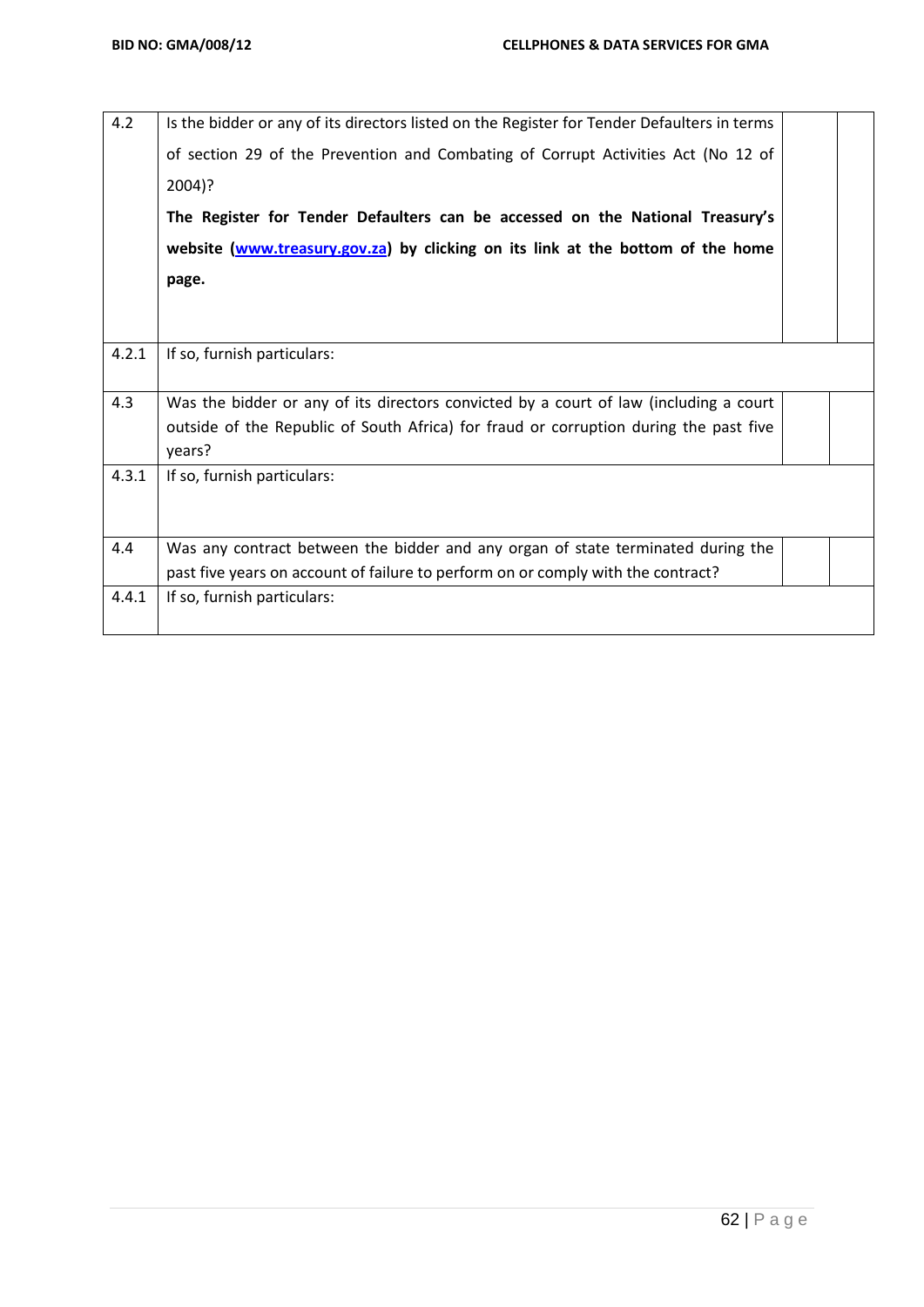# **CERTIFICATION**

**I, THE UNDERSIGNED (FULL NAME)……………………………………………………………**

**CERTIFY THAT THE INFORMATION FURNISHED ON THIS DECLARATION FORM IS TRUE AND CORRECT.**

 **I ACCEPT THAT, IN ADDITION TO CANCELLATION OF A CONTRACT, ACTION MAY BE TAKEN AGAINST ME SHOULD THIS DECLARATION PROVE TO BE FALSE.**

| <b>NAME OF THE BIDDER</b>   |  |
|-----------------------------|--|
| <b>POSITION</b>             |  |
| <b>AUTHORISED SIGNATORY</b> |  |
| <b>DATE</b>                 |  |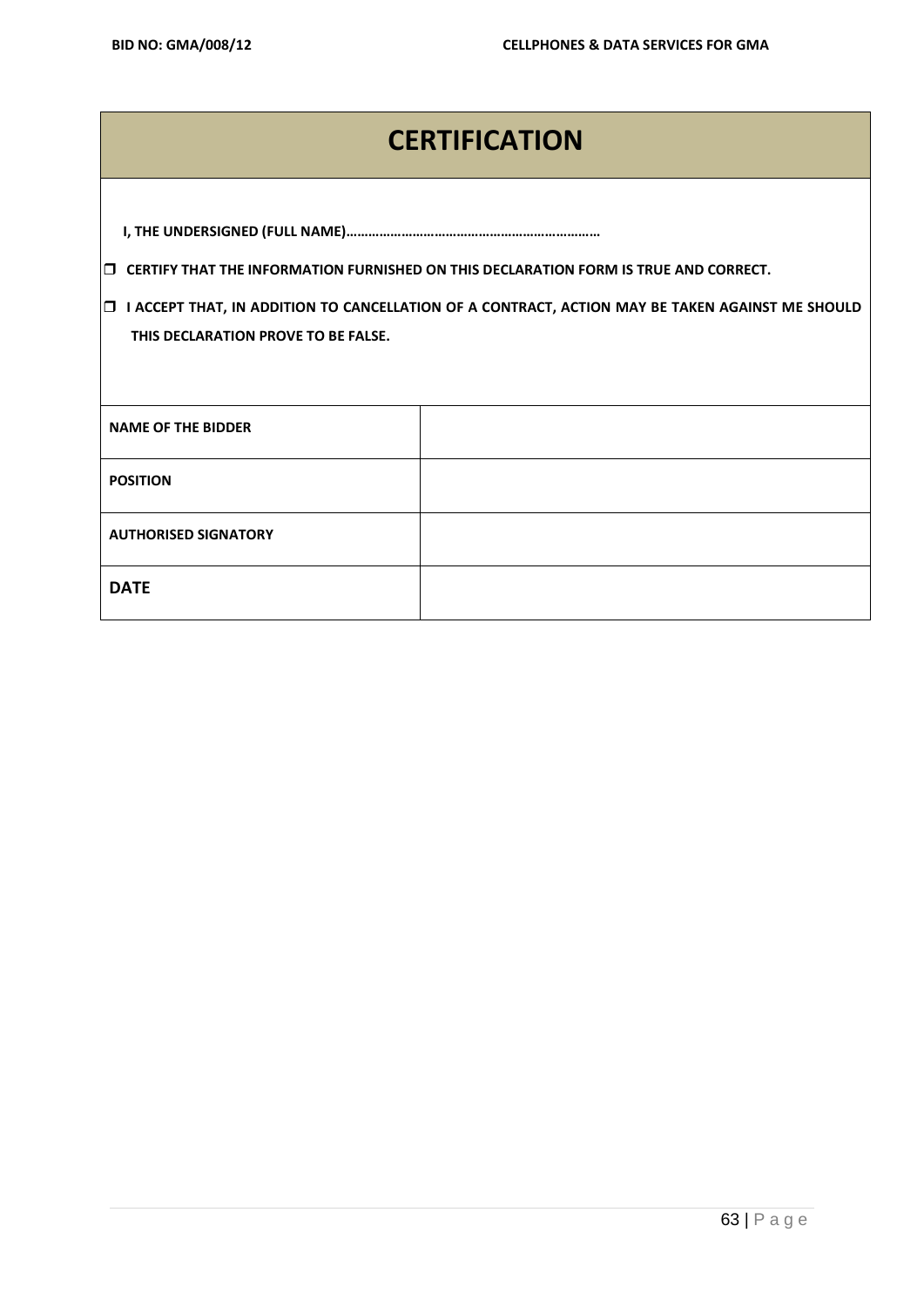### **CERTIFICATE OF INDEPENDENT BID DETERMINATION**

- 1. This Standard Bidding Document must form part of all bids<sup>1</sup> invited.
- 2. Section 4 (1) (b) (iii) of the Competition Act No. 89 of 1998, as amended, prohibits an agreement between, or concerted practice by, firms, or a decision by an association of firms, if it is between parties in a horizontal relationship and if it involves collusive bidding (or bid rigging).² Collusive bidding is a *per se* prohibition meaning that it cannot be justified under any grounds.
- 3. Treasury Regulation 16A9 prescribes that accounting officers and accounting authorities must take all reasonable steps to prevent abuse of the supply chain management system and authorizes accounting officers and accounting authorities to:
	- a. disregard the bid of any bidder if that bidder or any of its directors have abused the institution's supply chain management system and or committed fraud or any other improper conduct in relation to such system.
	- b. cancel a contract awarded to a supplier of goods and services if the supplier committed any corrupt or fraudulent act during the bidding process or the execution of that contract.
- 4. This SBD serves as a certificate of declaration that would be used by institutions to ensure that, when bids are considered, reasonable steps are taken to prevent any form of bid-rigging.
- 5. In order to give effect to the above, the attached Certificate of Bid Determination (Annexure G) must be completed and submitted with the bid:

 $<sup>1</sup>$  Includes price quotations, advertised competitive bids, limited bids and proposals.</sup>

<sup>2</sup> Bid rigging (or collusive bidding) occurs when businesses, that would otherwise be expected to compete, secretly conspire to raise prices or lower the quality of goods and / or services for GMA which wish to acquire goods and / or services through a bidding process. Bid rigging is, therefore, an agreement between competitors not to compete.

<sup>3</sup> Joint venture or Consortium means an association of persons for the purpose of combining their expertise, property, capital, efforts, skill and knowledge in an activity for the execution of a contract.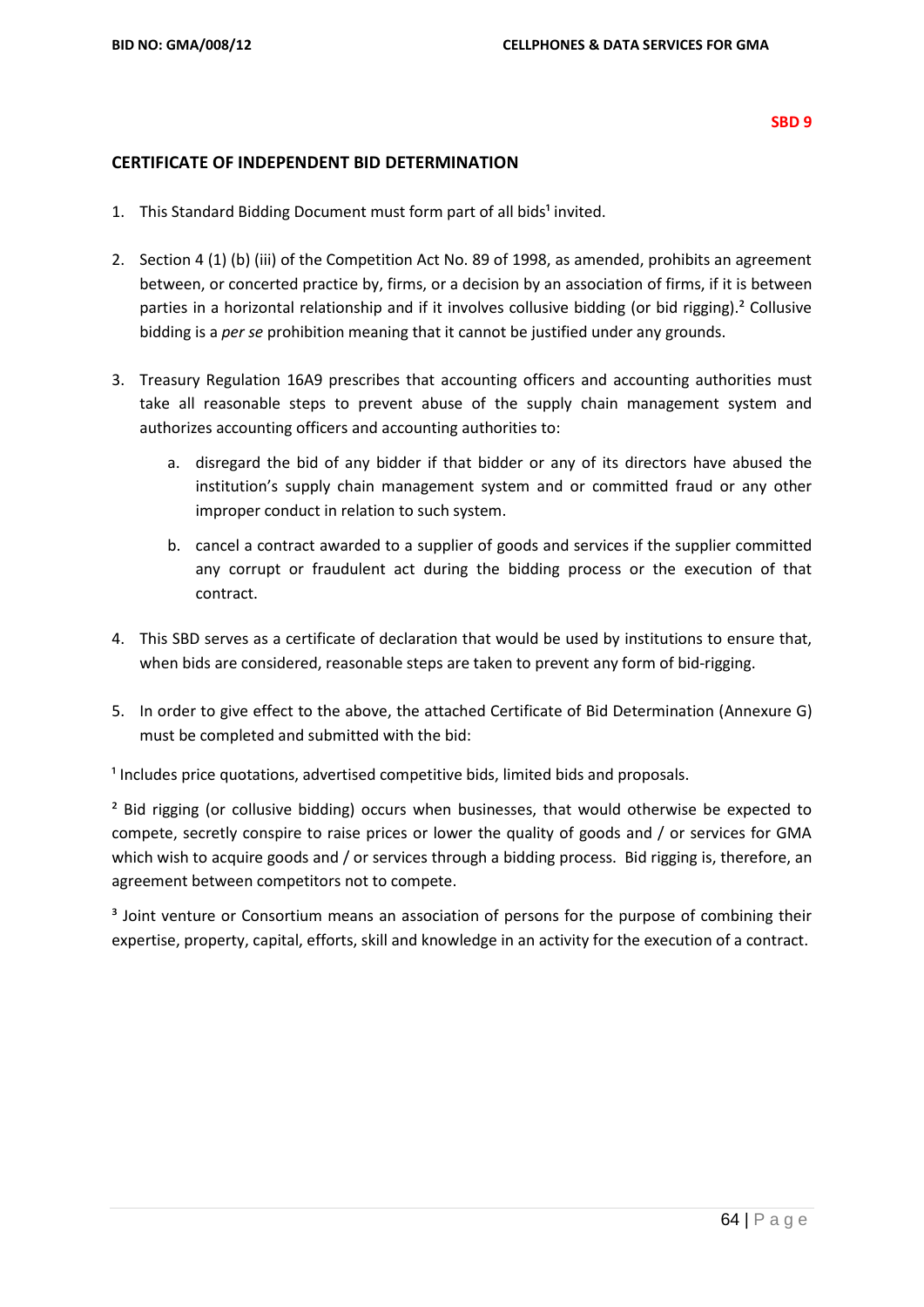I, the undersigned, in submitting the accompanying bid:

|                  |                                                    |    |                                                                                                  | (Bid Number and |
|------------------|----------------------------------------------------|----|--------------------------------------------------------------------------------------------------|-----------------|
| Description)     |                                                    |    |                                                                                                  |                 |
|                  | In response to the invitation for the bid made by: |    |                                                                                                  |                 |
|                  |                                                    |    | (Name                                                                                            | οf              |
| Institution)     |                                                    |    |                                                                                                  |                 |
|                  |                                                    |    | do hereby make the following statements that I certify to be true and complete in every respect: |                 |
| I                | certify,                                           | on | behalf                                                                                           | of:             |
|                  |                                                    |    | that:                                                                                            |                 |
| (Name of Bidder) |                                                    |    |                                                                                                  |                 |

- 1. I have read and I understand the contents of this Certificate;
- 2. I understand that the accompanying bid will be disqualified if this Certificate is found not to be true and complete in every respect;
- 3. I am authorised by the bidder to sign this Certificate, and to submit the accompanying bid, on behalf of the bidder;
- 4. Each person whose signature appears on the accompanying bid has been authorised by the bidder to determine the terms of, and to sign the bid, on behalf of the bidder;
- 5. For the purposes of this Certificate and the accompanying bid, I understand that the word "competitor" shall include any individual or organisation, other than the bidder, whether or not affiliated with the bidder, who:
	- (a) has been requested to submit a bid in response to this bid invitation;
	- (b) could potentially submit a bid in response to this bid invitation, based on their qualifications, abilities or experience; and
	- (c) provides the same goods and services as the bidder and/or is in the same line of business as the bidder.
- 6. The bidder has arrived at the accompanying bid independently from, and without consultation, communication, agreement or arrangement with any competitor. However communication between partners in a joint venture or consortium<sup>3</sup> will not be construed as collusive bidding.
- 7. In particular, without limiting the generality of paragraphs 6 above, there has been no consultation, communication, agreement or arrangement with any competitor regarding:
	- (a) prices;
	- (b) geographical area where product or service will be rendered (market allocation);
	- (c) methods, factors or formulas used to calculate prices;
	- (d) the intention or decision to submit or not to submit, a bid;
	- (e) the submission of a bid which does not meet the specifications and conditions of the bid; or
	- (f) bidding with the intention not to win the bid.
- 8. In addition, there have been no consultations, communications, agreements or arrangements with any competitor regarding the quality, quantity, specifications and conditions or delivery particulars of the products or services to which this bid invitation relates.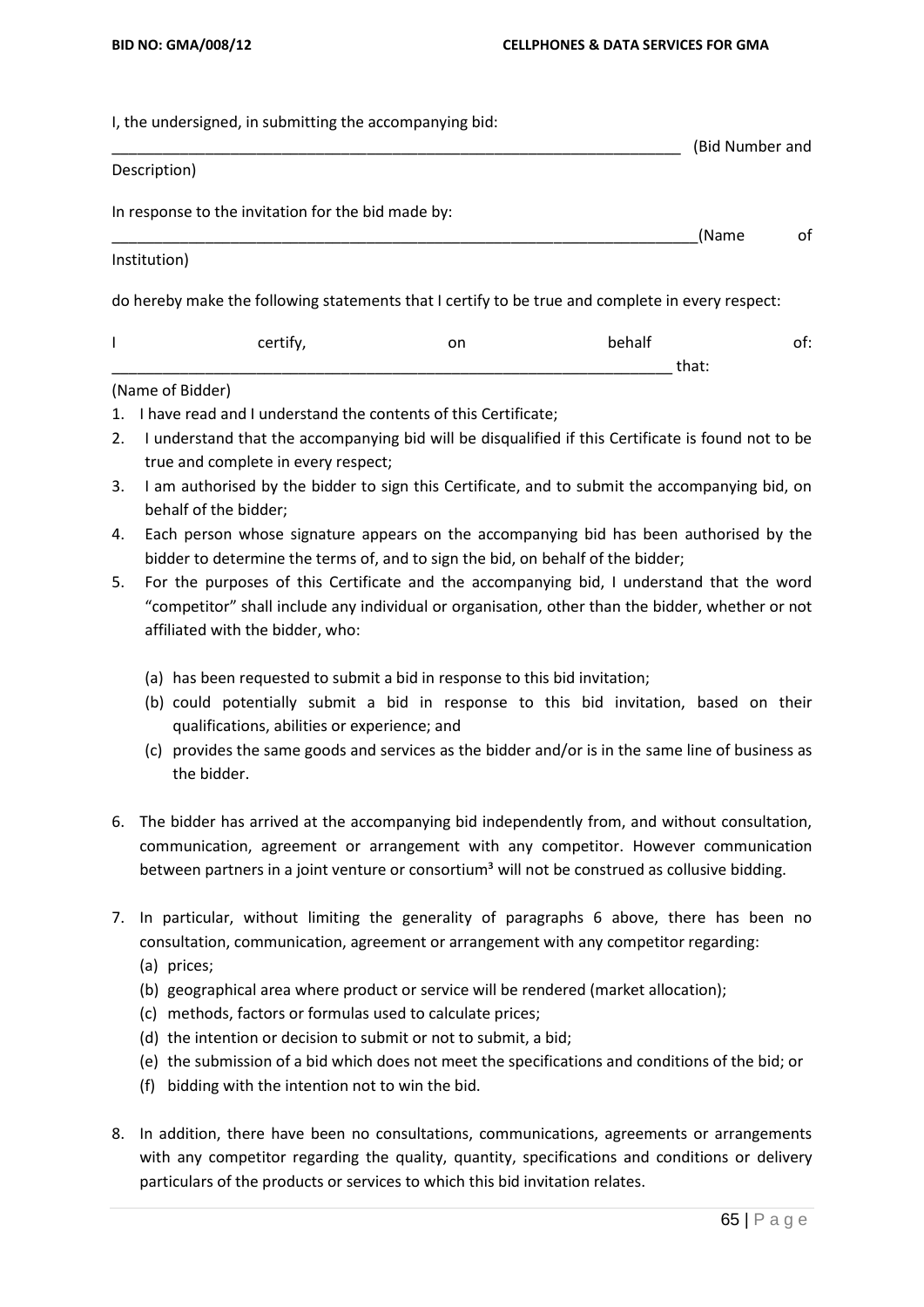- 9. The terms of the accompanying bid have not been, and will not be, disclosed by the bidder, directly or indirectly, to any competitor, prior to the date and time of the official bid opening or of the awarding of the contract.
- 10. I am aware that, in addition and without prejudice to any other remedy provided to combat any restrictive practices related to bids and contracts, bids that are suspicious will be reported to the Competition Commission for investigation and possible imposition of administrative penalties in terms of section 59 of the Competition Act No 89 of 1998 and or may be reported to the National Prosecuting Authority (NPA) for criminal investigation and or may be restricted from conducting business with the public sector for a period not exceeding ten (10) years in terms of the Prevention and Combating of Corrupt Activities Act No 12 of 2004 or any other applicable legislation.

| <b>NAME OF BIDDER</b>       |  |
|-----------------------------|--|
| <b>POSITION</b>             |  |
| <b>AUTHORISED SIGNATORY</b> |  |
| <b>DATE</b>                 |  |